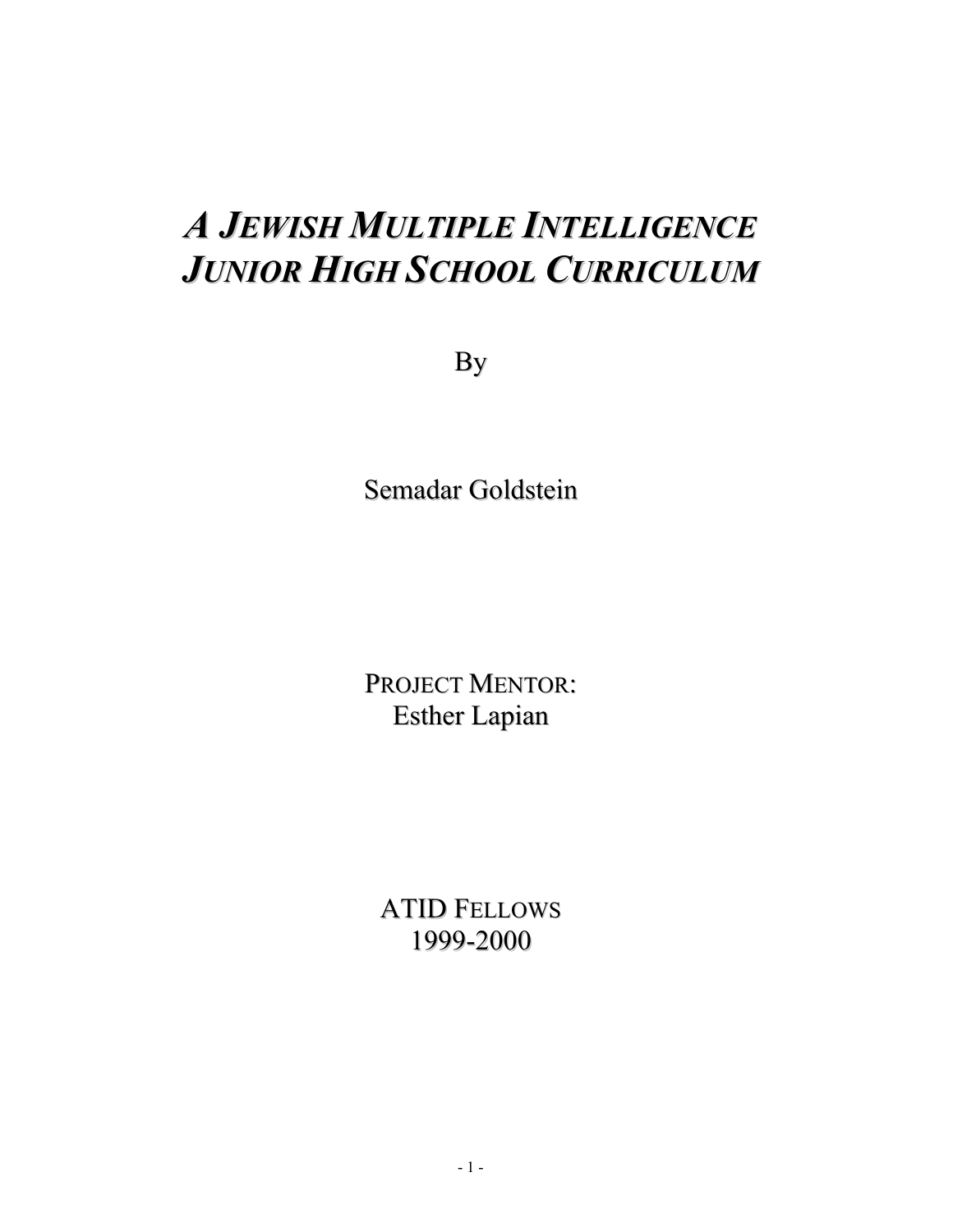Semadar Goldstein is an elementary and junior high school teacher of Tanach and EFL (English as a foreign language) in Dugma Boys' School and Evelina de Rothschild in Jerusalem. Prior to her *aliyah*, she taught Tanach in the US at the Yeshiva of Flatbush Middle Division and in Hillel Torah Day School in Chicago. She holds a BA from Stern College and an MA in Jewish Education from Azrieli Graduate School of Yeshiva University.

#### **Project Description**

This project explores the concepts and advantages of incorporating a Multiple Intelligence curriculum in a Jewish junior high school. The author presents the successful implementation of Multiple Intelligence curricula in the US, which incorporates relevant subject matter and character development, in a variety of learning styles. The author then suggests methods of implementation for a Jewish curriculum.

#### **Abstract**

People learn in different ways. One person is linguistically strong while another excels in interpersonal or visual-spatial skills. Howard Gardner analyzes the different learning styles people have and labels them *Multiple Intelligences* (MI). The Multiple Intelligences are linguistic, logical-mathematical, visual-spatial, bodily–kinesthetic, musical, interpersonal, intrapersonal, and natural. Gardner encourages teachers to relate information in many different styles in order to access all students in the classroom.

Last year for the ATID project, the author adapted these creative teaching methods to the Bible classroom. In continued research, the author discovered that Multiple Intelligence Schools have developed Howard Gardner's theories into an entire school curriculum, not just individual lesson plans. Gardner's goals are to create a relevant learning environment for children. This means that students can gain skills and develop character in ways that will positively influence them. Gardner outlines the following elements for a MI based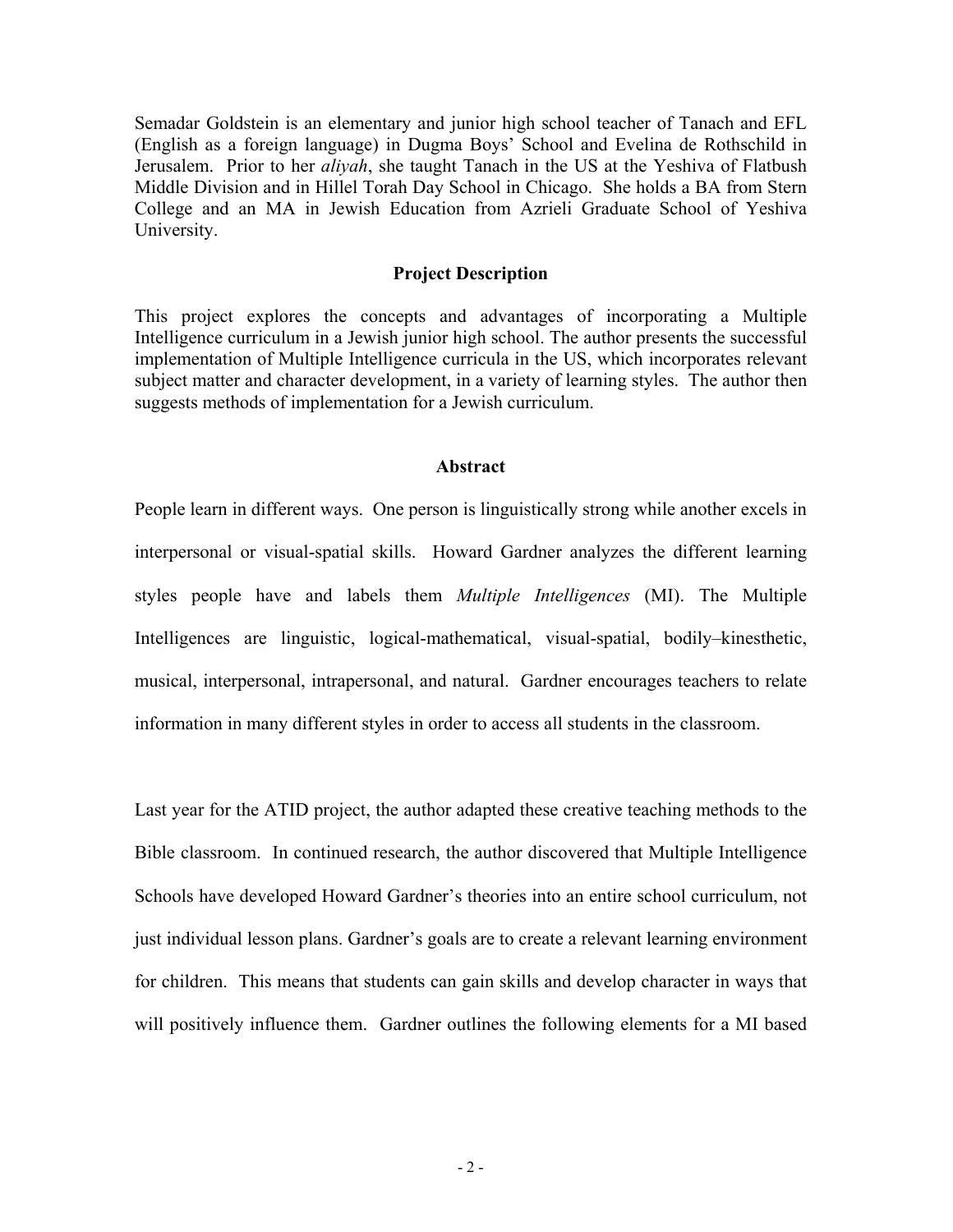school curriculum. All of the elements are adapted to a Judaic Studies curriculum in the project and briefly explained below. They are:

#### *Character Development:*

Without character development, Gardner claims that we have missed the point in education. One must educate students to be contributing members of society. This means educating beyond the classroom, beyond the text and the test. Behaving morally and understanding and implementing Jewish values are far more important lessons than knowing another chapter in Tanach.

#### *Education for Understanding (Applied Knowledge):*

For knowledge to be gained, students must successfully apply it in new situations. Gardner calls this *education for understanding*. He writes how infrequently education for understanding occurs in elementary, high school and college graduates.

#### *An Interdisciplinary Curriculum:*

Teaching thematically encourages education for understanding. A current school curriculum consists of individual, unrelated classes. If all subjects overlap one theme, knowledge is more easily absorbed, longer retained, constantly tested and applied, and allows a student to question, explore and challenge information more fully. MI schools usually conduct three thematic units per year.

#### *Student Projects and Evaluations:*

Far more exhaustive than tests, research projects allow students to explore subjects at their own pace, and present their findings in ways they enjoy that best express their intelligences. At the end of each theme-based unit of instruction, students present projects. Teachers guide, stimulate and provide encouragement to students, in addition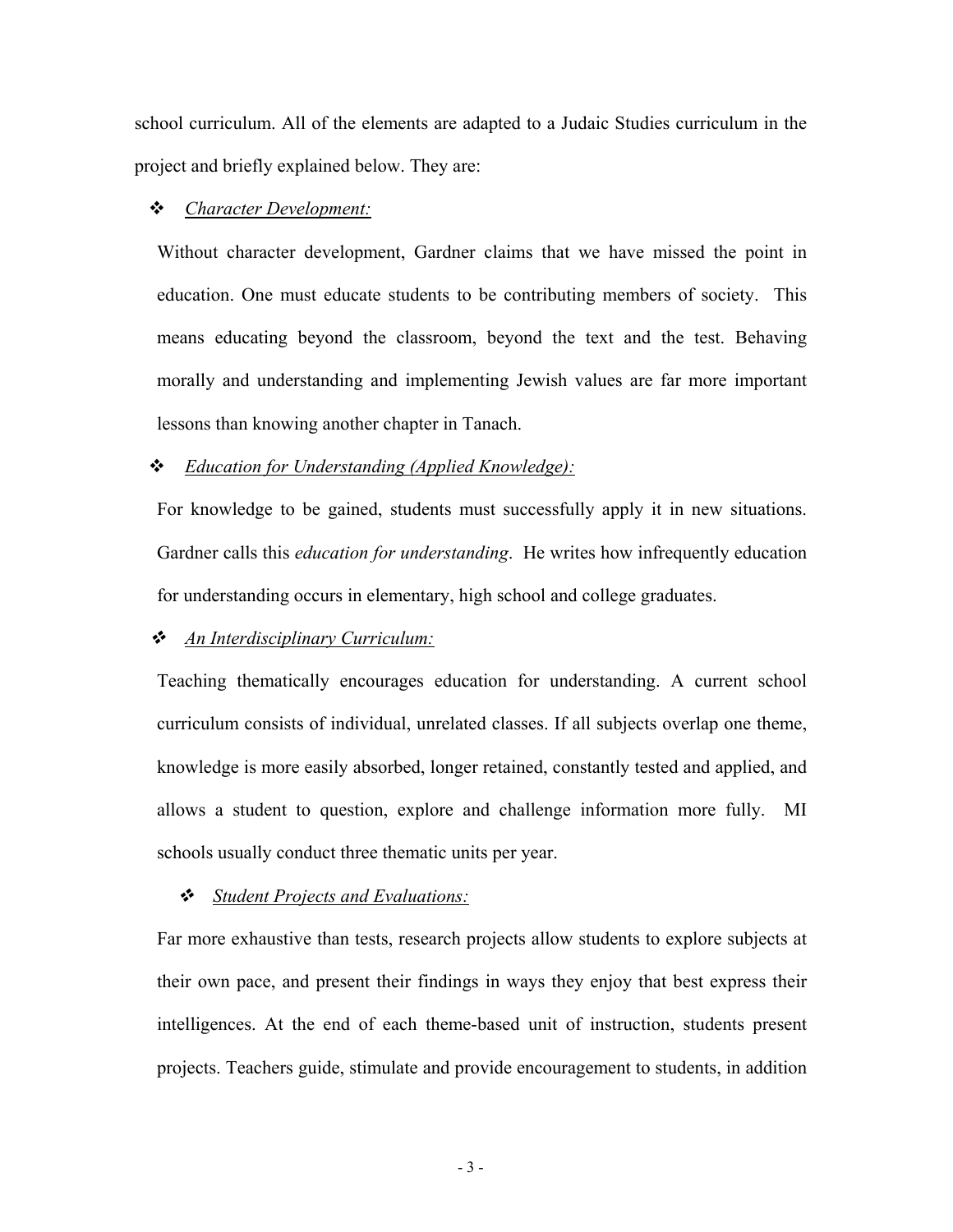to offering a variety of presentation methods based on the various intelligences. At the end of each project, students evaluate their work through written and audio-visual aids.

#### *Mentors and Apprenticeships:*

Students are able to choose from a variety of subjects that interest them and actually work with a specialist in the field at school. Projects are created under the guidance of the specialist, questions are answered, goals set and accomplished. Different options are available each semester, or the student may choose to continue in the same field. Another effective method of apprenticeship training is sending students to work with professionals. This has proven to be highly beneficial for both parent and child. Gardner believes that apprenticeship training should cover three different intelligences – one in the arts, one in academia, and one in dance or sports.

#### *Motivated Learning:*

The above factors stimulate the natural desire of a child to learn. A relevant, exciting curriculum, as well as teachers who focus on utilizing all intelligences in the classroom will produce more highly and naturally motivated students.

#### ADAPTATION

The author adapted the book of Exodus to a Jewish Studies MI curriculum. Following the thematic learning system, the book is divided into three sections or themes; Ancient Egypt, Wanderings in the Desert and the Building of the Tabernacle. The project focuses on Section I, Ancient Egypt. A sample weekly schedule is included in the project. An interdisciplinary Judaic studies curriculum would cover the following topics in relation to Ancient Egypt: Bible, Navi, Mishna, Talmud, Jewish Law, Jewish history and Hebrew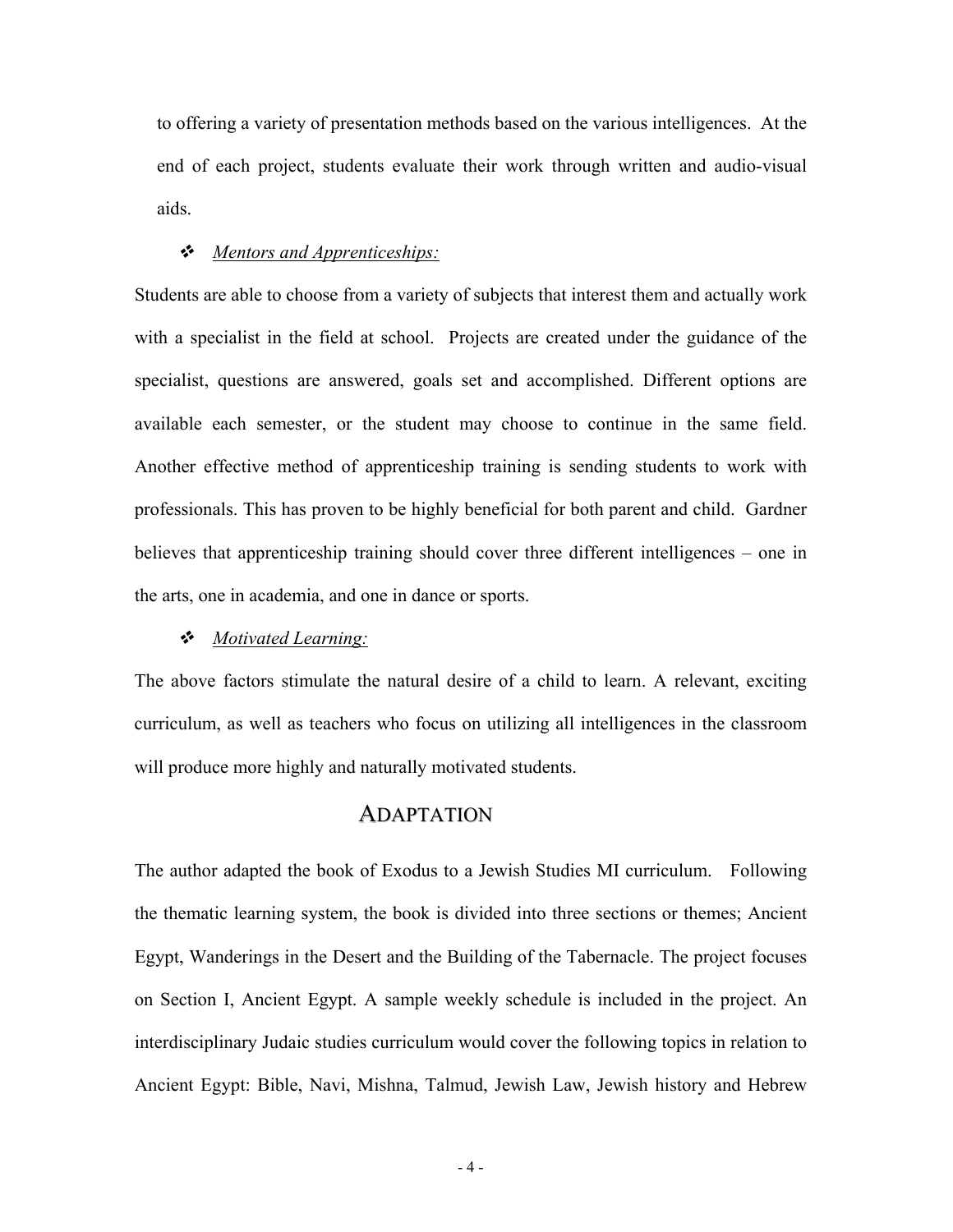language. In addition to learning the first few chapters of Exodus chronologically, students focus on themes that overlap all subjects, including those belonging to "general studies" (math, science, geography, social studies, drama, art and music). Students are not only studying text but also creating a miniature Ancient Egypt in their classrooms. All themes are taught using MI intelligences, with students breaking up into groups and creating projects on material they have learned. Upon completion, students present their findings to the class.

#### *STUDENT PROJECTS, OCCUPATIONS AND EVALUATIONS*

Three separate student projects are conducted each year, in collaboration with the themes studied in an interdisciplinary curriculum. In order to connect the project to a MI curriculum, the author combined occupation and projects. The student chooses an occupation of interest mentioned or referred to in the Bible. Then, he must explore it using other Biblical references and commentaries, include world knowledge, explain the occupation's relevance to Ancient Egyptian times, and compare it to its modern day equivalent, if one exists. Most importantly, to enhance character development, the student must make a creative contribution to the profession after having evaluated the profession's requirements and services provided. If available, students go to work with someone in the field. Students are also expected to prepare related projects at home from a suggested list of MI presentations. Teachers give no grades, but thorough evaluations are conducted. As a sample, the author researched the occupation of midwifery. Her findings are included in the project.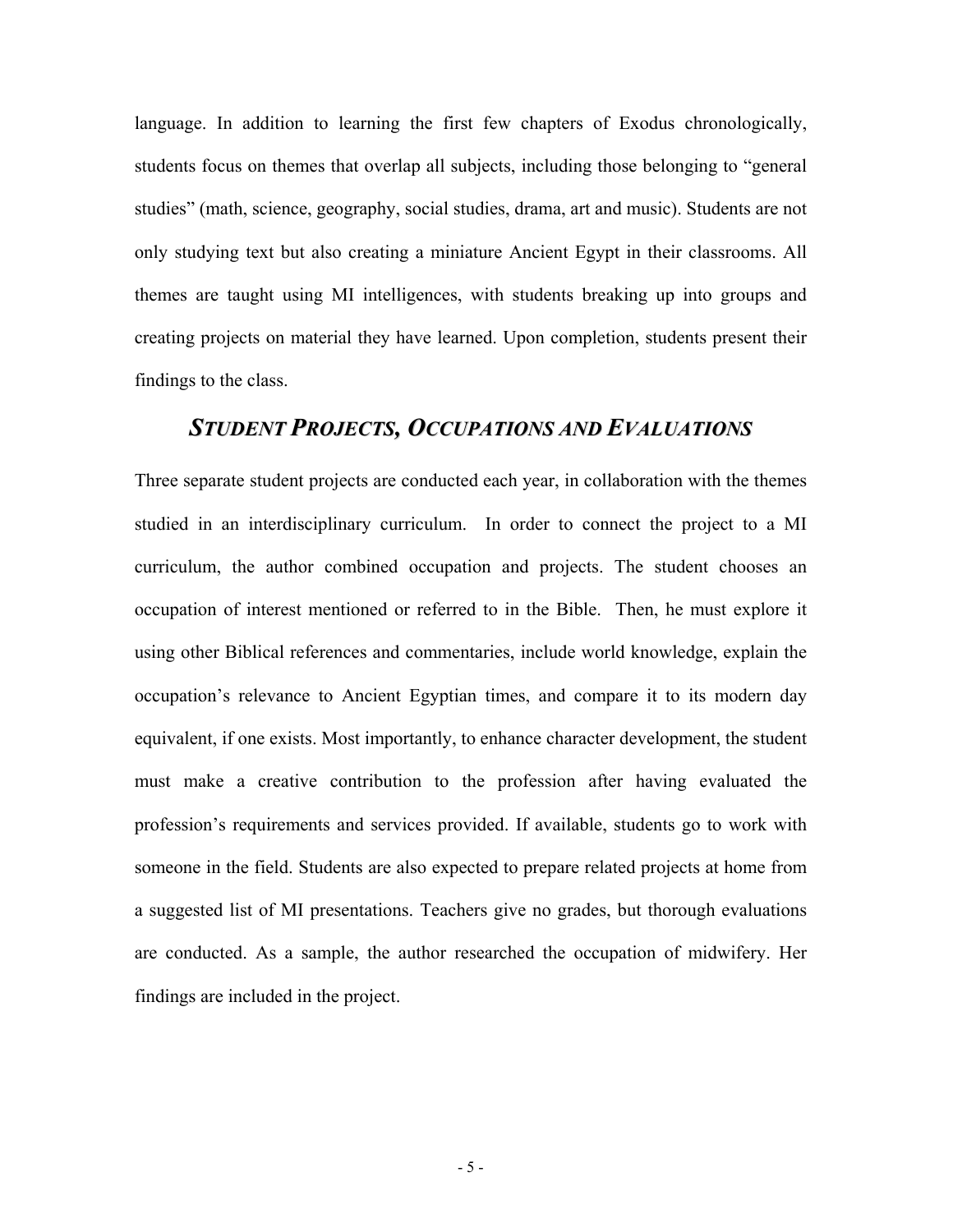#### **MITZVAH HUNT, BIBLICAL LEADERS, AND BIBLICAL LINGUISTICS**

The author created these three unique classes for a MI curriculum. Ideas were based on Gardner's criterion that the courses overlap the interdisciplinary theme, are easily adapted to student created projects, and require applied knowledge. The Mitzvah Hunt is where students search the text, evaluating which mitzvoth are mentioned in their theme and why. This also gives the student Jewish global knowledge of the mitzvah and its context. Biblical leaders are researched in an effort to study their outstanding character traits and incorporate them in the students' lives. Biblical Linguistics is a course intended to increase sensitivity and locations of word subtleties in the Bible.

In the project, advantages and disadvantages of adapting Gardner's work are outlined. Some major advantages increased class participation, a reduction of disciplinary problems, inclusion of all student skills in the classroom, relevant and exciting coursework, character improvement, vocational training, and retained knowledge.

Tremendous workload for teachers, staff resistance to implementing a new curriculum, and less coverage are a few examples of why parents and educators would not welcome MI in their schools. Plus, all the ideas suggested in this paper have not yet been put to practice. The author hopes to implement as many of these innovative ideas as possible, but recognizes that community staff effort is required. The author firmly believes in the educational and pedagogical rewards in implementing MI for both teacher and student.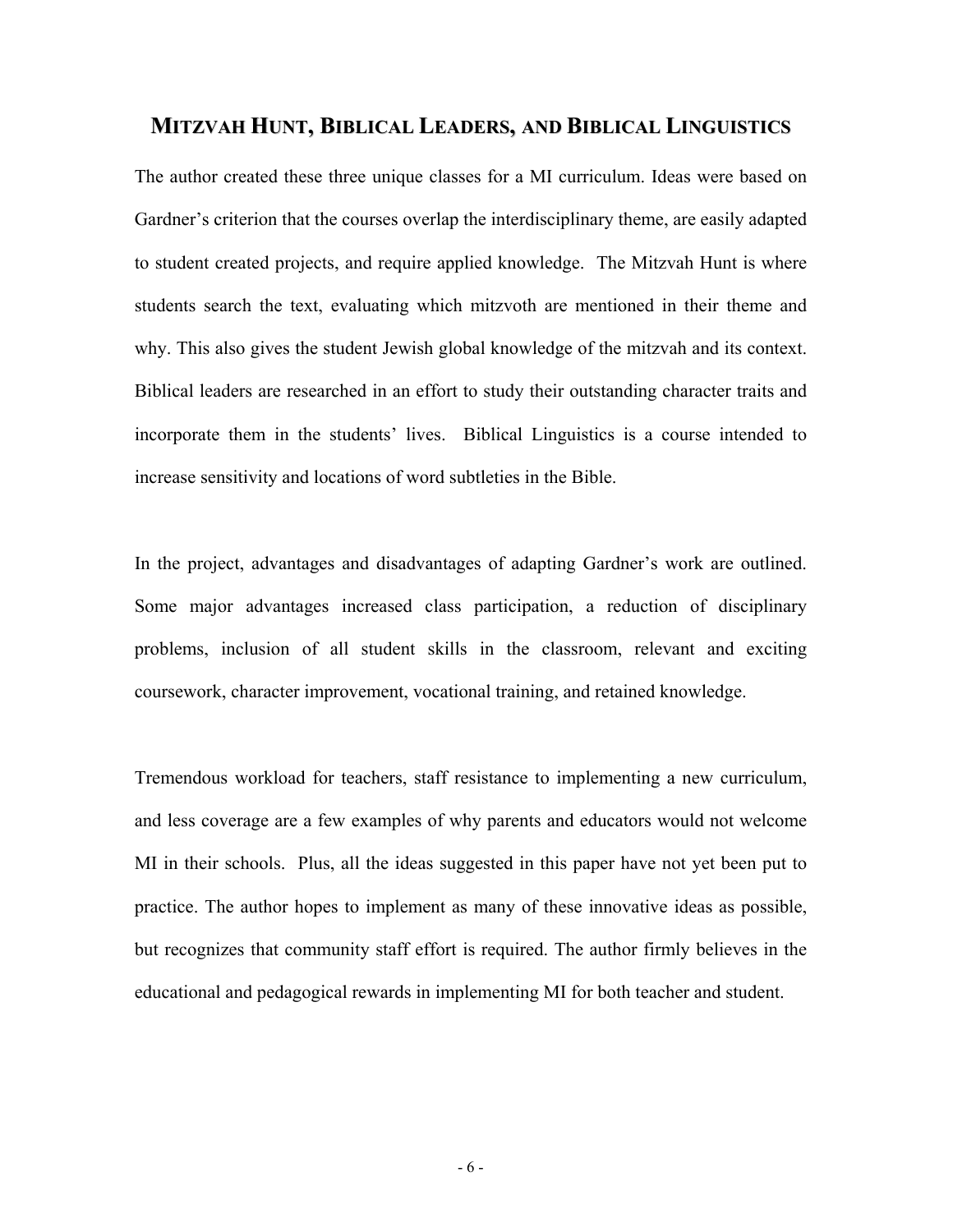# *TABLE OF CONTENTS*

| <b>INTRODUCTION: MULTIPLE INTELLIGENCES</b>                  |    |  |
|--------------------------------------------------------------|----|--|
| PART I: MI SCHOOLS AND THE GOALS OF EDUCATION                | 10 |  |
| <b>CHARACTER DEVELOPMENT</b>                                 | 11 |  |
| <b>EDUCATION FOR UNDERSTANDING</b>                           | 15 |  |
| <b>INTERDISCIPLINARY CURRICULUM</b>                          | 16 |  |
| <b>STUDENT PROJECTS</b>                                      | 17 |  |
| <b>STUDENT AND TEACHER EVALUATIONS</b>                       | 18 |  |
| <b>Reflective Evaluation</b>                                 | 23 |  |
| <b>APPRENTICESHIPS AND SPECIALISTS</b>                       | 25 |  |
| Benefits of Working with A Specialist                        | 26 |  |
| Benefits of Going to Work with a Specialist                  | 26 |  |
| <b>FIELD TRIPS</b>                                           | 28 |  |
| <b>MI PHILOSOPHY</b>                                         | 28 |  |
| <b>MOTIVATED LEARNING</b>                                    | 29 |  |
| PART II: CREATING A MI JEWISH SCHOOL CURRICULUM              | 31 |  |
| WEEKLY SCHEDULE OF A MI JEWISH SCHOOL ON                     | 31 |  |
| THE BOOK OF EXODUS                                           | 31 |  |
| PERSONAL ADDITIONS TO A JEWISH MI CURRICULUM                 | 33 |  |
| <b>MITZVAH HUNT</b>                                          | 34 |  |
| <b>BIBLICAL / HISTORICAL LEADERS AND FIGURES</b>             | 35 |  |
| <b>ANALYZING BIBLICAL LINGUISTICS</b>                        | 36 |  |
| Sample Mitzvah Hunt Completed                                | 37 |  |
| <b>OCCUPATIONS IN RESEARCH PROJECTS</b>                      | 44 |  |
| <b>MIDWIFERY</b>                                             | 47 |  |
| Midwifery Skills Mentioned in the Bible:                     | 48 |  |
| Where Else in Jewish Literature Are Midwives Mentioned?      | 50 |  |
| Where Else In The Bible Are Birthing Stools Mentioned?       | 52 |  |
| Global Knowledge on Ancient Midwives:                        | 54 |  |
| Modern Midwifery Skills                                      | 57 |  |
| Personal Contribution to the Midwifery Profession            | 58 |  |
| MI PROJECTS ON ANCIENT EGYPT                                 | 60 |  |
| <b>INTEGRATED MIDRASH AND TALMUD</b>                         | 62 |  |
| <b>DISADVANTAGES OF USING A MI CURRICULUM:</b>               | 65 |  |
| SUMMARY OF EDUCATIONAL SOLUTIONS PROVIDED BY A MI CURRICULUM | 67 |  |
| INTERVIEW WITH PRINCIPAL OF A MI JEWISH DAY SCHOOL           | 71 |  |
| <b>CONCLUSIONS</b>                                           | 75 |  |
| <b>BIBLIOGRAPHY</b>                                          | 76 |  |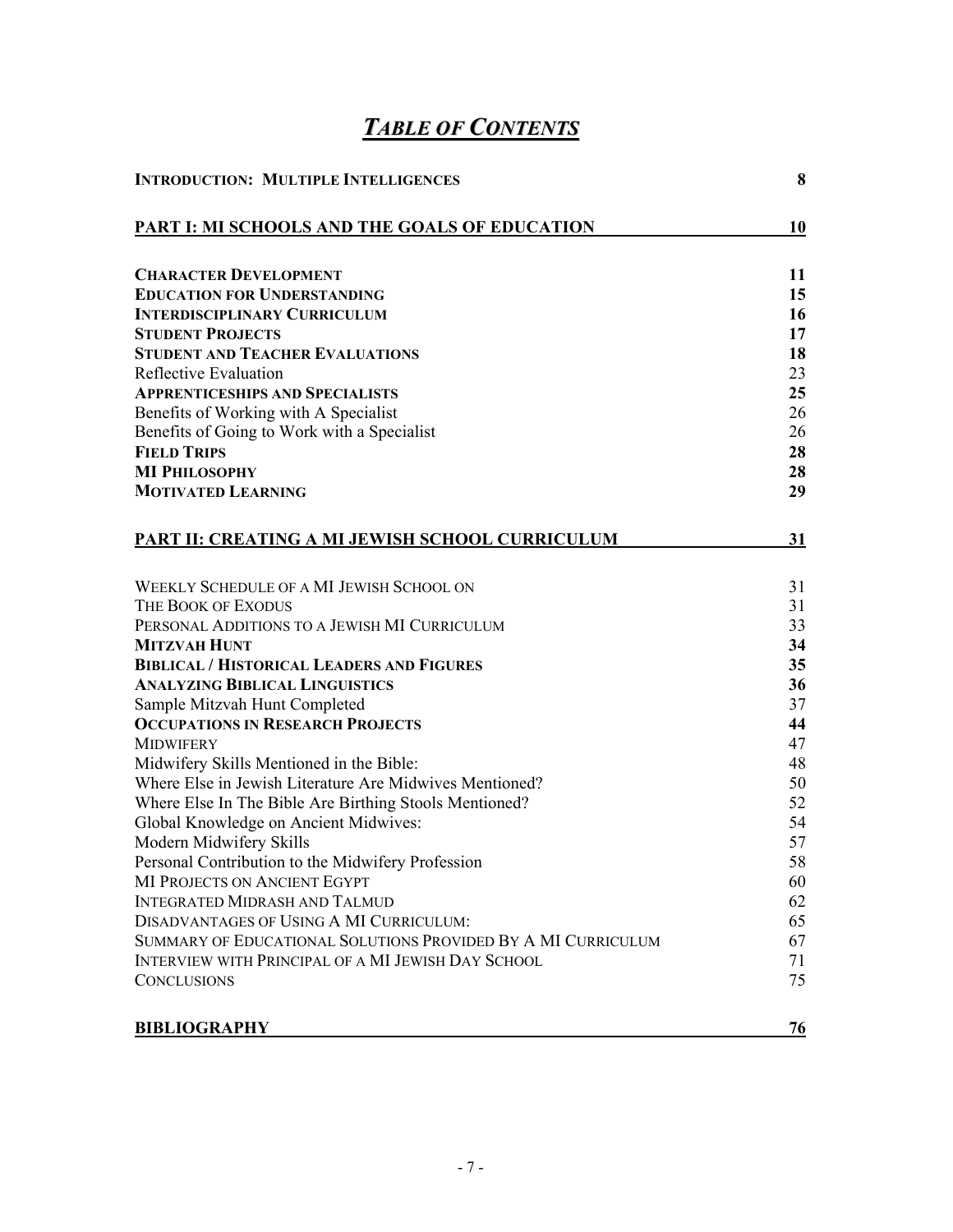## INTRODUCTION: MULTIPLE INTELLIGENCES

<span id="page-7-0"></span>People absorb information differently. At an early age, children are encouraged to utilize all their senses and disciplines to discover the world around them. As they grow older, many of these skills take a back stage to basic reading, writing, and arithmetic. Yet think of how many other skills one utilizes throughout the day – social skills, creating visual diagrams, analysis, physical activity, and others. Depending on your profession, one will hone in on one or more of what Howard Gardner calls Multiple Intelligences (henceforth referred to as MI).

MI theory states that children learn through different intelligences, or skills. The intelligences include linguistic, logical–mathematical, visual–spatial (artistic, good at building models), bodily-kinesthetic (good at dance, sports, acting) musical, interpersonal (social skills, funny, charming, friendly), intrapersonal (insightful, introspective), and natural (skilled at classifying nature and environment).

Traditionally, educators focus on the two most popular intelligences, linguistic and logical-mathematical. However, current educational trends demand that more attention be paid to other skills students display both in and out of the classroom. For example, emphasis on interpersonal skills, social interaction, is emphasized as the most important in some schools. A mass of literature, teacher information and books explain how to incorporate MI in the classroom.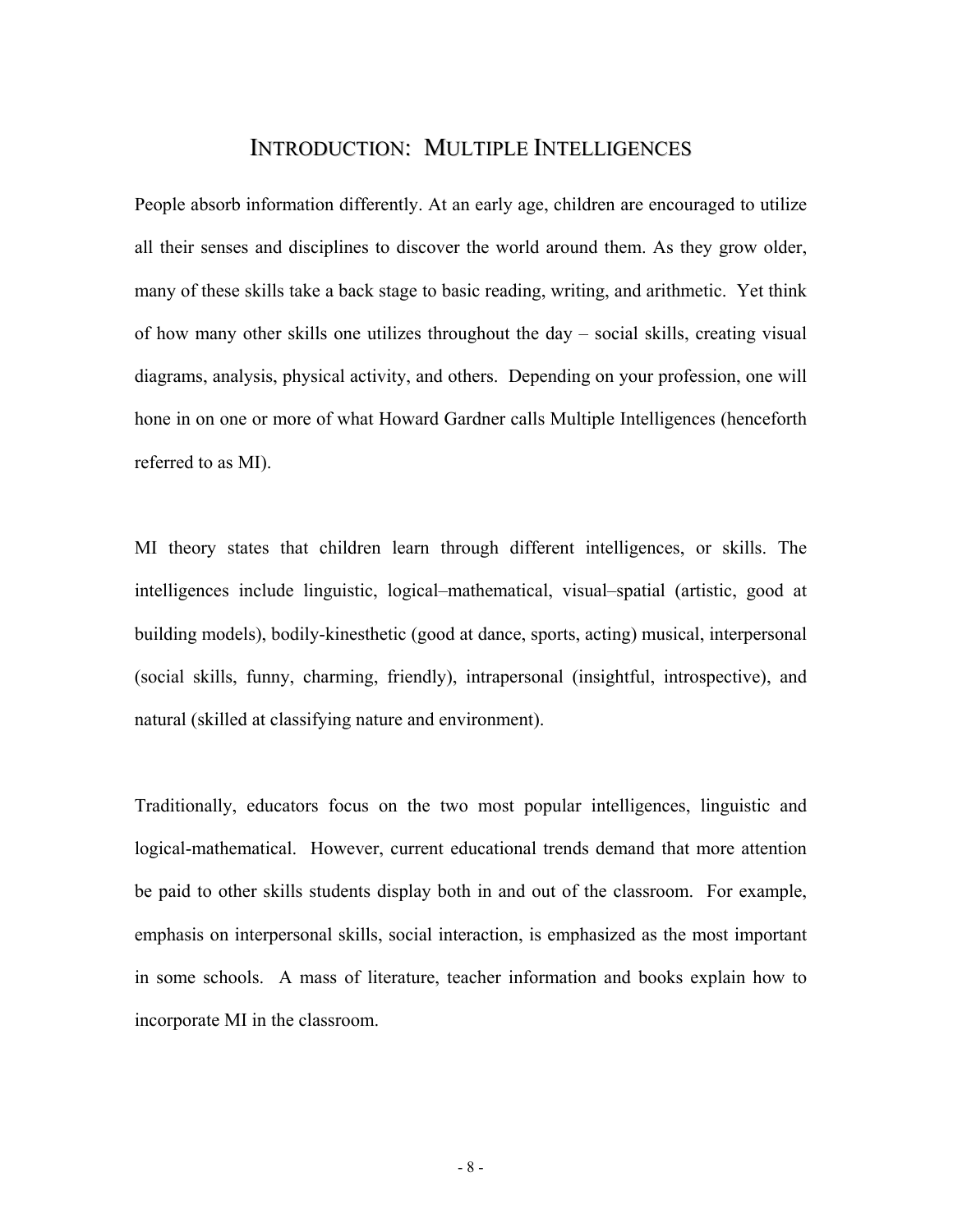Teaching with MI means less frontal lecturing and more group work for students. Students are given opportunities to use all the intelligences in all subjects. They learn the strengths in which they excel as well as gain respect for peers who display talent in other, often less popular, intelligences. Working with MI also includes veering from traditional assessment, tests, and creating and presenting projects in the different disciplines.

I became interested in the subject as I discovered that little information exists for the Jewish educator on applying these theories. In my ATID project last year, I created lesson plans for teaching Judaic studies utilizing the intelligences. This meant more creative, interactive lessons, with the teacher as a guided facilitator. Students built models of Israel for Navi, composed songs about the jobs of the Levites for the book of Numbers, and drew pictures of powerful moments in both Bible and Navi class. This was done both in class and for homework.

The results were highly enthusiastic students (and teacher), increased class participation, and more student-initiated activities. In addition, in receiving feedback from their next year's teacher, my students seemed to actually remember the material we had learned. For further details, please see the project in its entirety in *Biblical Interactive Learning Centers[1](#page-8-0)* .

-

<span id="page-8-0"></span><sup>&</sup>lt;sup>1</sup>Ben-Zvi, Semadar, *Biblical Interactive Learning Centers, A Study of MI Theory in the Tanach Classroom,* ATID Fellow, 1998-99, [http://www.atidfellows.org.il](http://www.atidfellows.org.il/)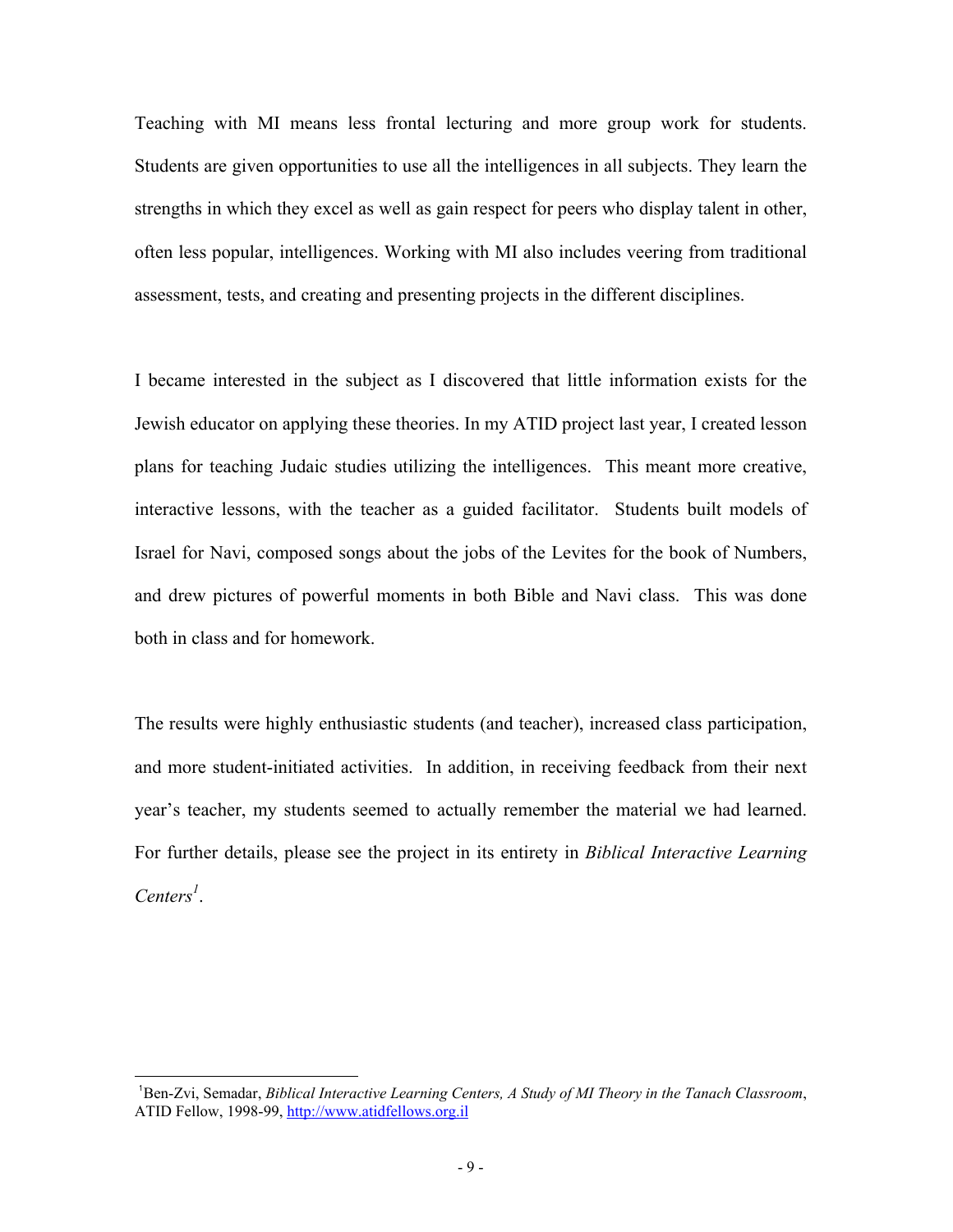## *PART I: MI SCHOOLS AND THE GOALS OF EDUCATION*

<span id="page-9-0"></span>After further research on Gardner's theory, I discovered that teaching creatively is not sufficient in fulfilling MI theory and the purpose of education. Schools have developed Howard Gardner's theories into an entire school curriculum. Gardner outlines essential elements for a MI based school curriculum<sup>2</sup>. Six schools utilizing MI theory for five years or more were evaluated for use of MI and its success. Certain factors were common to all schools, though each boasted its own unique MI adaptation in its curriculum. The common goals of education were:

- Character Development
- Education for Understanding (Applied Knowledge)
- **❖** An Interdisciplinary Curriculum
- Student Projects
- Mentors and Apprenticeships
- Motivated Learning

-

The rest of my paper is divided into two sections. The first section explains Gardner's elements for MI schools, and the second section applies those concepts to a Judaic studies curriculum that I created for the book of Exodus.

<span id="page-9-1"></span><sup>2</sup> Campbell, Linda and Campbell, Bruce, *Multiple Intelligences and Student Achievement, Success Stories from Six Schools,* Association for Supervision and Curriculum Development, Alexandria, VA, ©1999, p. xii.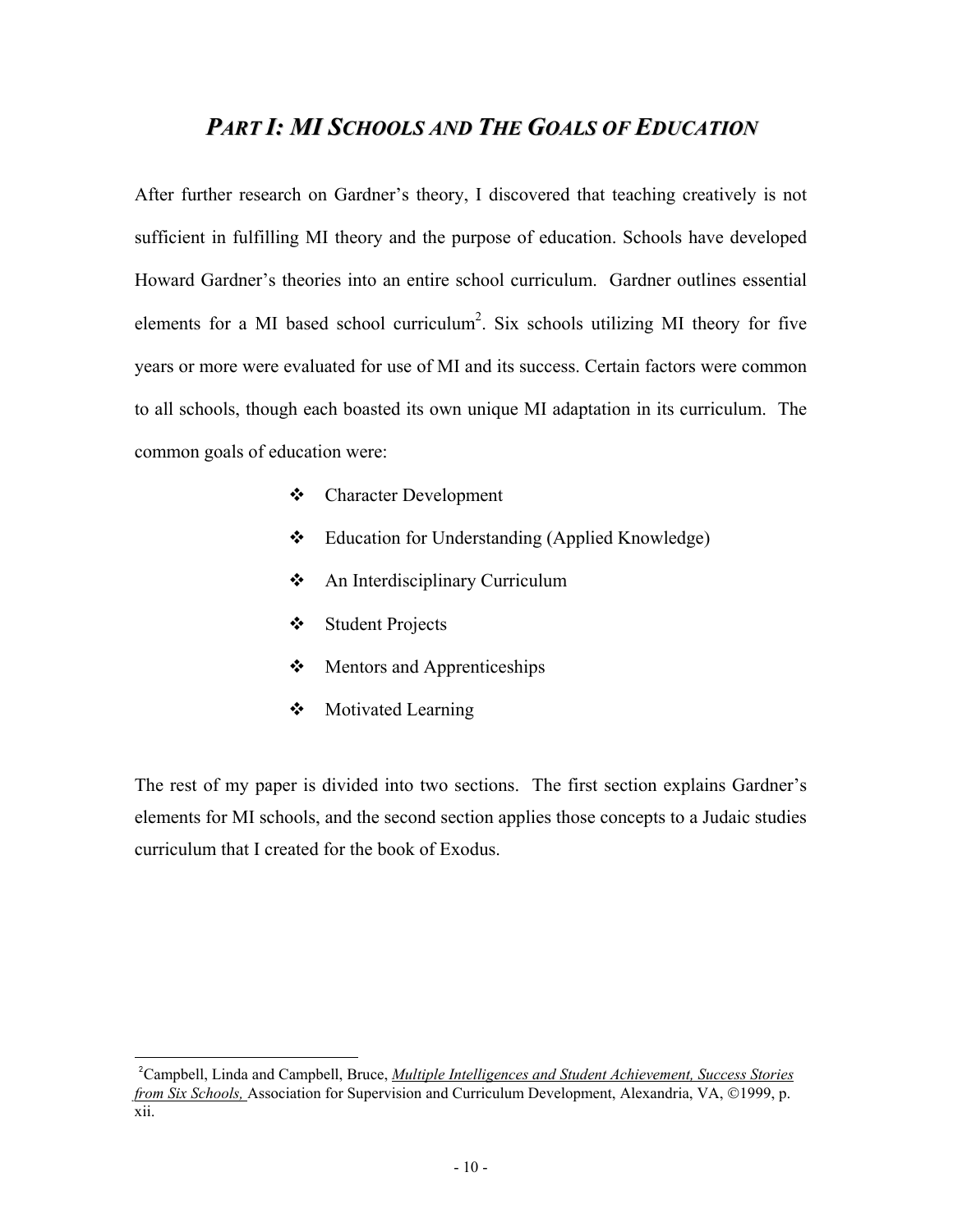#### CHARACTER DEVELOPMENT

<span id="page-10-0"></span>Without character development, Gardner claims that we have missed the point in education. One must educate students to be contributing members of society. This means educating beyond the classroom, beyond the text and the test. One must educate to live. Gardner writes "…one may question whether the knowledge and skills attained will prove of value to the students or to the society that has entrusted them to the institution called school<sup>[3](#page-10-1)</sup>."

Giving students the opportunity to respectfully challenge themselves as individuals, as well as their peers will increase moral awareness in our schools. "Who are we,…what can we achieve alone and together…to learn about the human search to discover what is truth,...beauty,...and goodness...without this,...we are, in fact, uncivilized<sup>4</sup>."

Behaving morally and understanding and implementing Jewish values are far more important lessons than knowing another chapter in Tanach. This is known in Jewish schools as *Derech Eretz,* as well as advocating *mitzvoth bein adam lachavero –*  commandments between man and his friend*.* Many schools are vocal in stating *Derech Eretz Kadmah LaTorah (good manners come before Torah learning*), but do little to implement programs and values education. In secular schools, this is known as *character development*. Various programs have been implemented to increase moral awareness in schools, as there is a desperate need for improvement.

1

<span id="page-10-1"></span><sup>3</sup> Gardner, Howard, *The Unschooled Mind*, *How Children Think and How Schools Should Teach*, Harper Collins Publishers, Inc., New York, NY (1991), p. 137.

<span id="page-10-2"></span><sup>4</sup> Scherer, Marge, *The Understanding Pathway*, *An Interview with Howard Gardner*, *Association for Supervision and Curriculum Development*, November 1999, p. 16.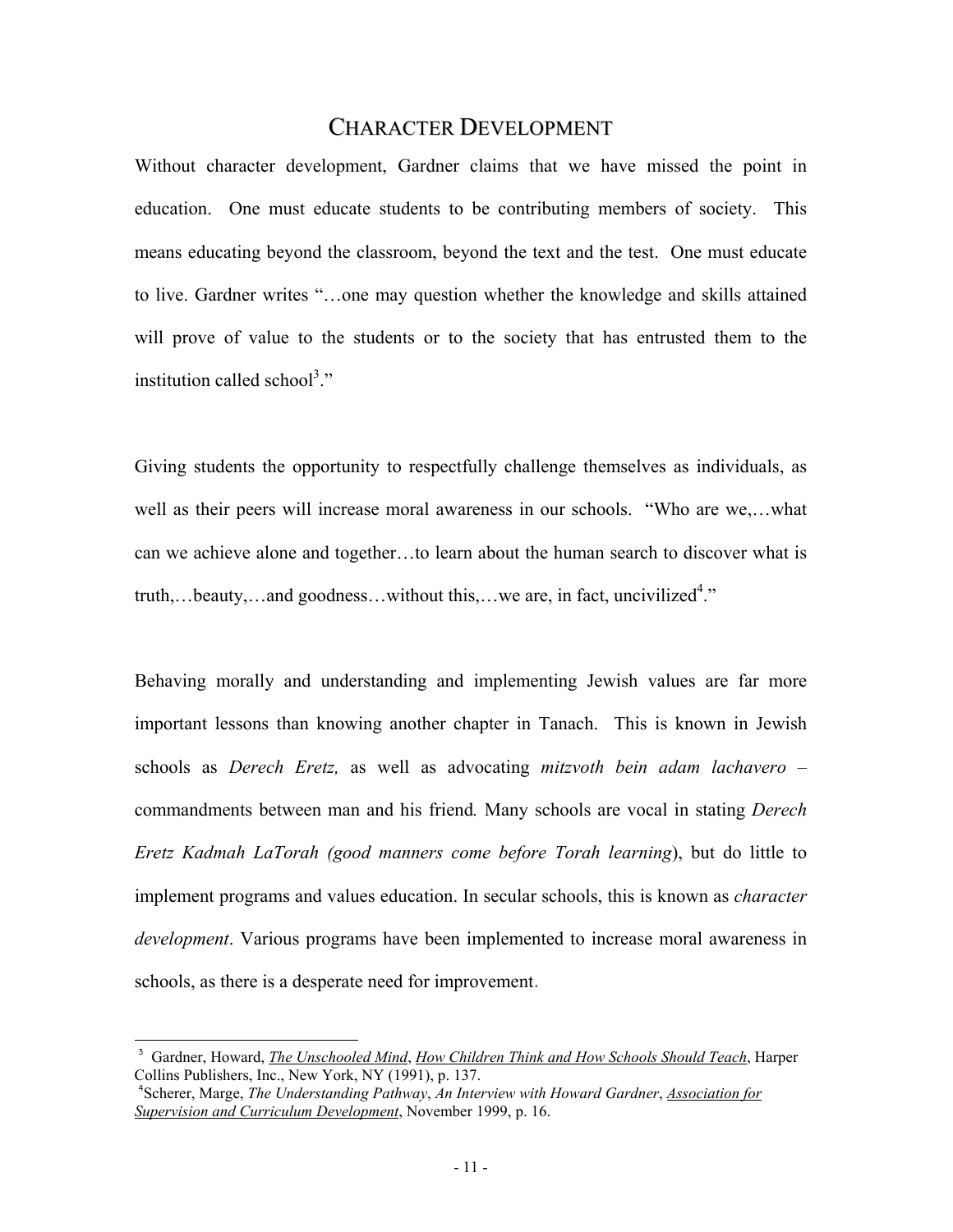Thomas Lickona, an internationally renowned developmental psychologist and educator, researched moral development and value education. He brings us depressing news in his book*, Educating for Character, How Our Schools Can Teach Respect and Responsibility,* that moral decline is on the rise. Troubling youth trends such as violence and vandalism, stealing, cheating, disrespect for authority, peer cruelty, bad language, sexual precocity and abuse, increasing self-centeredness and declining civic responsibility, and finally, self-destructive behavior, have all increased in American public schools<sup>5</sup>. Jewish Day schools in the US and Israel are plagued with many, if not all, of these problems. Violence in the Israeli School System has become so commonplace that many schools have integrated a 'violence policy' for the expected fistfights and heavy cursing that occur daily. MI schools therefore have a major focus of instilling the  $4<sup>th</sup>$  and  $5<sup>th</sup>$  "R's", "respect and responsibility<sup>[6](#page-11-1)</sup>," in an effort to curb these devastating issues.

In my experience, I am dismayed by the existence and recurrence of such behaviors in Jewish Day Schools at which I have taught in both America and Israel. If I could ask to change one attribute about my students, it wouldn't be that they magically understand another chapter of the book we are studying. I would far prefer that they address their classmates and me with more respect.

Finally, society is plagued with difficult problems that require complex solutions. I was never asked in my years of schooling "what can you do to solve, help, increase or decrease the rise of…." Children think of and have good ideas. Yet we rarely ask them.

1

<span id="page-11-1"></span><span id="page-11-0"></span><sup>5</sup> Lickona, Thomas, *Educating for Character, How Our Schools Can Teach Respect and Responsibility,* Bantam Books, NY, NY ©1991, pp. 13-18.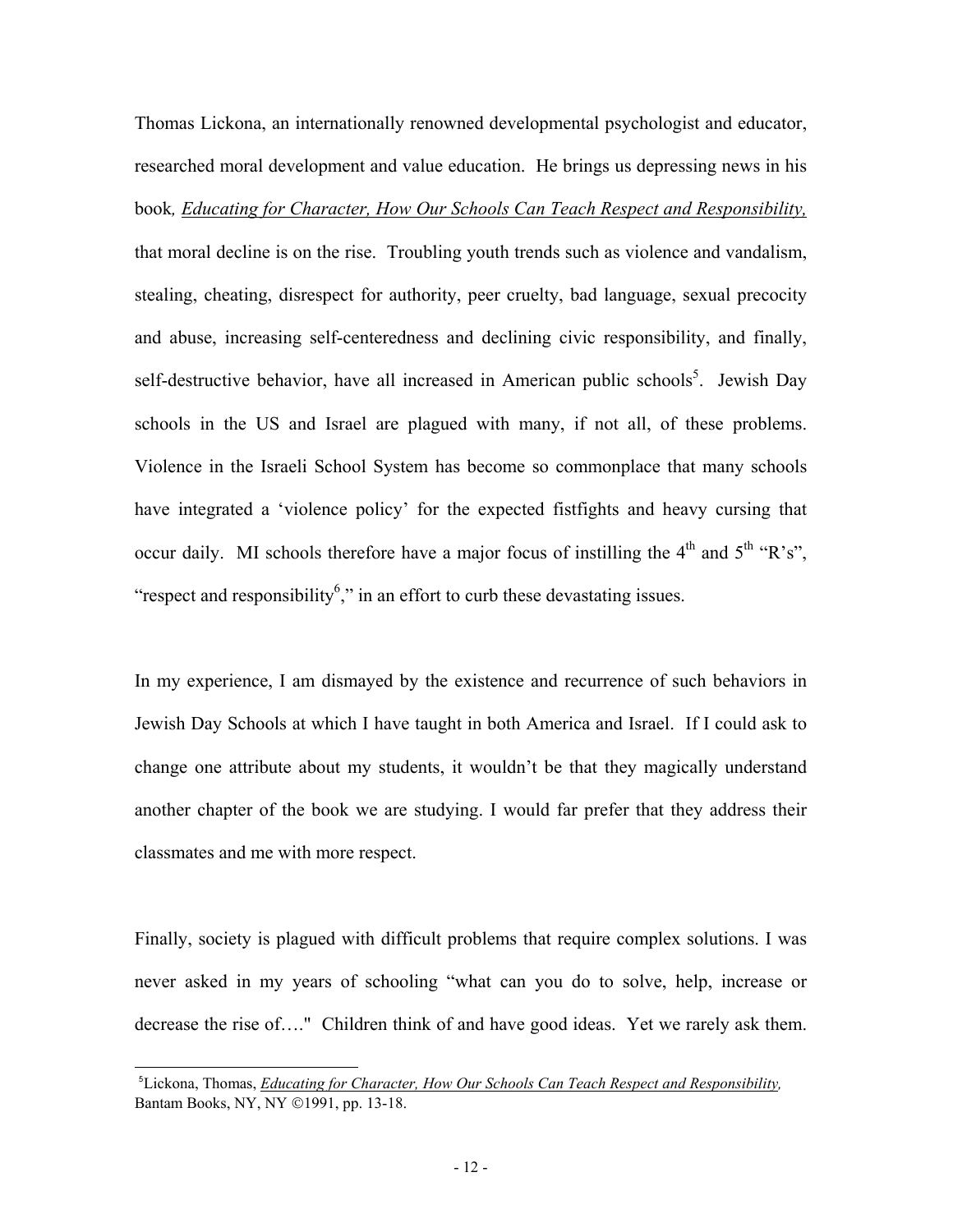We are too busy stuffing them with calculus theories and history lessons. Learning must be approached with a hands-on, applicable touch. Math can be taught in terms of distributing food amount to solve world hunger issues or other environmental and progressive issues. History can be expressed as a tool to prevent other world crises, instead of demanding that students memorize useless timelines and hundreds of difficult names and titles. These ideas are easily applicable to learning Judaic subjects. For example, what benefit is it to recite quotes from the book of Samuel if one cannot inspire prayer like Channa's or examine one's own actions as King David's? Jewish history and culture exist to model behavior, not solely for the purpose of memorization or analysis.

Lickona provides many methods of teaching character education within a classroom framework to combat the trends listed above. He claims that to begin creating a positive moral culture in a school, six elements must be included. They are:

- (1) Moral and academic leadership from the principal.
- (2) Schoolwide discipline that models, promotes and upholds the school's values in all school environments.
- 
- (3) A schoolwide sense of community. (4) Student government that involves students in democratic self-government and fosters the feeling 'This is our school, and we're responsible for making if the best school it can be.'
- (5) A moral atmosphere of mutual respect, fairness, and cooperation that pervades all relationships – those among the adults in the school as well as those between adults and students.
- (6) Elevating the importance of morality by spending school time on moral concerns<sup>7</sup>.

Other character education programs are what Jewish schools often call "chessed programs." Many Jewish schools require students to participate in weekly "chessed programs." The students often choose from a variety of volunteering opportunities such as visiting old age homes, hospitals, or working with handicapped or disabled children.

l

<sup>6</sup> Ibid.

<span id="page-12-0"></span><sup>7</sup> Ibid, p. 325.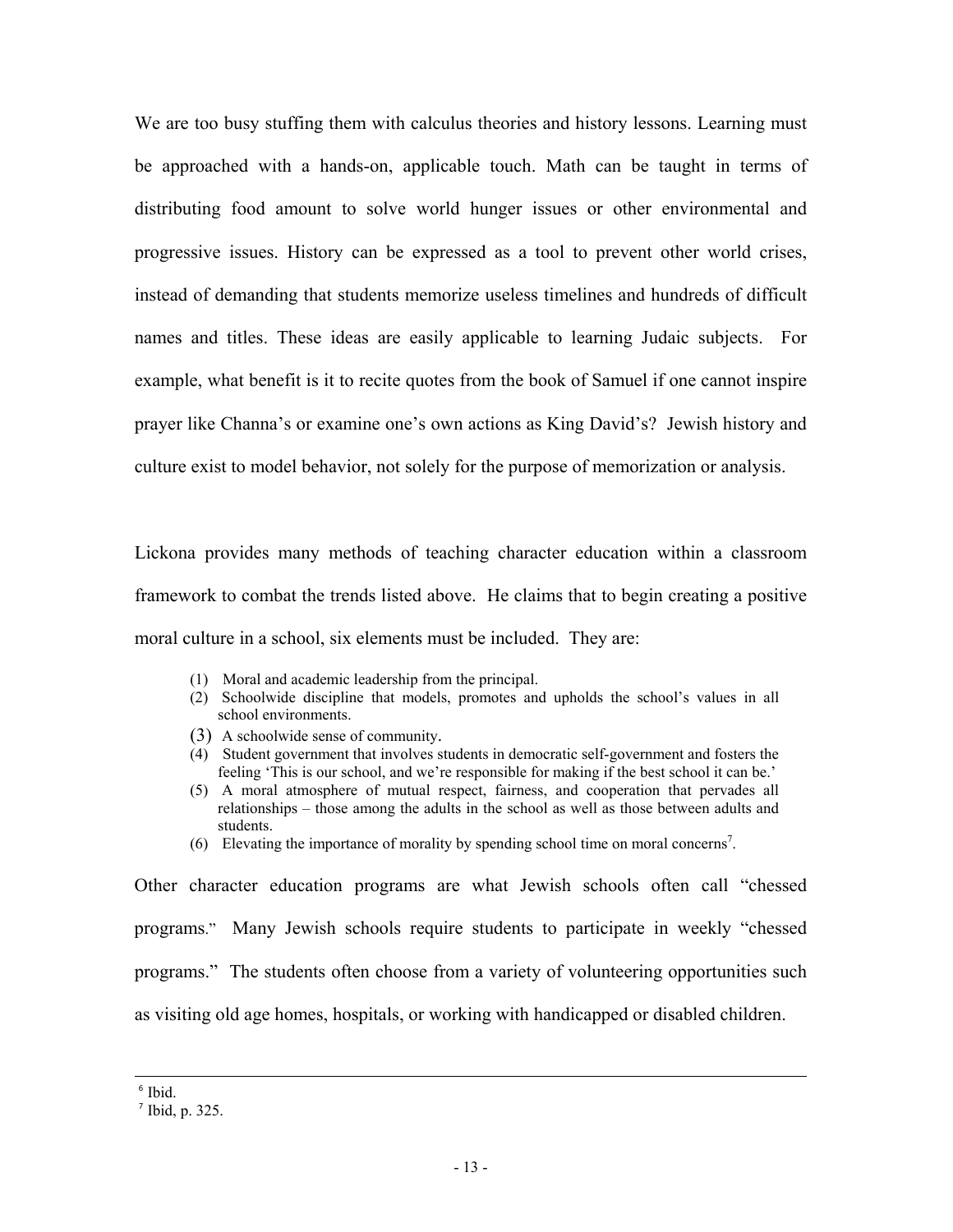Eli Kohn, former Head of Jewish Studies in the Herzliya School of Cape Town, South Africa, also developed similar such programs for "non-academic  $9<sup>th</sup>$  and  $10<sup>th</sup>$  graders." Each student would have an 'adopted' grandparent in a nearby old age home with whom they would visit weekly. The students also had an option of working with handicapped children in the neighborhood. Kids who loved animals were sent to do voluntary animal work at the RSPCA, as connected to their classes in *Tzaar Baalei Chaim (causing pain to animals)*[8](#page-13-0) . Kohn claims that the experience was a positive one for all participants involved. When children are allowed into the 'adult world,' where real life happens and real people care, they too will internalize those qualities. Chessed programs have proven beneficial to many Jewish schools and should be implemented at all grades for all students to promote character development.

MI schools execute character education with themes studied in school. For example, the Skyview School in Washington conducts a "Breakout Project" with their  $9<sup>th</sup>$  graders. This requires each student to create a program that benefits the community, based on his MI strength. To prepare for the project, students volunteer in hospitals, nursing homes, and special schools. Through volunteering and active research, students assess needs in the community and create projects that improve the quality of life. Examples of their final products include video production of publicizing community and local environmental causes, writing computer programs, fund raising, and establishing rehabilitation products. Teachers evaluate their work at the end of the year, but the

1

<span id="page-13-0"></span><sup>8</sup> Kohn, Eli, Lookstein Center, Lookjed Digest II:16, February 23, 2000.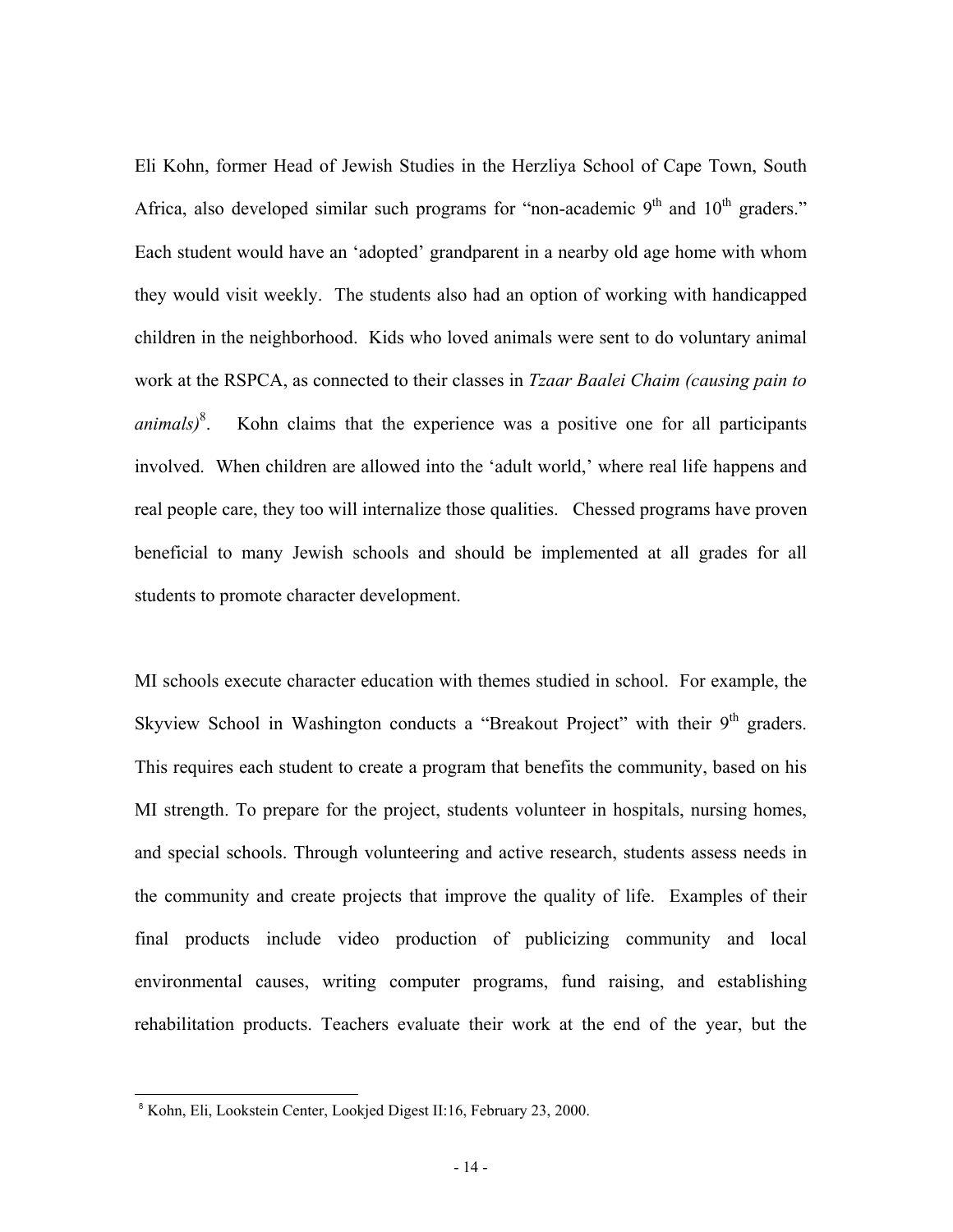<span id="page-14-0"></span>significant contribution to the community is the most empowering for student and school  $\text{staff}^9$ .

### APPLIED KNOWLEDGE */*

#### EDUCATION FOR UNDERSTANDING

In addition to character development, Gardner notes that to increase knowledge, it must be applied to new situations. He calls this "education for understanding." He writes in *The Unschooled Mind, How Children Think and How Schools Should Teach*, how infrequently "education for understanding" occurs in elementary, high school and college graduates. Lack of applied knowledge is one of the greatest failures of American education.

Perhaps most stunning is the case of physics. Researchers at Johns Hopkins, MIT and other well regarded universities have documented that students who receive honor grades in college level physics courses are frequently unable to solve basic problems and questions encountered in a form slightly different from that on which they have been formally instructed and tested<sup>10</sup>.

MIT College students made the same errors as seven-year-olds in a game that tested the basic laws of physics. These same students, some of them honors' students, were able to repeat important physics laws, such as Newton's laws of motion or vector summation. But when faced with applied knowledge, they failed to make the connection $11$ . Gardner claims that similar results were shown for all subjects<sup>12</sup>. New or old knowledge must be *applied*.

<span id="page-14-1"></span>9 Campbell and Campbell, (1999) p. 48.

<span id="page-14-2"></span><sup>10</sup> Gardner (1991), p. 4.

<span id="page-14-3"></span> $11$  Ibid., p. 153.

<span id="page-14-4"></span> $12$  Ibid., p. 4.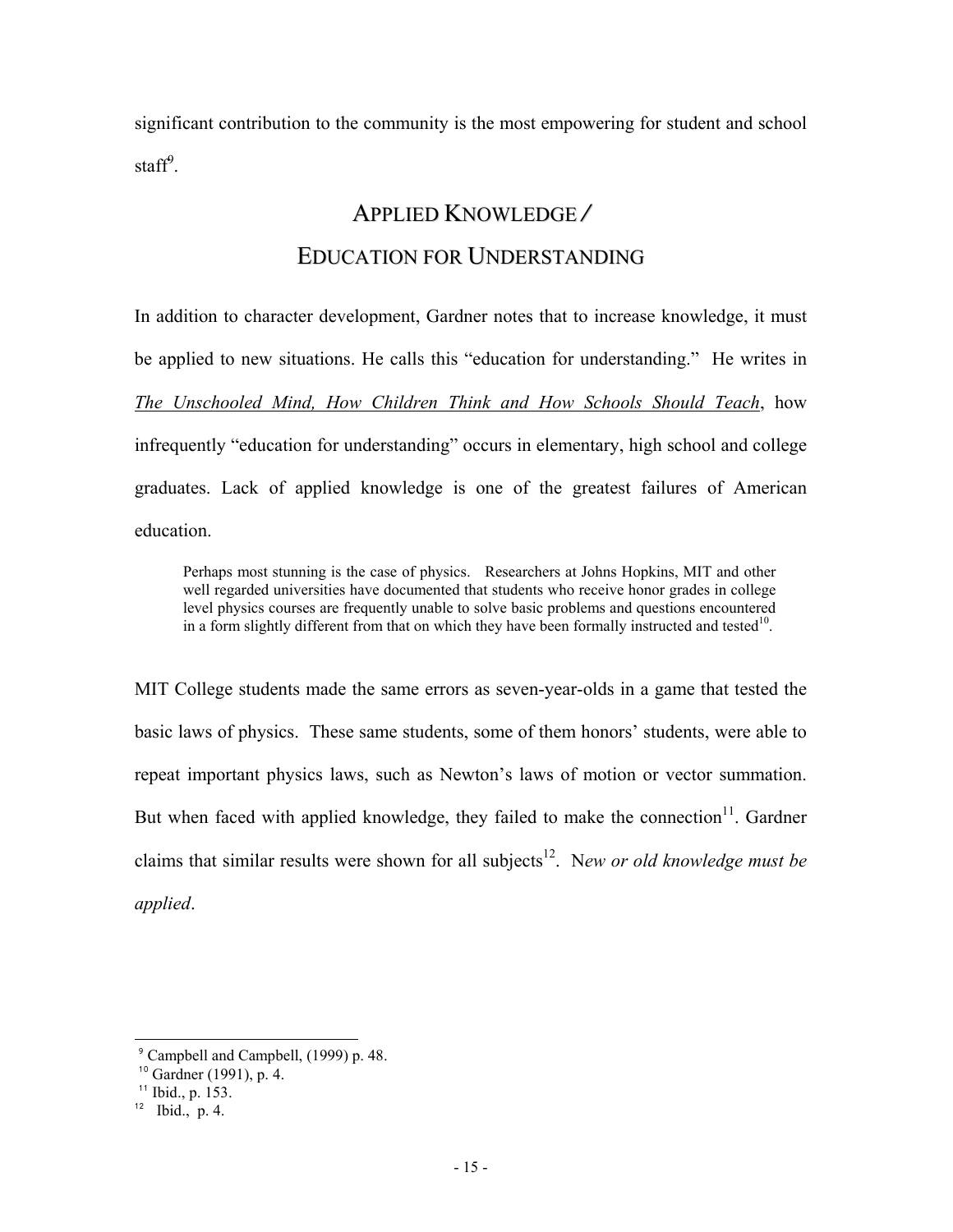#### INTERDISCIPLINARY CURRICULUM

<span id="page-15-0"></span>Gardner claims that teaching thematically is an improved method of pedagogy that encourages education for understanding. A current school curriculum consists of individual, unrelated classes. In Language Arts, students learn stories written by famous authors of one period or another. In science, students examine the solar system. In math, students study algebra. In history, the American Civil War. Each subject is approached as a separate entity.

MI Theory states that combining the subjects into one theme is more beneficial for the student, as he/she is able to immerse himself in the subject matter. Questions overlap, and the student is able to fully explore a topic. This is called an *interdisciplinary curriculum*. For example, assume a class is studying the solar system. In history, students explore the history of the knowledge of the solar system. When did people start discovering the secrets of the solar system\*? What did they know and when\*? Who were the people that contributed to its discoveries\*? In Language Arts, students can read stories of solar system exploration, science fiction, and write their own creative stories $*$ <sup>13</sup>. In math, students calculate the distance from the earth, from other planets, climate differences, or the billions of dollars invested in space research.

-

<span id="page-15-1"></span><sup>&</sup>lt;sup>13\*</sup> Compare to Biblical /Historical Jewish knowledge. These questions can be applied to any Jewish Studies topic.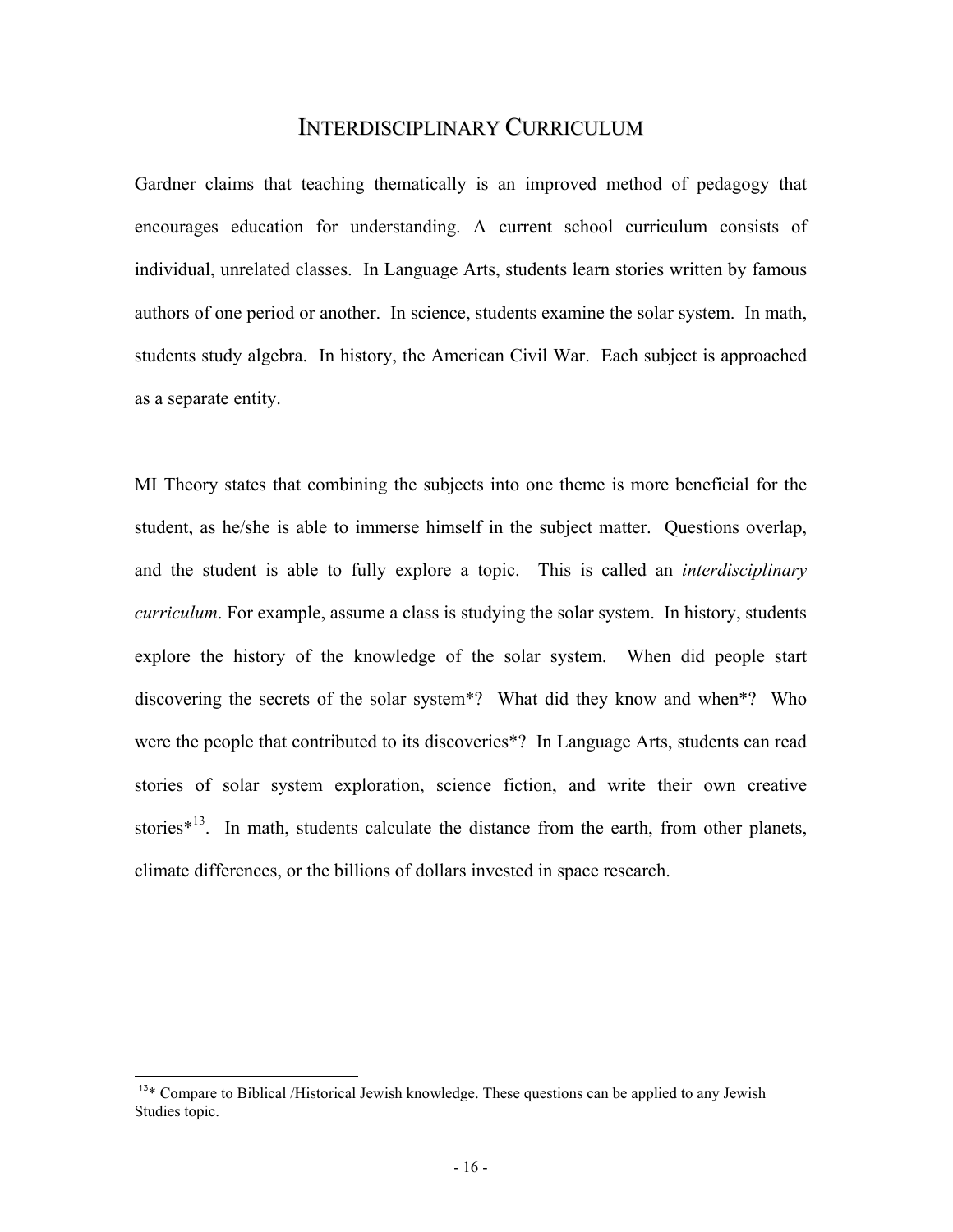## <span id="page-16-0"></span>ADVANTAGES TO AN INTERDISCIPLINARY CURRICULUM

- More complete knowledge leads to greater understanding of subject.
- ❖ Knowledge is better retained.
- **❖** New and old knowledge is constantly tested and applied.
- Holistic learning approach lends itself to complete absorption, creating a better environment for higher order thinking skills (HOTS).
- Deeper exposure to content provides greater challenges to the student.

A major concern by teachers is the amount of material they will cover. Alas, students will study less material in an interdisciplinary curriculum. The downside of covering from "Cleopatra to Clinton<sup>14</sup>" by the end of the school year is that the students generally don't remember much about Cleopatra by the end of the term.

"What's the point of knowing lots of disconnected facts…? Other than winning the jackpot on jeopardy, I don't see the point. Moreover, with encyclopedias and Palm Pilots, all factual information can be ready at our fingertips…. The power of a curriculum [is to] delve deeply within consequential events, to begin to **comprehend the reasons for these events**, the processes that were involved, and **the lessons that can be learned and applied in other periods[15…](#page-16-2)I'm** afraid that many people who should know better mindlessly embrace coverage rather than uncovering<sup>16</sup>."

## STUDENT PROJECTS

To enhance an interdisciplinary curriculum, MI Schools promote student projects as an important learning opportunity for their students. Far more exhaustive than tests, research projects allow students to explore subjects at their own pace, and present their

1

<span id="page-16-1"></span><sup>&</sup>lt;sup>14</sup> Gardner, Howard, *The Disciplined Mind, What All Students Should Understand*, Simon and Schuster, New York, NY, ©1999, p. 125.

<span id="page-16-2"></span><sup>&</sup>lt;sup>15</sup> Bolded writing is added.

<span id="page-16-3"></span> $16$  Scherer, p. 13.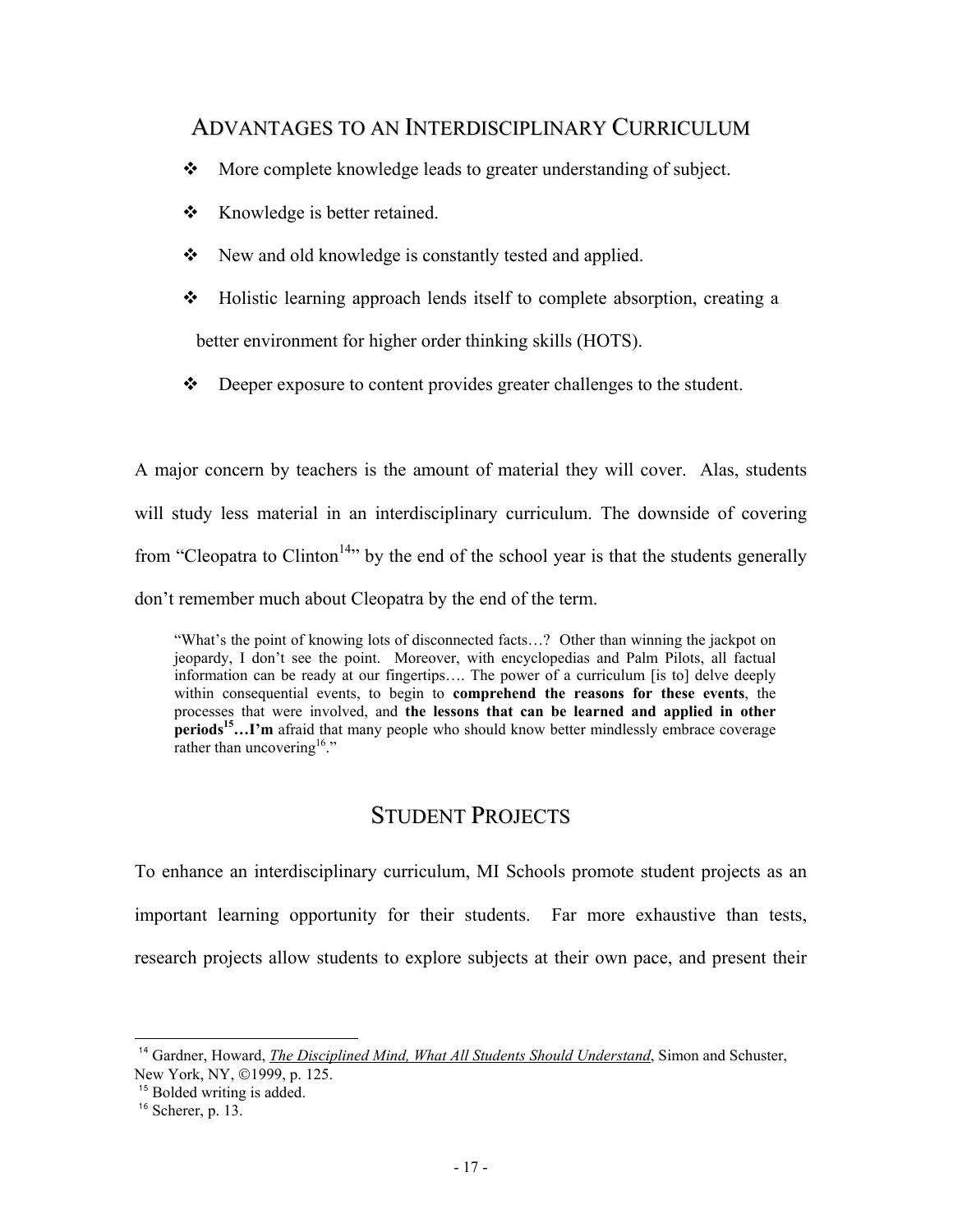<span id="page-17-0"></span>findings in ways they enjoy that best express their intelligences<sup>17</sup>. The Key Learning Community, a K-8 elementary school in Indianapolis, IN, conducts three such student projects a year, in connection with the three themes in their annual curriculum. At the end of each theme-based unit of instruction, students present their projects. Teachers guide students in research, stimulate and provide encouragement, and offer a variety of presentation methods based on the various intelligences<sup>18</sup>. Students find this helpful because they gain information on various facets of the theme through each of their classmate's work. Student projects are demanding, but feedback from students has been positive. They are proud of their accomplishments and enjoy presenting their work to their peers<sup>19</sup>.

Another MI school in Edinboro, PA states that both students and teachers look forward to presentation day. More rewarding than the presented projects was the mutual enthusiasm from students. One even asked another for a copy of another's project. Impressed, teacher Marian Beckman, Ed.D., writes, "what better affirmation of learning than to have a fellow classmate admire the work and want to share in  $it^{20}$ ?"

#### STUDENT AND TEACHER EVALUATIONS

Student evaluations are of equal importance to student projects. Evaluation has two elements, evaluation and documentation, according to Samuel Meisels, Professor of

-

<span id="page-17-1"></span><sup>17</sup> Gardner (1991), p. 216.

<span id="page-17-2"></span><sup>18</sup> http://www.ips.k12.in.us/mskey/projects/Projectshome.html

<span id="page-17-3"></span><sup>19</sup> Campbell and Campbell, (1999) p. 57.

<span id="page-17-4"></span> $20$  Ibid.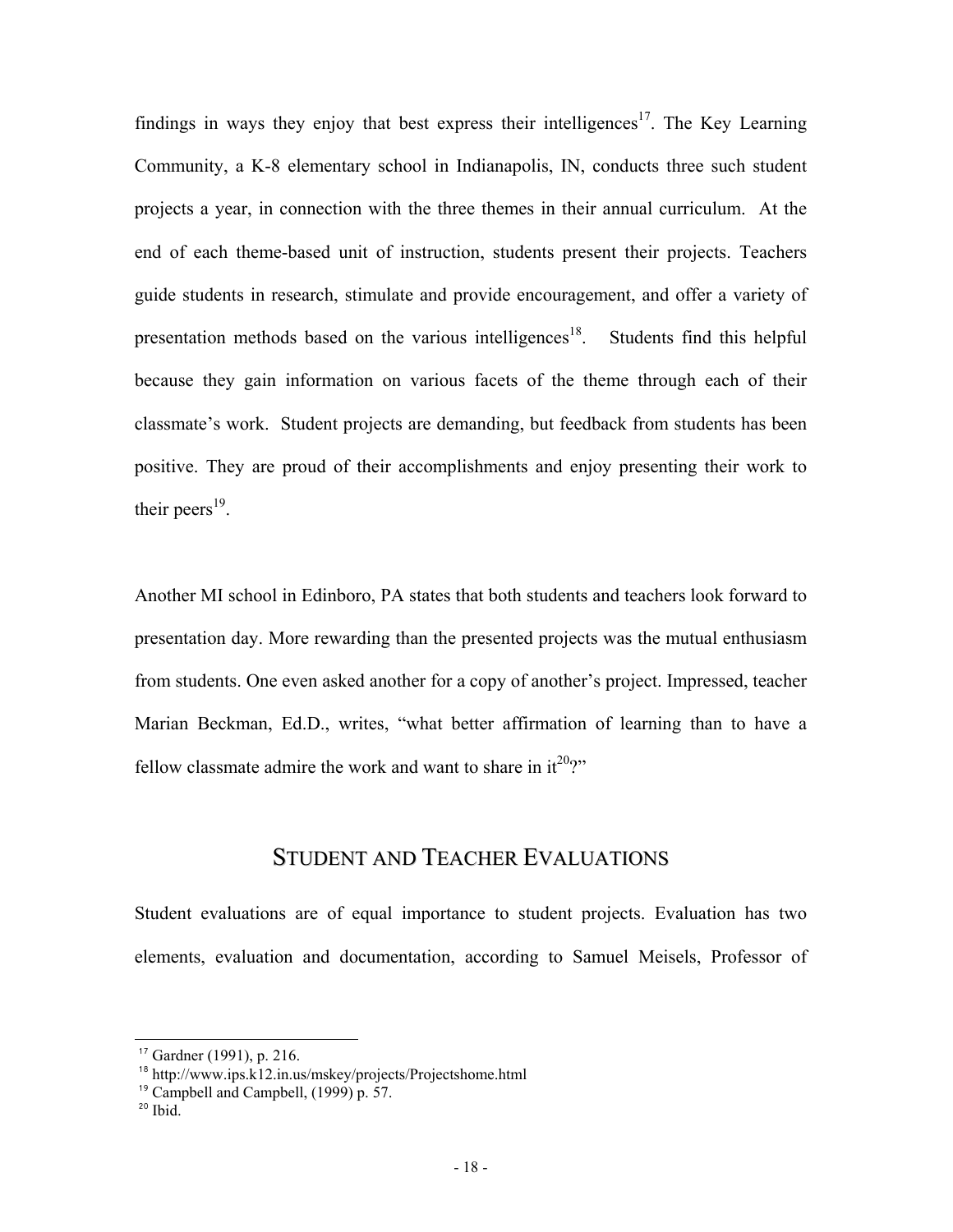Education at University of Ann Arbor,  $MI<sup>21</sup>$ . Evaluation shows how closely something resembles a standard, whether objective or subjective. Documentation is the record collected of what is learned. Documentation can be in written, charted, graphed, interviewed, or audio and videotaped. "How the document is obtained is nearly as important as what is documented," claims Meisels $^{22}$ . Key Learning Community students are guided with self-evaluation sheets, which they submit with their projects.

Just as MI focuses on different intelligences, so too, evaluations focus on the development of those intelligences. A single digit grade, the most popular educational grading system, does little to reflect a child's various skills and abilities<sup>23</sup>. These are considered assessments without documentation. A teacher can easily pull out a grade book and point to test scores. But the grade fails to reflect what the child learned, and how he learned it, which is far more valuable information.

"Assessments without documentation are blind. But documentation without context also does not illuminate student performance and can be misleading. Lack of specificity and absence of explanation and illustration are among the greatest limitations of norm referenced, group administered…tests<sup>24</sup>."

Meisels therefore produced the Work Sampling System; a performance assessment based on teachers' observations of students' interaction in the classroom. The Work Sampling System includes developmental guidelines and checklists, portfolios, and summary reports<sup>25</sup>. With these tools in hand, "teachers learn how to observe, document, and evaluate student performance during actual classroom lessons…systematically

-

<span id="page-18-0"></span><sup>21</sup>Meisels, Samuel*, Using Work Sampling in Authentic Assessments, Educational Leadership*, *ASCD*, December, 1996, Vol. 54, No. 4,<http://www.ascd.org/pubs/el/dec96/meisels.html>, p. 2.  $^{22}$ Ibid.

<span id="page-18-4"></span><span id="page-18-2"></span><span id="page-18-1"></span> $^{23}$ Ibid.

<span id="page-18-3"></span> $24$  Ibid.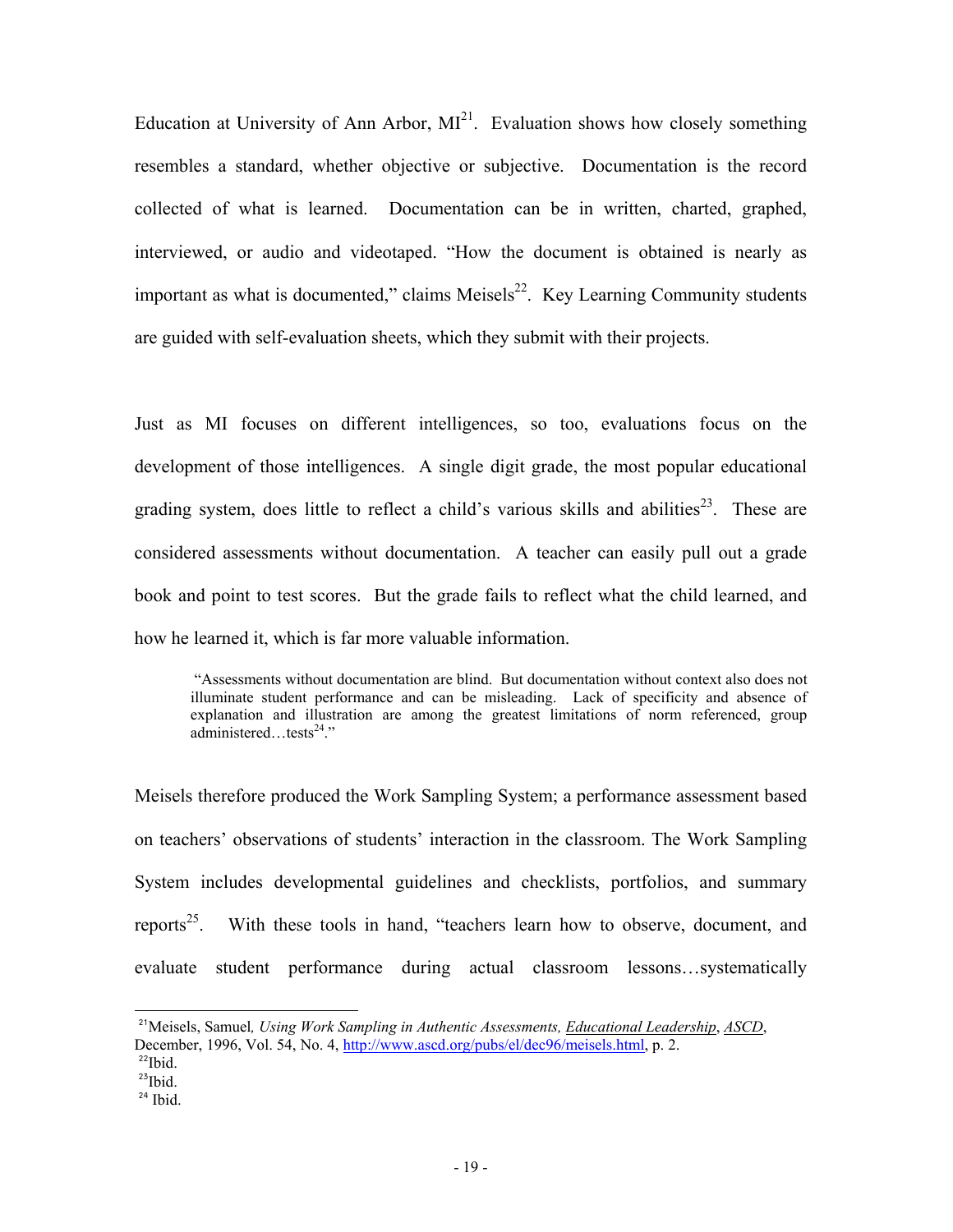assess[ing] student progress in seven curricular areas: personal and social development, language and literacy, mathematical thinking, scientific thinking, social studies, the arts, and physical development<sup>26</sup>."

In the Key Learning Community, not only do students present their projects to the class, but also each student presentation is videotaped to allow for further self-reflection and evaluation. Each student receives his own 'video portfolio' of the projects he presented. The student has time to watch himself, evaluate his strengths and weaknesses, and prepare himself better for his upcoming presentation<sup>27</sup>. In my teaching experience, I cannot think of one student who wouldn't love to watch himself on video doing anything, let alone presenting something valuable. This focuses on increasing self-esteem and enriches the natural desire of a student to learn.

Evaluation is also essential to the learning process because of the importance of trial and error. "Students continually try out ideas and practices for themselves and see where they work and where they prove inadequate," Gardner claims in an interview with an educational magazine<sup>28</sup>. Thus, self – evaluations are a valuable tool for development and growth in MI schools.

l

 $25$  Ibid.

<span id="page-19-0"></span><sup>&</sup>lt;sup>26</sup>Meisels (1996), p. 1.

<span id="page-19-1"></span><sup>27</sup> Gardner (1991), p.216.

<span id="page-19-2"></span> $28$ Scherer, p. 13.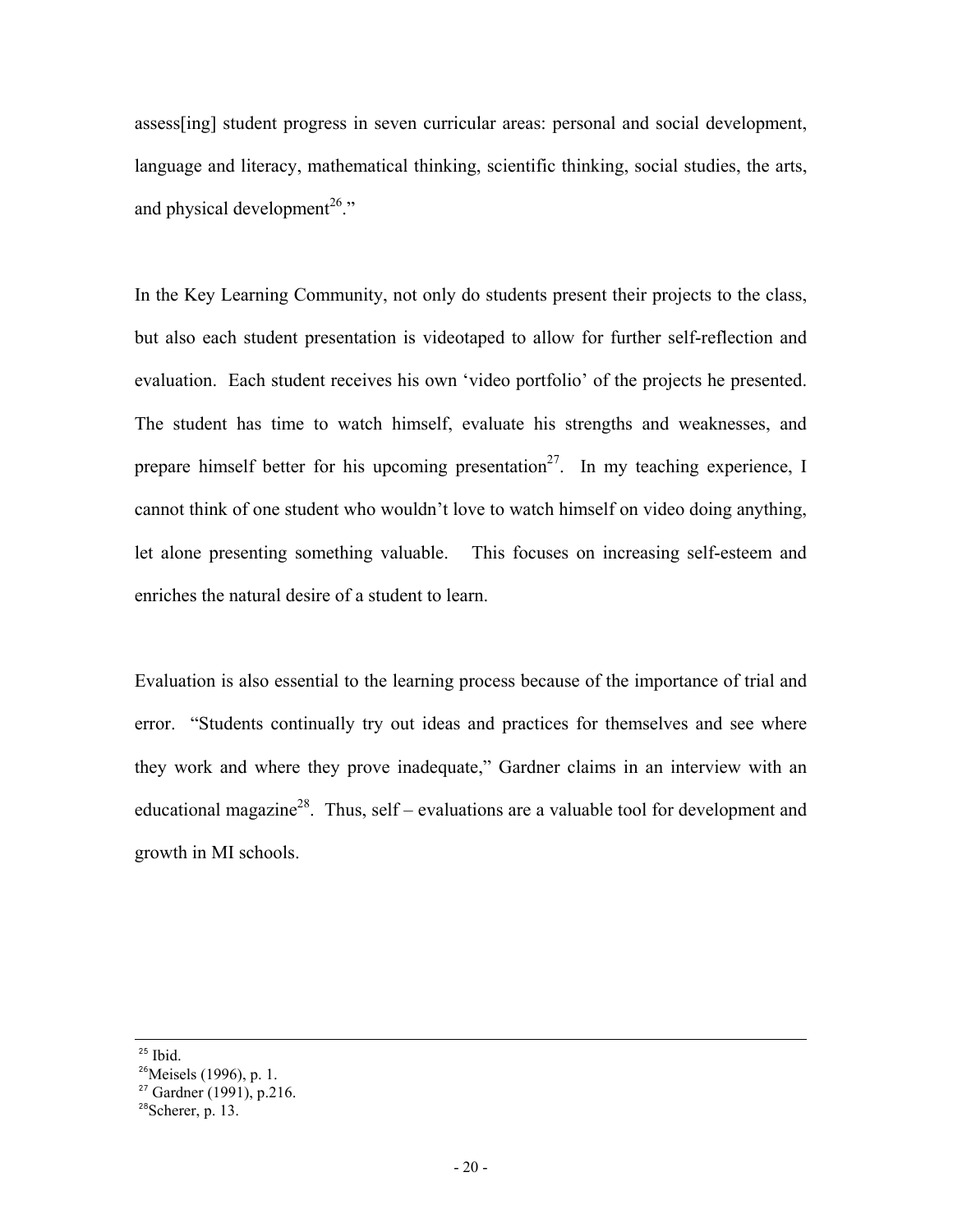*Below is a sample evaluation sheet from the Key Learning Community for a Junior High Level student (grades 6-8).* 

# **PROJECT SAMPLE EVALUATION SHEE[T29](#page-20-0) :**

| Work (Intermediate level)                                       |                                                                             |  |  |  |  |
|-----------------------------------------------------------------|-----------------------------------------------------------------------------|--|--|--|--|
| Name                                                            |                                                                             |  |  |  |  |
|                                                                 |                                                                             |  |  |  |  |
|                                                                 |                                                                             |  |  |  |  |
| Check off the line beside finished work.                        |                                                                             |  |  |  |  |
| Project title________________________                           |                                                                             |  |  |  |  |
|                                                                 | I kept a log- wrote at least once a week about work progress on my project. |  |  |  |  |
| I taped my project.                                             |                                                                             |  |  |  |  |
| class.                                                          | I shared the information I learned by presenting my project in front of my  |  |  |  |  |
| _ I included visual aids while presenting information to class. |                                                                             |  |  |  |  |
| _ The visuals were neat and attractive.                         |                                                                             |  |  |  |  |
| I wrote a report in ink, on #5 paper about my project.          |                                                                             |  |  |  |  |
| Date when all work was completed.                               |                                                                             |  |  |  |  |
|                                                                 | Reflectively evaluate your work here. Check one line only.                  |  |  |  |  |
| I am satisfied with the work I did on this project.             |                                                                             |  |  |  |  |
| I am pleased with the work I did on this project.               |                                                                             |  |  |  |  |
| I am very pleased with the work I did on this project.          |                                                                             |  |  |  |  |

1

<span id="page-20-0"></span><sup>29</sup>http://www.ips.k12.in.us/mskey/projects/Proj.Reflection.html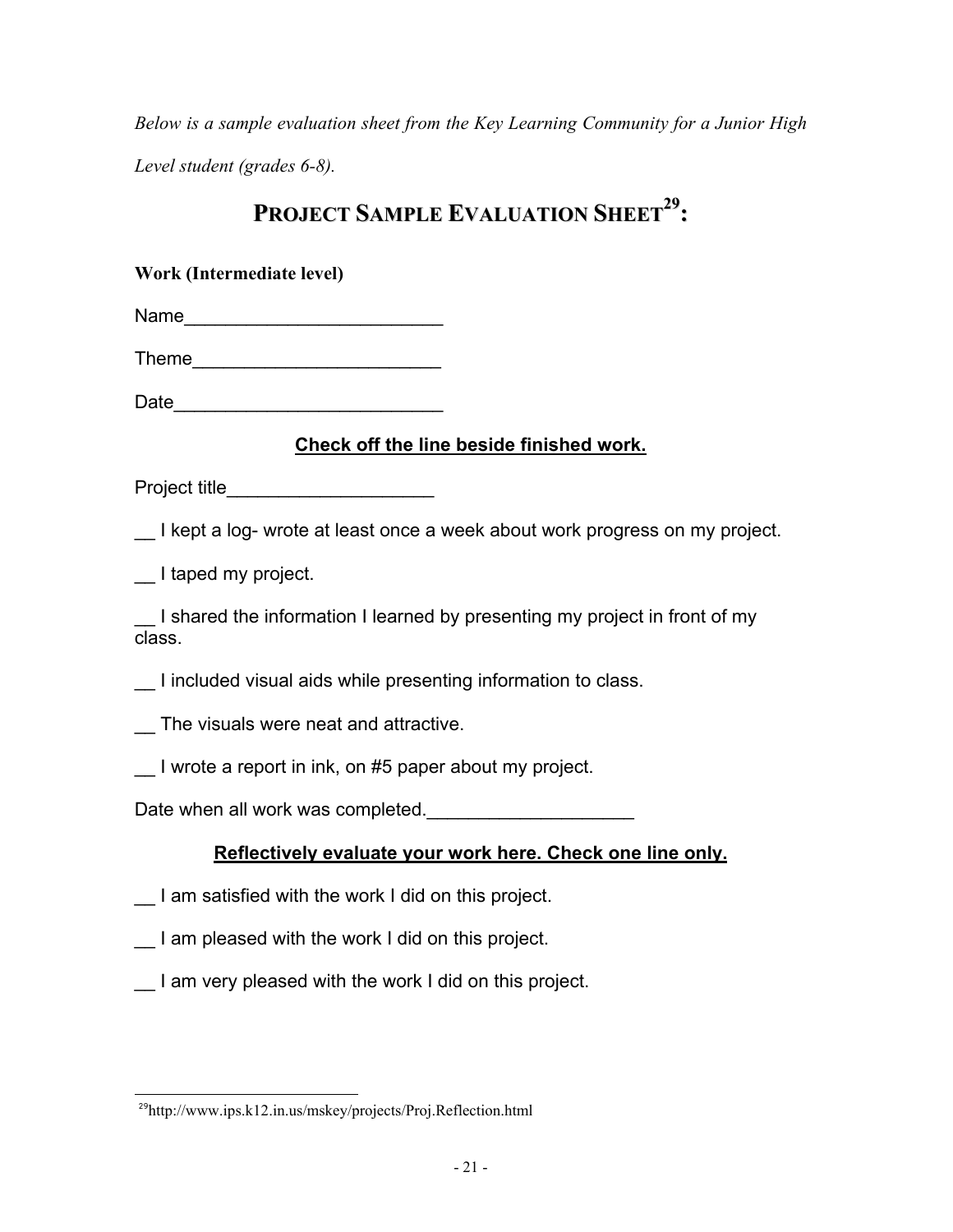#### **Check one line of the following.**

*These questions help a child in evaluating his character and how to relate that knowledge to his community*.

I have a clear understanding of the theme and how it relates to the world and my work at school.

I have an understanding of the theme and how it relates to the world and my work at school.

I am almost sure of what the theme means and how it relates to the world and my work at school.

What would you do now to improve your project? Write that information here:

Is this information that would improve another project? yes no

How has doing this project changed you?

Write the thing or things you learned while doing this project that will make doing another project easier.

## **REFLECTION ON PROJECT WORK (INTERMEDIATE LEVEL)**

|                                                                    | Date <u> Lette</u>                                                               |
|--------------------------------------------------------------------|----------------------------------------------------------------------------------|
| Title of Project <b>Example 20</b>                                 |                                                                                  |
|                                                                    | On a scale of 1-10 how would you rate your work on this project and why?         |
|                                                                    | On a scale of 1-10 how would you rate your presentation of this project and why? |
| Where did you get the idea for this project?                       |                                                                                  |
| Why did you have to do this project?                               |                                                                                  |
| If you were to repeat this project, what would you change and why? |                                                                                  |
|                                                                    | How does your project tell about the theme or the meaning of the theme?          |
| How will you use this information in the future? <sup>30</sup>     |                                                                                  |

1

<span id="page-21-0"></span><sup>&</sup>lt;sup>30</sup> In a Jewish MI school, the 'theme' would be Biblically or Judaically based.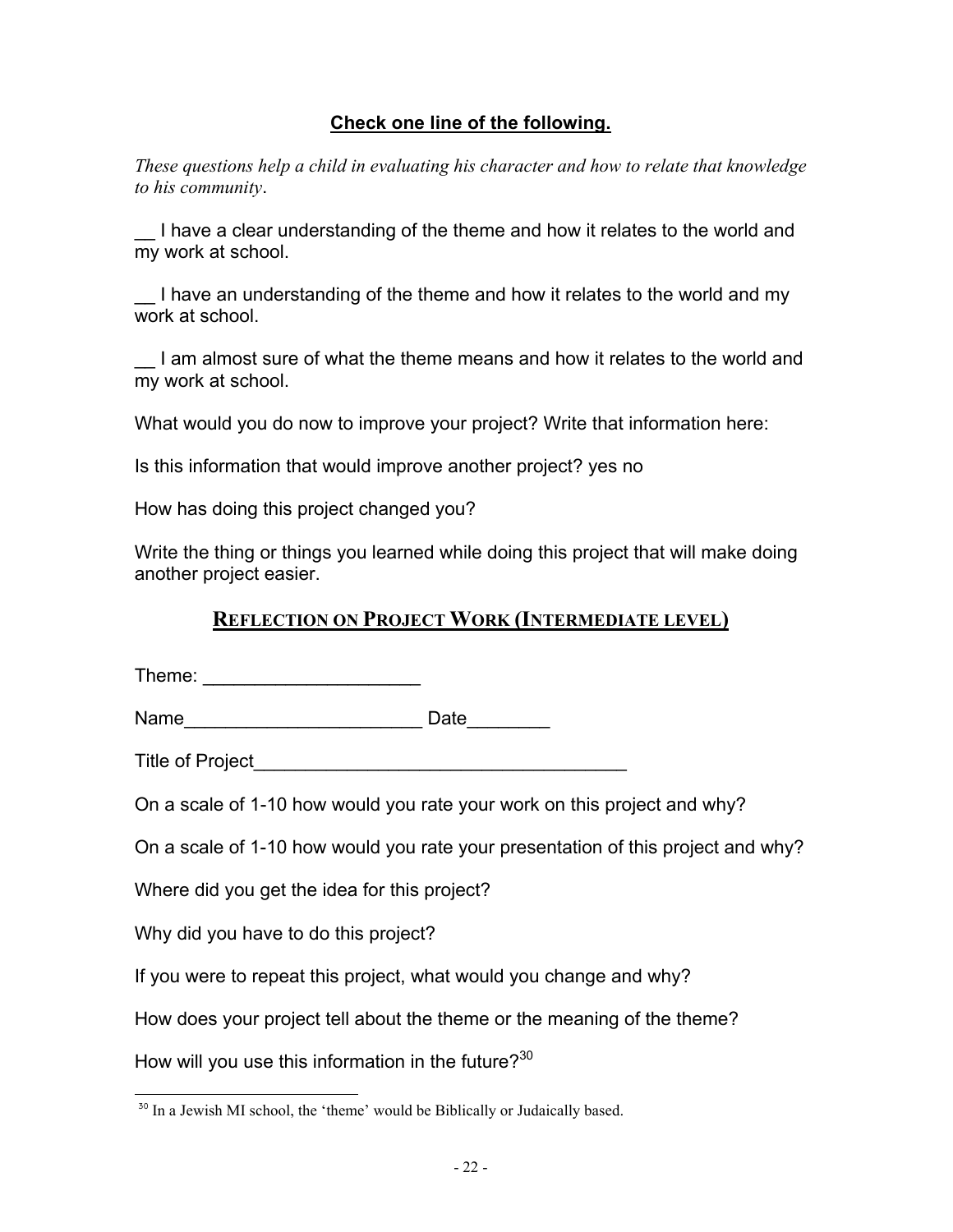# REFLECTIVE EVALUATION

## **Directions**:

<span id="page-22-0"></span>Write the meaning of reflection here:

Write the meaning of evaluation here:

Check the response with which you feel most comfortable.

I stood squarely. yes no

I concentrated and thought about the purpose of my presentation before beginning my presentation. yes no

I spoke clearly. yes no

I spoke loudly enough to be heard by my audience. yes no

I presented the information in an interesting way. yes no

I presented the most up to date information about my project. yes no

I connected my interest with the theme. yes no

I gave a clear title. yes no

I gave a concluding statement. yes no

I was able to answer questions from the audience. yes no

I actively involved the audience in my presentation. yes no

I think I did an extraordinary job in this area of my presentation

 $Name$ 

Date\_\_\_\_\_\_\_\_\_\_\_\_\_\_\_\_\_\_\_\_\_\_\_\_\_\_\_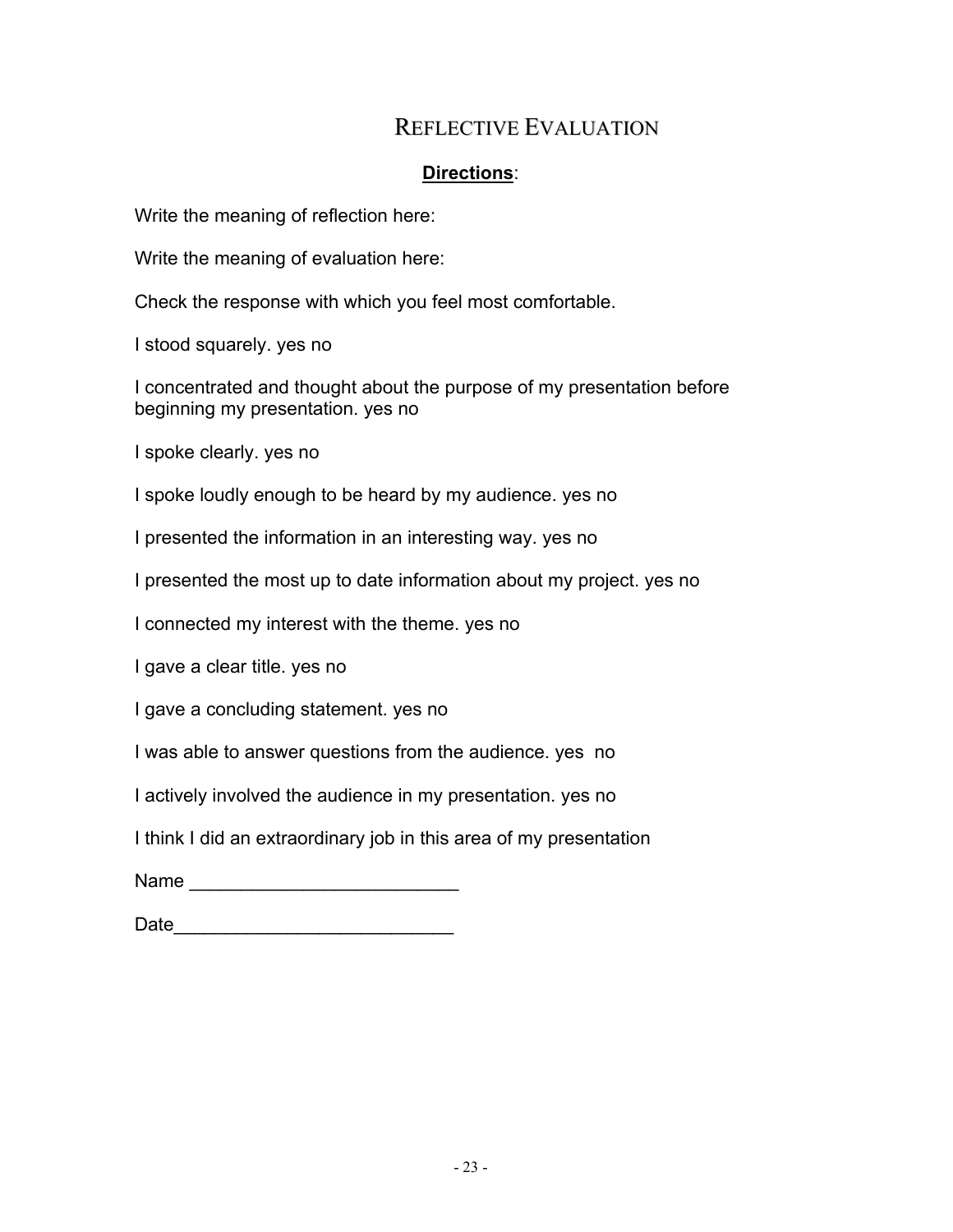## TESTS VS. PROJECTS

Compare the learning in projects and evaluations to tests. Whether subject or standardized, written exams have become the accepted means of determining intelligence and evaluating learning. Students generally forget information on tests as soon as the test date is history. Plus, how useful are tests in assessing student knowledge of covered material?

As psychologist Ulric Neisser suggests, academic knowledge is typically assessed with arbitrary problems that a student has little intrinsic interest in or motivation to answer, and performances on such instruments have little predictive power for performances outside of a scholastic environment $31$ .

Gardner comments in an interview with educational magazine*, The Association for Supervision and Curriculum Development (ASCD),* "I am not a fan of short answer tests because they can't really assess understanding. The world does not come with four choices, the last one being 'none of the above  $32$ ."

Students who are assessed in non-traditional methods in MI schools don't suffer on standardized tests, either. Studies show that students in MI schools have "performed as well or better than those of matched ability and background who had attended traditional institutions<sup>33</sup>,  $34$ ." Sixth and eighth grade students from the Key Learning Community in Indiana scored higher in reading, language and math exams in the 1998 Indiana Statewide

-

<span id="page-23-0"></span><sup>&</sup>lt;sup>31</sup> Gardner (1991), p. 133.

<span id="page-23-1"></span> $32$  Scherer, p. 13

<span id="page-23-2"></span><sup>33</sup> Gardner (1991), p. 194.

<span id="page-23-3"></span><sup>&</sup>lt;sup>34</sup> Campbell and Campbell, (1999), xii.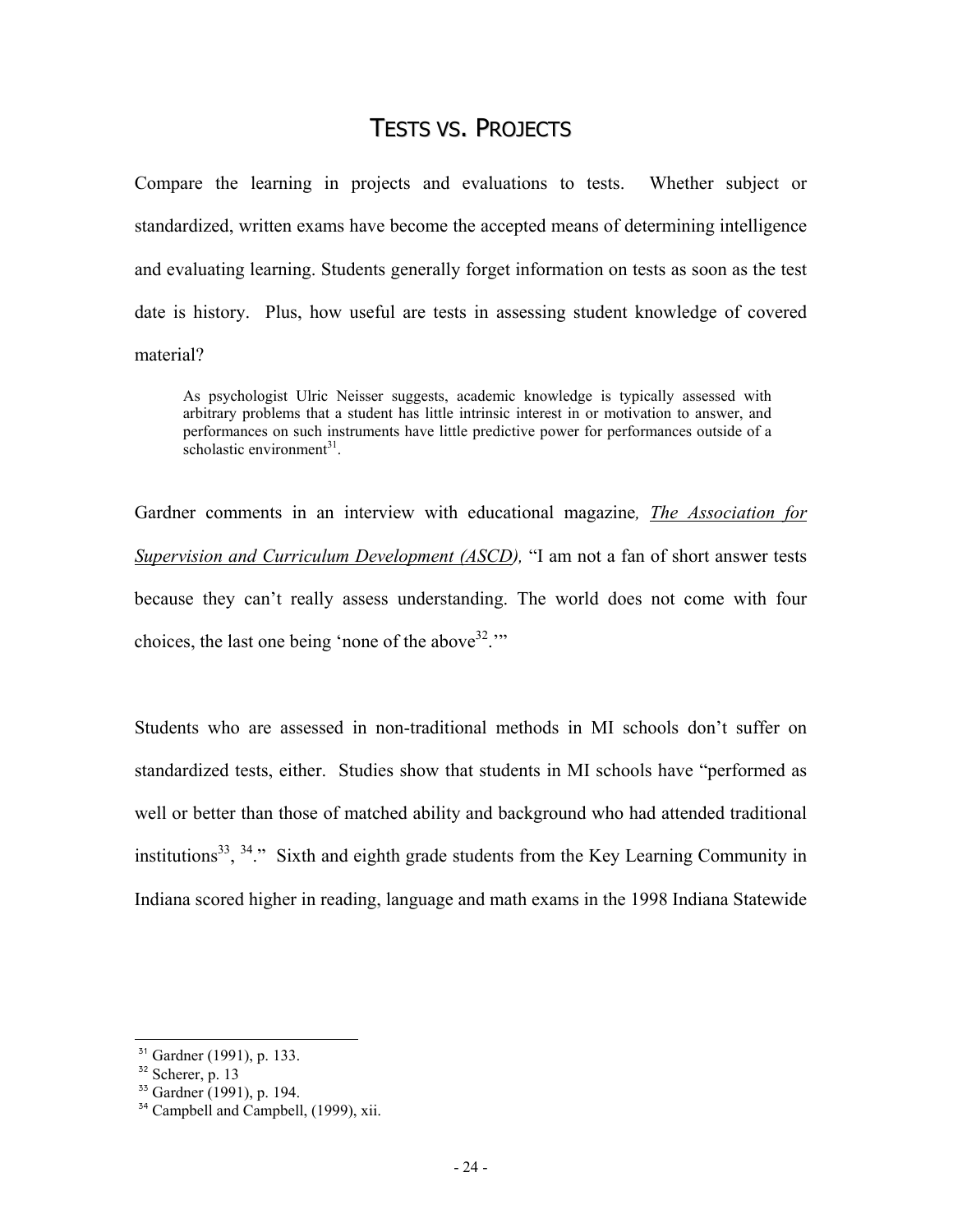<span id="page-24-0"></span>testing for Educational Progress. The other five schools in Campbell's book fared the same, impressively noting that three of the schools are inner-city schools<sup>35</sup>.

#### APPRENTICESHIPS AND SPECIALISTS

The final steps in creating a MI school are apprenticeships and specialists. School has become isolated in its last few decades of its development. John Dewey, a  $20<sup>th</sup>$  century educational philosopher, heavily protested the 'farmhouse school,' where students were restricted to the four walls of a classroom. He insisted that the best kind of learning occurs by participating in the active world around us. Dewey stated, "Education is not preparation for life: education is life itself." There is a need for practical classes away from textbook learning.

Gardner echoes this view by introducing *apprenticeships*. Students are able to choose from a variety of subjects that interest them and actually work with a specialist in the field at school. Projects are created under the guidance of the specialist, questions are answered, goals set and accomplished. In the Key Learning Community, students choose from botany, architecture, and cooking in the first semester<sup>36</sup>. The EXPO school in St. Paul, Minnesota offers 30 different elective classes to students three times a year for eight weeks each. A specialist leads each course. Students must fill out forms to apply and be accepted, and are expected to work hard to gain real world knowledge<sup>37</sup>. Other options are available at each semester, or the student may choose to increase his expertise by continuing in the same field.

1

<span id="page-24-3"></span><span id="page-24-1"></span> $35$  Ibid., p. 61.

<span id="page-24-2"></span><sup>&</sup>lt;sup>36</sup> Campbell, Linda, "Variations on a Theme," *Educational Leadership*, Vol. 55, No. 1, Sept, 1997, p. 2. (http://www.ascd.org/pubs/el/sept97/cambell.html).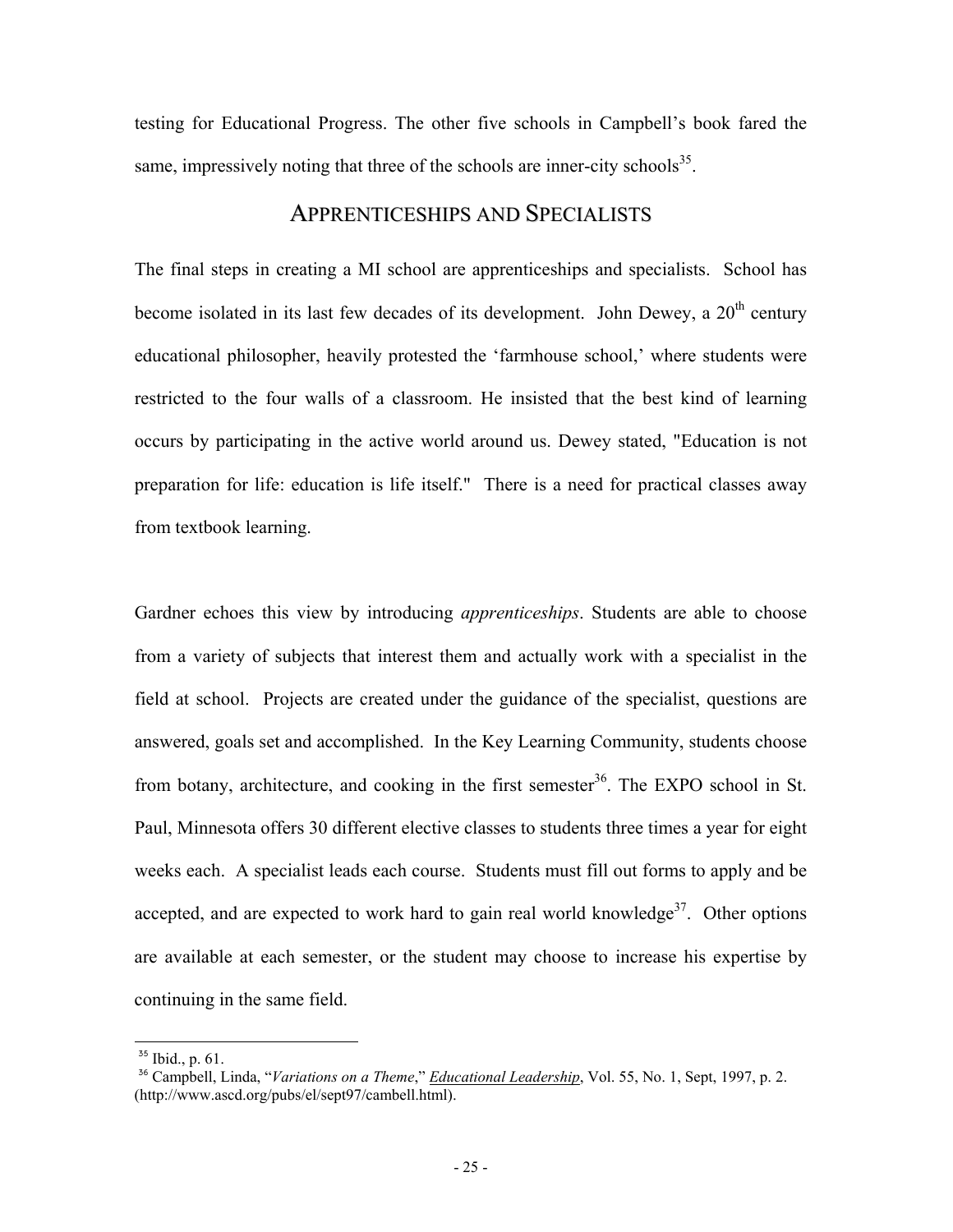## BENEFITS OF WORKING WITH A SPECIALIST

- <span id="page-25-0"></span> $\triangle$  Hear first hand what the job is really like.
- $\triangle$  Analyze required skills for the job.
- Determine, with professional assistance, if those skills are personally displayed or desire to be learned.
- $\bullet$  Gain confidence in ability to perform skills with real life applications.
- \* Receive evaluation about performance in a non-threatening atmosphere.
- \* Respect students who display skills you don't have.
- \* Respect professionals of different cultures and skills.

# **GOING TO WORK WITH A SPECIALIST**

Another effective method of apprenticeship training is sending kids to work with a professional, usually with parents and parents' friends. This has been tested in a few schools in the US and England and has proven to be highly beneficial for both parent and child<sup>38</sup>. Gardner believes that students should participate in this for up to one-third of their schooling experience. Students are meant to participate in three apprenticeships, covering three different intelligences – one in the arts, one in academia, and one in dance or sports $39$ .

#### BENEFITS OF GOING TO WORK WITH A SPECIALIST

 *Explore interests and talents.* Many students must decide at a very early age on their college major or school specialty. This is always a difficult decision, and often made with very little encounter of the profession. When a student goes to work and sees

l

<span id="page-25-2"></span><sup>37</sup> Campbell and Campbell, (1999), p. 32.

<span id="page-25-1"></span><sup>38</sup>Abbott, John, "*Children Need Communities --- Communities Need Children," Educational Leadership*, Volume 52, Number 8, May 1995, p. 1. (http://www.ascd.org/pubs/el/abbott.html.)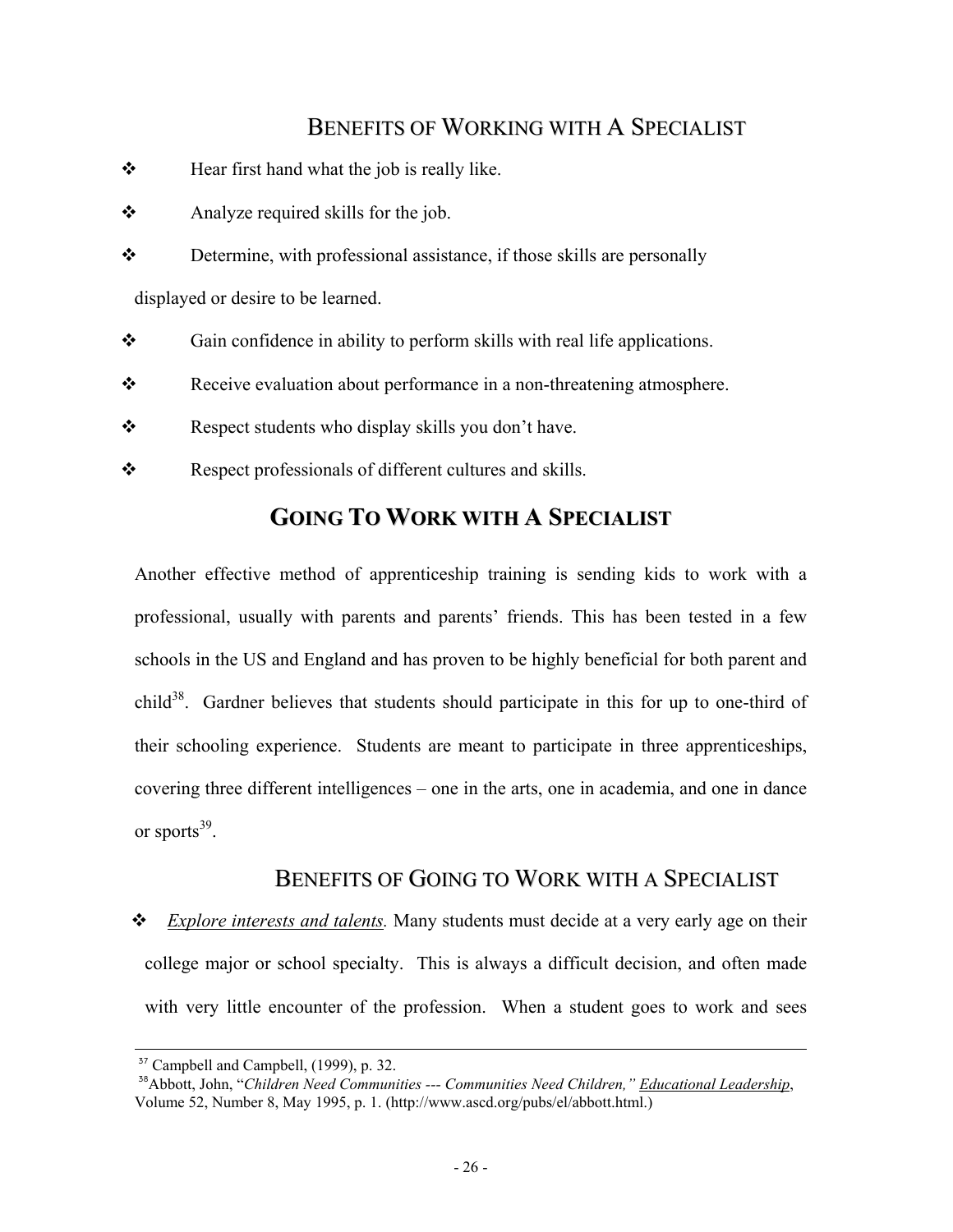various necessary skills in effect, he can more easily decide if he feels he will succeed in that field.

 *Participate in a real-life situation that does not include textbooks and written tests.* What better way to teach children about real life than have them experience it on their own?

 *Express self productively in a non-threatening atmosphere*. Children stated the obvious benefits of learning what work was really like, regardless of the trade. They were introduced to many new practices and ideas while on the job. One daughter who had gone to work with her father said, "'they really treated me as if I mattered; it was wonderful to be part of the team. I wish it could be like that more of the time. We helped each other, and that made me feel good $40^{\circ}$ ."

 *Strengthens family relationships*. One father mentioned that he truly appreciated the insights provided by his child, stating he wouldn't have thought of his son's idea. In addition to the helpful information, the experience taught him to look at his son in a new light, respecting him both for the burgeoning business acumen and for the new relationship that was forged between them. Families stated that they enjoyed the additional time spent together and both looked forward to future visits $41$ .

 *Reduces family stress*. Including children in work that often takes Daddy or Mommy away from them reduces resentment encountered when they feel threatened by their parents' lack of time and energy for them. "'I also understand why my dad

l

<sup>39</sup> Campbell, p. 2.

<span id="page-26-0"></span> $^{40}$ Abbott, p. 4.

<span id="page-26-1"></span><sup>41</sup> Ibid.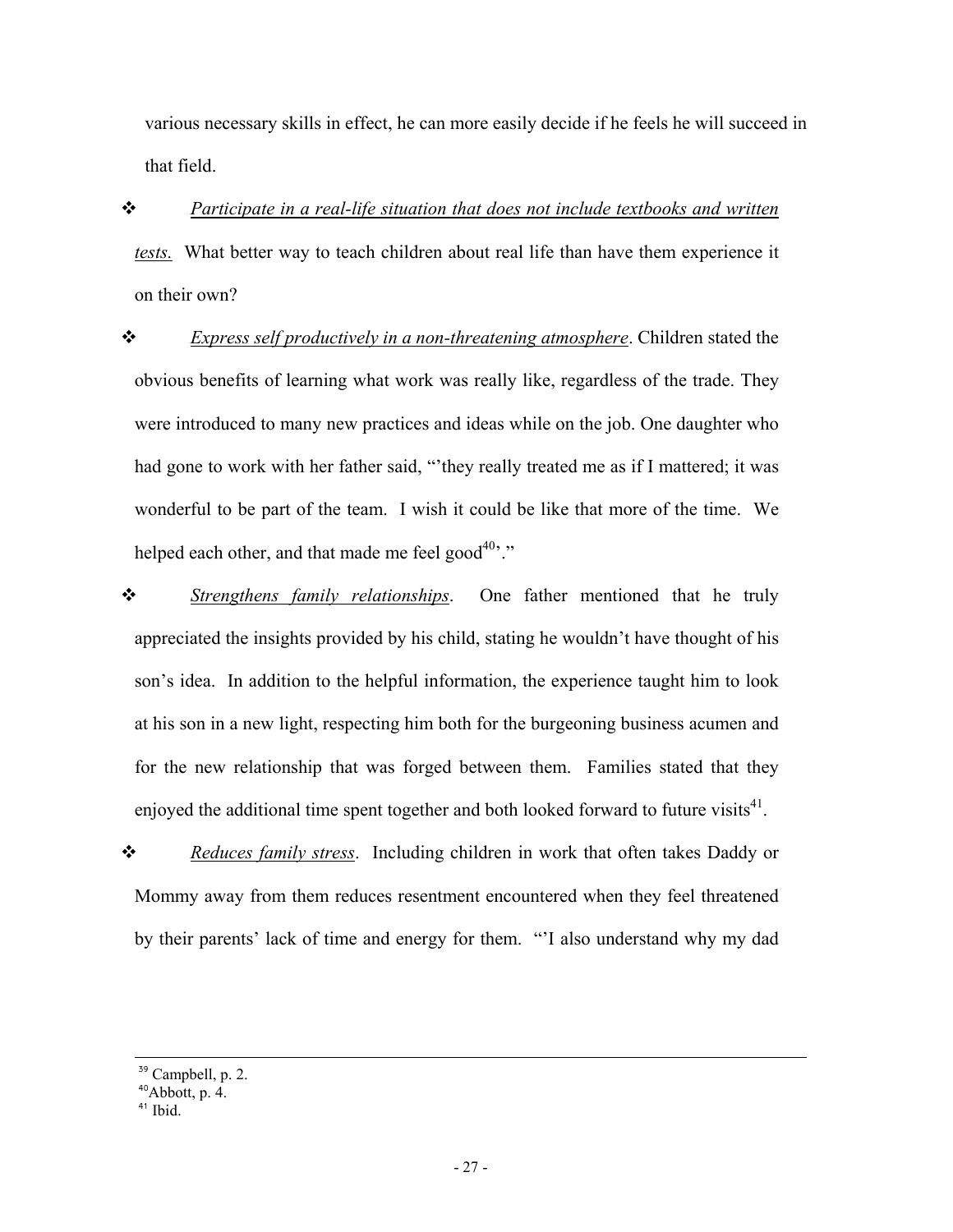<span id="page-27-0"></span>sometimes falls asleep on the settee in the evenings; he has to work very hard and lots of people want to talk to  $\lim^{42}$ ."

Had I viewed teaching through the eyes of a teacher before I decided to enter the field of education? Did I see the hours of preparation, sit in on classes or staff meetings or see teachers' payday reactions perhaps my decision would have changed.

#### FIELD TRIPS

In addition to apprenticeships in and out of school, MI learning is enhanced with field trips. Museums, workshops and visitors' centers are ready and waiting for students to come and visit. Students have reported that they learn the most from interactive museums, where they were able to interact with all seven intelligences<sup>43</sup>. First grade students in The New City School in MI even constructed a student-created museum! The children toured many different museums, decided what was in common about the ones they liked best (interactivity) and created their own 'museum' for visitors. Learning must not be confined to the four walls of a classroom. World knowledge that is formally presented to the public should be introduced to students (when the museum focus relates to their themes).

#### MI PHILOSOPHY

In addition to a stimulating curriculum, MI schools offer a unique educational philosophy. In the survey of six MI schools in the US, the following criterions were

-

<span id="page-27-1"></span><sup>42</sup> Ibid.

<span id="page-27-2"></span><sup>43</sup> Faculty, New City School, *Celebrating Multiple Intelligences: Teaching for Success*, Graphic Design, St. Louis, MI  $\odot$  1994, p. 237.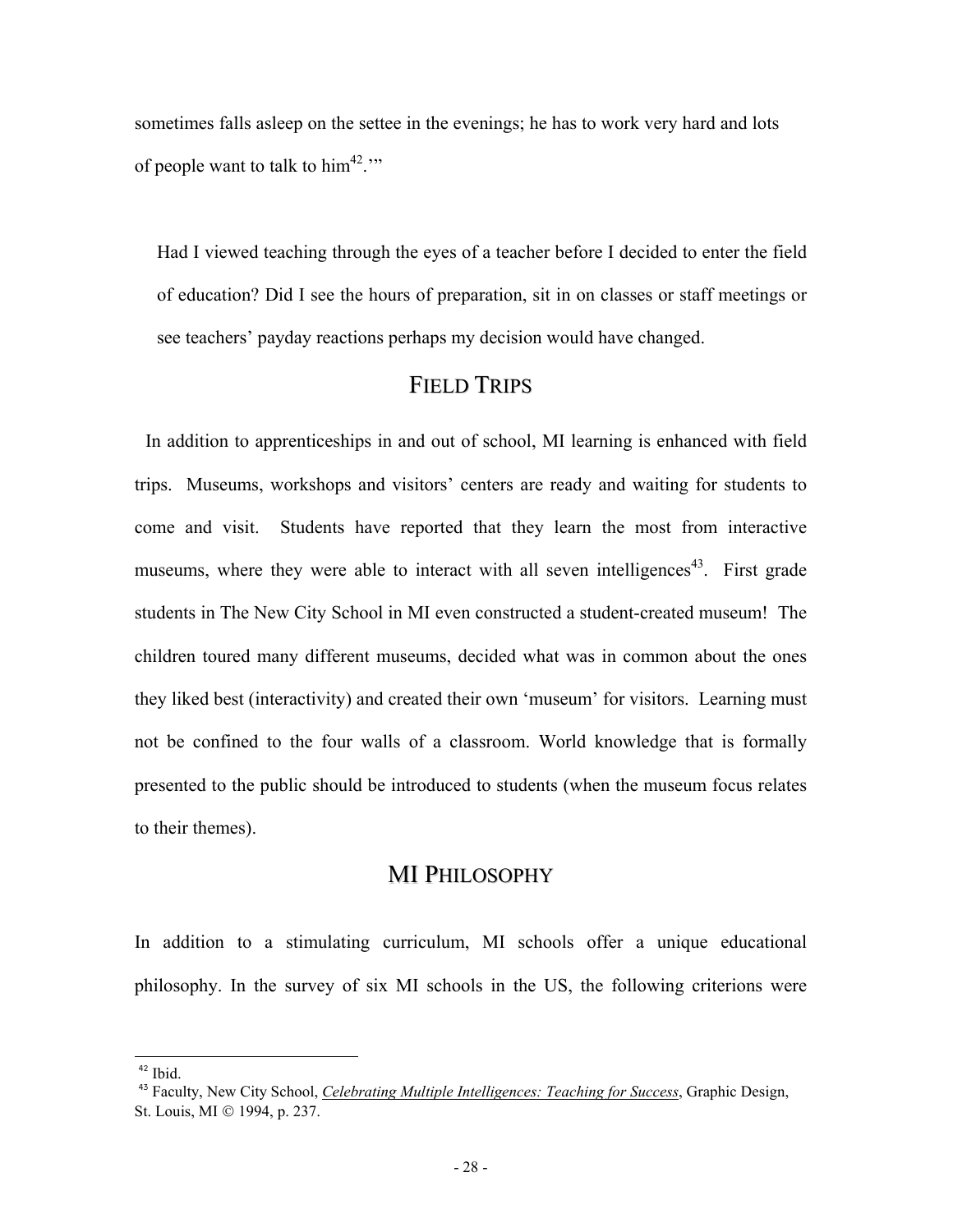<span id="page-28-0"></span>common to all six schools<sup>44</sup>. I would include these principles as basic tenets of a MI Jewish School. I find that they present unique aspects to learning and student development.

## **FUNDAMENTAL PRINCIPLES OF SUCCESSFUL MI PROGRAMS** [45](#page-28-2) **FUNDAMENTAL PRINCIPLES OF SUCCESSFUL MI PROGRAMS**

- *1. Teachers believe students are intellectually competent in multifaceted ways.*
- *2. The school's mission, culture, and curriculum promote intellectual diversity.*
- *3. Teachers become astute observers of students and adjust their instruction accordingly.*
- *4. Student learning is active, hands-on and multimodal.*
- *5. Student strengths are used to improve academic weaknesses.*
- *6. Students have opportunities to personalize their educational experiences while also acquiring basic skills.*
- *7. Students develop autonomous learning skills through initiating and completing independent projects.*
- *8. School or community experts mentor students in their intelligence strengths.*
- *9. Students study core disciplinary concepts in multi-age groupings or through interdisciplinary perspectives for in-depth understanding.*
- *10. Students apply classroom learning in real-world contexts.*
- *11. Assessment is as varied as instruction and includes performance-based measures, traditional tests, feedback from numerous sources, and active student self-assessment.*

# MOTIVATED LEARNING

MI schools motivate more than creative thinking or academic achievement. As Gardner

quotes in an interview with curriculum writers at Zephyr Press,

MI cannot be an educational end in itself. MI is, rather, a powerful tool that can help us to achieve educational ends more effectively. From my vantagepoint, MI is most useful for two educational ends:

- 1. It allows us to plan educational programs that will enable children to realize desired end states (for example, the musician, the scientist, the civic-minded person);
- 2. It helps us to reach more children who are trying to understand important theories and concepts in the disciplines<sup>46</sup>.

-

<span id="page-28-1"></span><sup>44</sup> Campbell and Campbell, p. xii.

<span id="page-28-2"></span><sup>45</sup> Ibid., p. 93.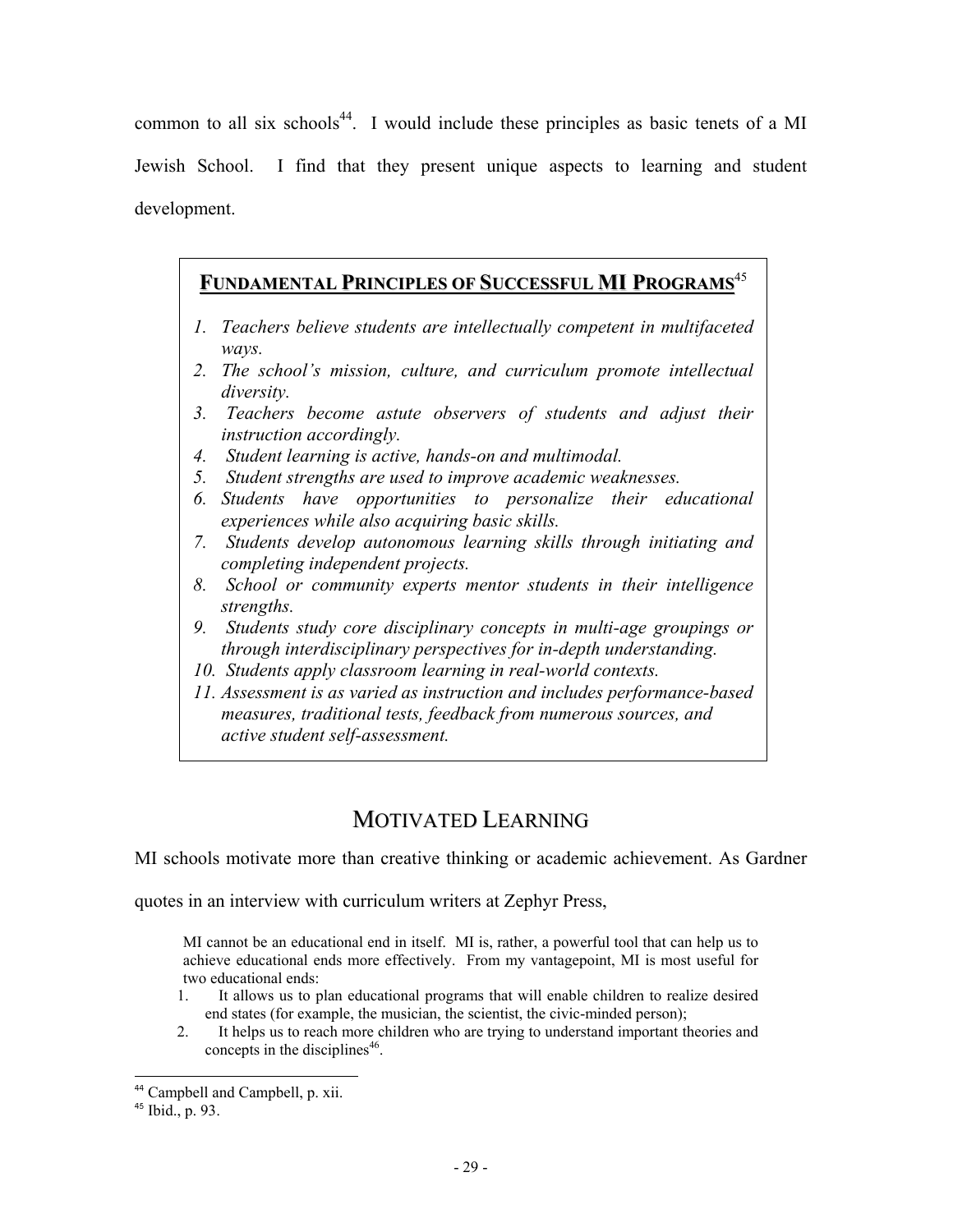For learning to be effective, teachers must motivate students to want to continue learning, not just for the grade on the report card or for the college recommendation. "Students (and ex-students) must come to learn because they have a desire to learn," Gardner writes, "not because someone is giving them an *A* or an M&M<sup>47</sup>." Gardner feels that if the elements described above are implemented in a school curriculum, stimulating a child's natural desire to learn will emerge much more quickly.

l

<sup>46</sup> http://www.zephrypress.com/gardner.html

<span id="page-29-0"></span> $47$  Scherer, p. 13.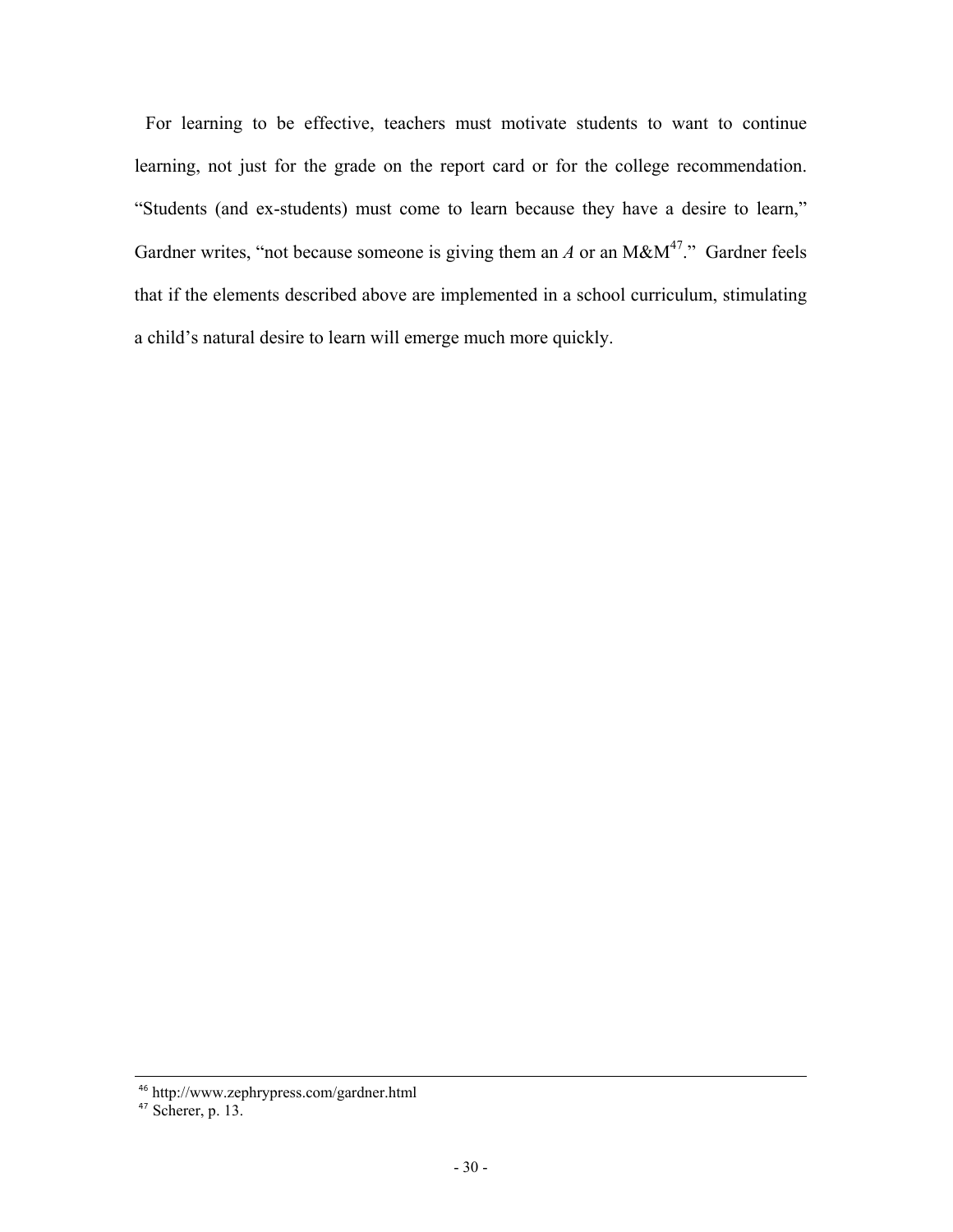# <span id="page-30-0"></span>*PART II: CREATING A MI JEWISH SCHOOL CURRICULUM* **WEEKLY SCHEDULE OF A MI JEWISH SCHOOL ON THE BOOK OF EXODUS**

After researching MI schools, I created my own curriculum for a MI Israeli Jewish Junior High School, as yet to be opened. The curriculum aims to incorporate Gardner's elements for MI learning. Classes are explained in detail below. Some classes are completed as a sample, others classes are offered as a sample. For personal evaluative purposes, each completed sample stage of the curriculum is divided into planning, execution and evaluation*.*

|           | 8:00-9:30                                                                                                                                                                  | $9:45 - 10:45$                                                 | $11:00 - 12:30$                                                            | $12:45-2:00$                                                                                                   |
|-----------|----------------------------------------------------------------------------------------------------------------------------------------------------------------------------|----------------------------------------------------------------|----------------------------------------------------------------------------|----------------------------------------------------------------------------------------------------------------|
| Sunday    | <b>Interdisciplinary</b><br><b>Ancient Egypt: (Integrated)</b><br>Bible, Language arts, morals,<br>Jewish history, Jewish Law,<br>culture, geography, math,<br>music, art) | Integrated Mishna-<br>Talmud                                   | Sports (including)<br><b>Ancient Egyptian</b><br>ones!)                    | <b>Integrated</b><br>Mitzvah hunt /<br><b>Biblical</b><br>Leadership/<br><b>Biblical</b><br><b>Linguistics</b> |
| Monday    | * Research projects<br>(ancient vs. modern<br>occupation, with specialist)<br>*go to work with specialist                                                                  | Integrated Mishna-<br>Talmud                                   | <i><b>*Field Trip</b></i><br>foreign language                              | *Field Trip                                                                                                    |
| Tuesday   | Interdisciplinary<br><b>Ancient Egypt</b>                                                                                                                                  | Continue<br>Interdisciplinary<br>Studies, different<br>subject | <b>Sports</b>                                                              | Integrated Mishna-<br>Talmud                                                                                   |
| Wednesday | *Research projects/<br>*go to work with specialist                                                                                                                         | Integrated Mishna-<br>Talmud                                   | <b>Integrated Mitzvah</b><br>hunt / Biblical<br>Leadership/<br>Linguistics | Interdisciplinary<br>curriculum                                                                                |
| Thursday  | <b>Interdisciplinary</b><br><b>Ancient Egypt</b>                                                                                                                           | Integrated Bible -<br>Navi                                     | Integrated Mishna-<br>Talmud                                               | Foreign language                                                                                               |
| Friday    | Research projects                                                                                                                                                          | <b>Integrated Chessed</b>                                      | <b>Integrated Chessed</b>                                                  | XXXXXXXX                                                                                                       |

\*Indicates twice a month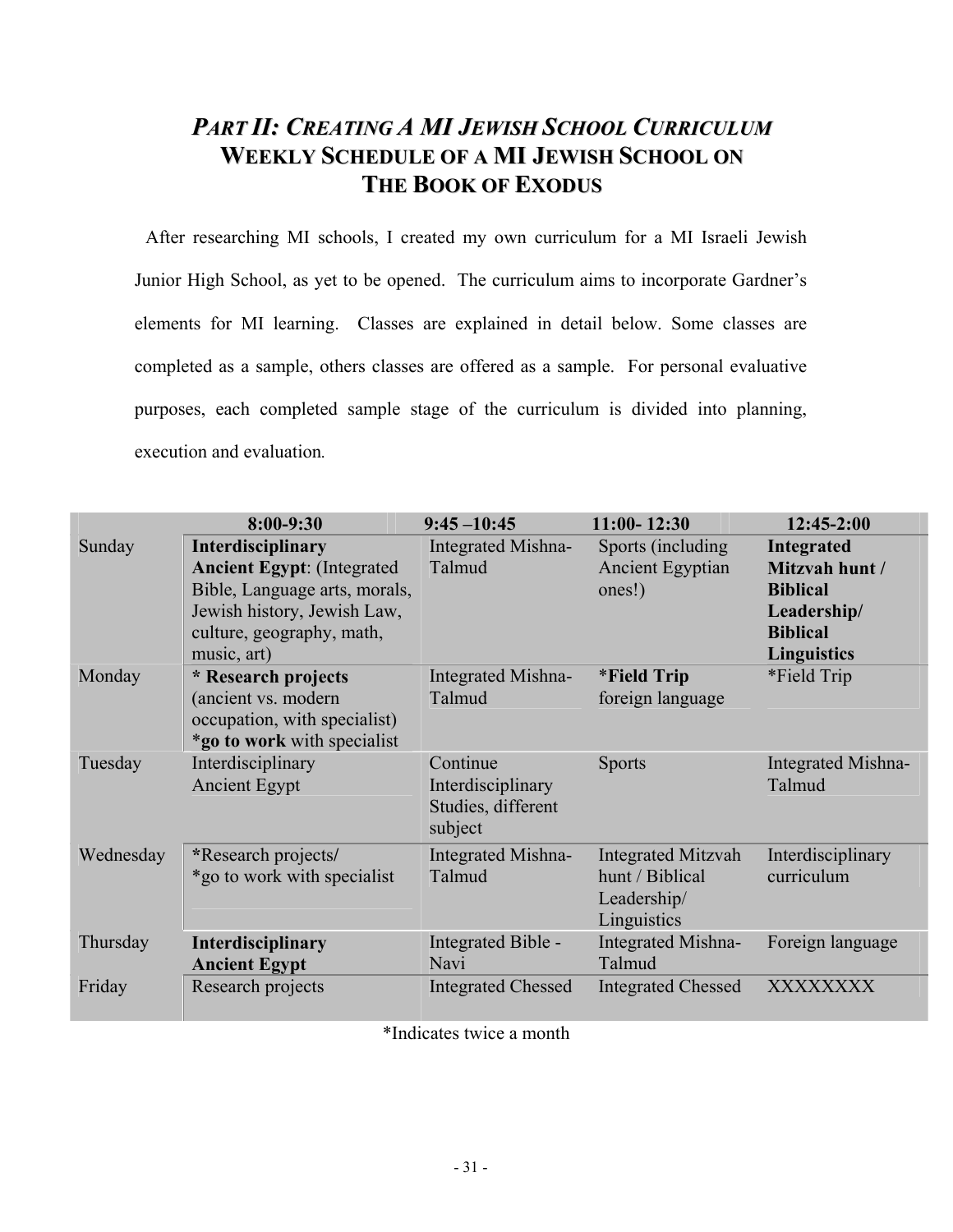## **A MI JEWISH STUDIES CURRICULUM DEFINED**

Since an interdisciplinary curriculum has been successful in American public and magnet schools, I adapted this system to a Judaic studies curriculum. I divided the book of Exodus into three categories, or themes; 1. Ancient Egypt 2. The Building of the Tabernacle 3. Wanderings in the Desert. I focus on section I, Ancient Egypt. The following Judaic subjects are included in an interdisciplinary curriculum regarding the theme of Ancient Egypt: Bible, Navi, Mishna, Talmud, Jewish Law, Jewish History, and Hebrew Language.



Instead of teaching verse by verse, a teacher focuses on themes within this section that covers a few subjects. Some sample themes on Ancient Egypt are magic, culture / morals, and agriculture. Appropriate Biblical verses from the text are studied. Where else are these themes mentioned? Talmud and Mishna are consulted. Global historical knowledge is researched. Linguistic sensitivities in the text and comparable situations and language in Nach are analyzed. Then, students present their findings through a MI based presentation. Group projects are created as described above, as well as in partners. "Secular" subjects are also incorporated, such as geography, science, social studies, math, and art, all relating to the theme of Ancient Egypt.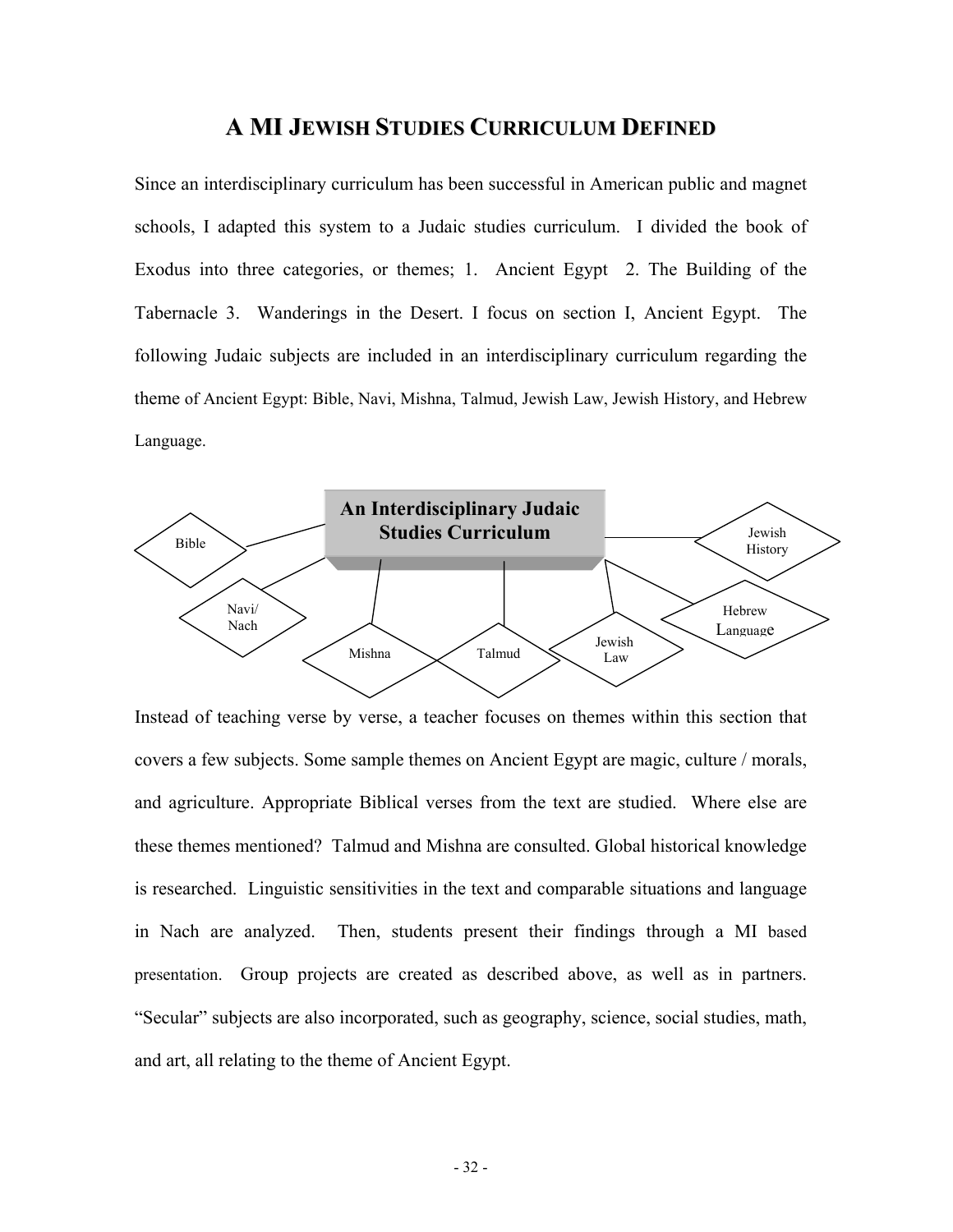<span id="page-32-0"></span>Thus, the students are not only studying text but also creating a miniature Ancient Egypt in their classrooms. When entering the classroom, one should feel as if he's stepped into Greater Thebes, Karnak or Luxor in the Upper Kingdom 3000 years ago. Students will create these settings after studying each section.

Separate time daily is allocated for Talmud. The Tractate *Pesachim* will be learnt in parallel to Ancient Egypt to improve skills. If a book of Navi does not connect to the theme being studied then a separate Navi class is designated.

#### **PERSONAL ADDITIONS TO A JEWISH MI CURRICULUM**

Below are three ideas I introduce to a MI Jewish curriculum. They are a Mitzvah Hunt, Biblical Leadership, and Biblical Linguistics. Each is explained below, although only the Mitzvah Hunt is completed as a sample. There is a special time designated for these classes, and one idea would be completed per year, as each is an extensive project. I felt these ideas are appropriate because they fulfill Gardner's elements of a MI curriculum as well as enhancing Jewish learning. This is developed through:

- a. Overlap of the interdisciplinary curriculum (the same theme is covered).
- b. Learned and applied knowledge (education for understanding).
- c. Improved quality of moral and religious life (character development). When children understand the reason or history behind mitzvoth, they will be more likely to observe them and with relish. When studying character traits of a Biblical figure, the project would include how to apply those characteristics to his /her everyday life.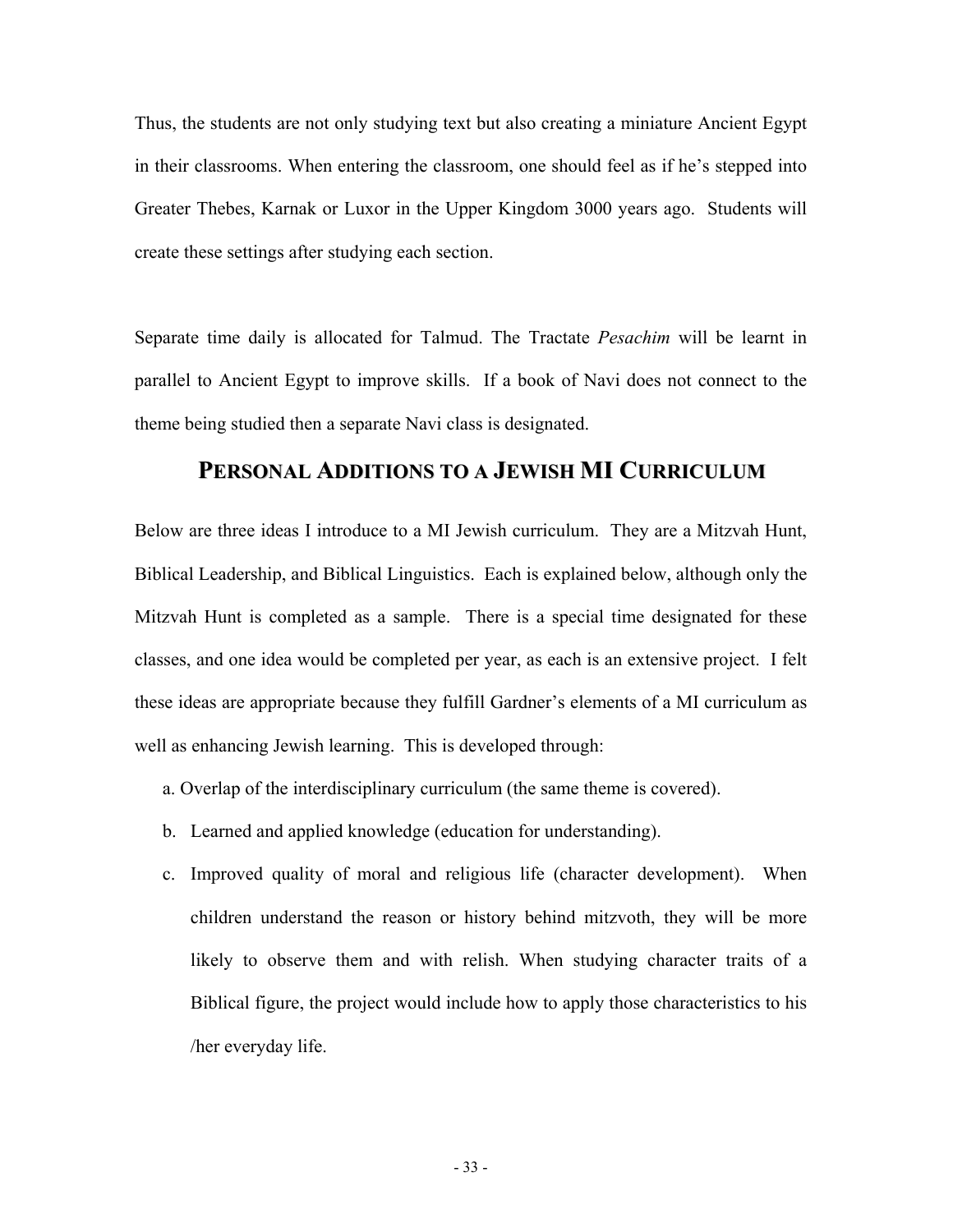<span id="page-33-0"></span>d. Easily lends itself to student projects and evaluations. Mitzvoth and Biblical leaders' characteristics can be presented easily through models, plays, journals and other MI friendly pursuits.

# MITZVAH HUNT

*Counting mitzvoth in each chapter*. The following questions would be answered when pursuing the Mitzvah Hunt:

- 1. Which mitzvoth are referred to in the Exodus story?
- 2. How was the mitzvah observed then, and how is it observed today? If there are different observances, why (i.e. Holiday of Pesach *vs. Korban Pesach*)?
- 3. When was it observed in Jewish history (correctly or incorrectly)
- 4. What is the relevance to the story?
- 5. What is the reason for the mitzvah?
- 6. How can you present the information you learned in a MI friendly way?
- 7. Evaluate work.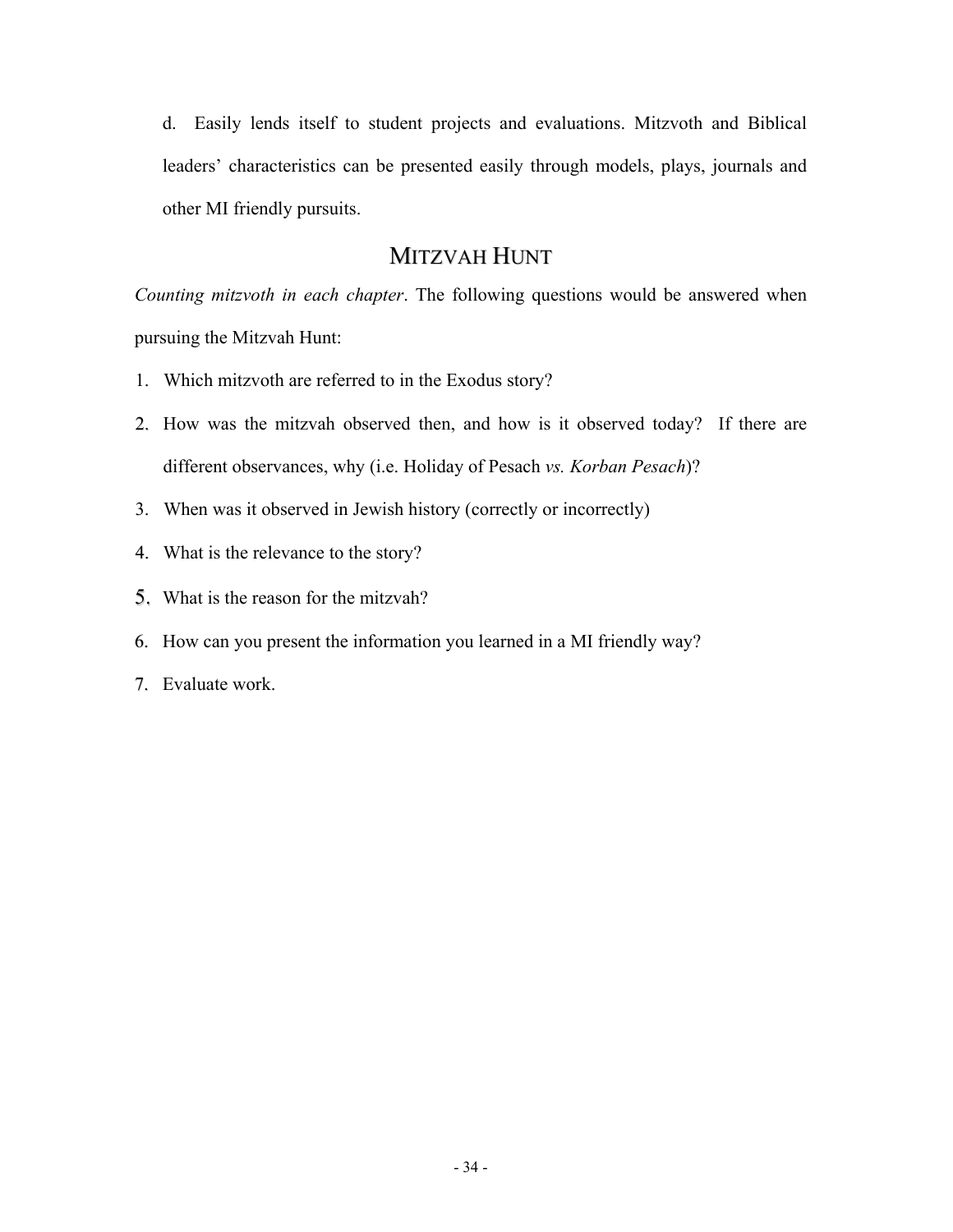## BIBLICAL / HISTORICAL LEADERS AND FIGURES

<span id="page-34-0"></span>Jewish leaders and characters are fascinating figures. Students would choose a Biblical figure mentioned in the theme studied (Ancient Egypt in this case) and trace important characteristics.

- 1. List textual references that define this person's character both positive and negative traits.
- 2. Locate other Jewish sources that mention these traits, or sources mentioning this person displaying these character traits.
- 3. Consult traditional Jewish texts extrapolating traits, such as *Mesilat Yesharim, Orchot Tzadikim*, as well as medieval commentators.
- 4. Include global knowledge such as *The Seven Habits of Highly Successful People* and see if traits compare. Discuss why or why not.
- 5. Identify other leaders and figures that display these traits.
- 6. Offer two scenarios where the personality trait had conflicting results.
- 7. Discuss the effects of decisions made by the Biblical leader. How could they have turned out differently without that personality trait?
- 8. Create scenarios in your life, which echo the need for those traits.
- 9. How can you change yourself to adapt those personality traits that you've researched?
- 10. How can you motivate the class to adopt those personality traits?
- 11. Evaluate work.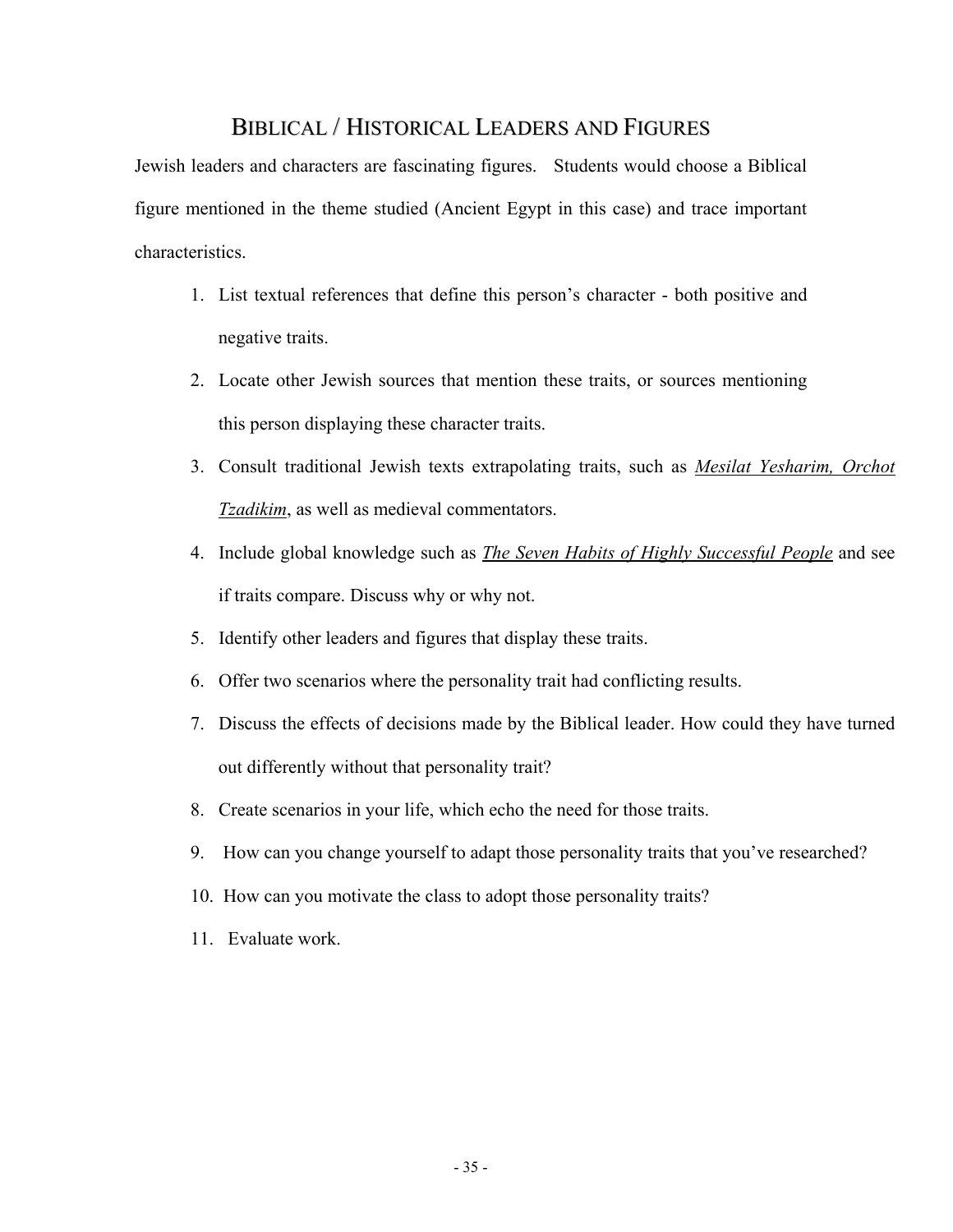## ANALYZING BIBLICAL LINGUISTICS

<span id="page-35-0"></span>This is a project analyzing word sensitivities in Biblical language and comparing it to other locations in Tanach to determine clarity of the word. Although this has not been completed as its own sample, much of the idea was completed for the midwifery research project for the word 'ovnaim.'

- 1. Focus on a word or phrase unique to the studied theme.
- 2. What does the word or phrase represent: a concept, Jewish Law, cultural or historical reference?
- 3. Cross-reference Tanach for repeated use of the word.
- 4. Consult Biblical dictionary or other source book for word origins.
- 5. Refer to Mishna and Talmudic sources.
- 6. Explain any legal ramification of the word or phrase.
- 7. Arrive at conclusion.
- 8. Evaluate work.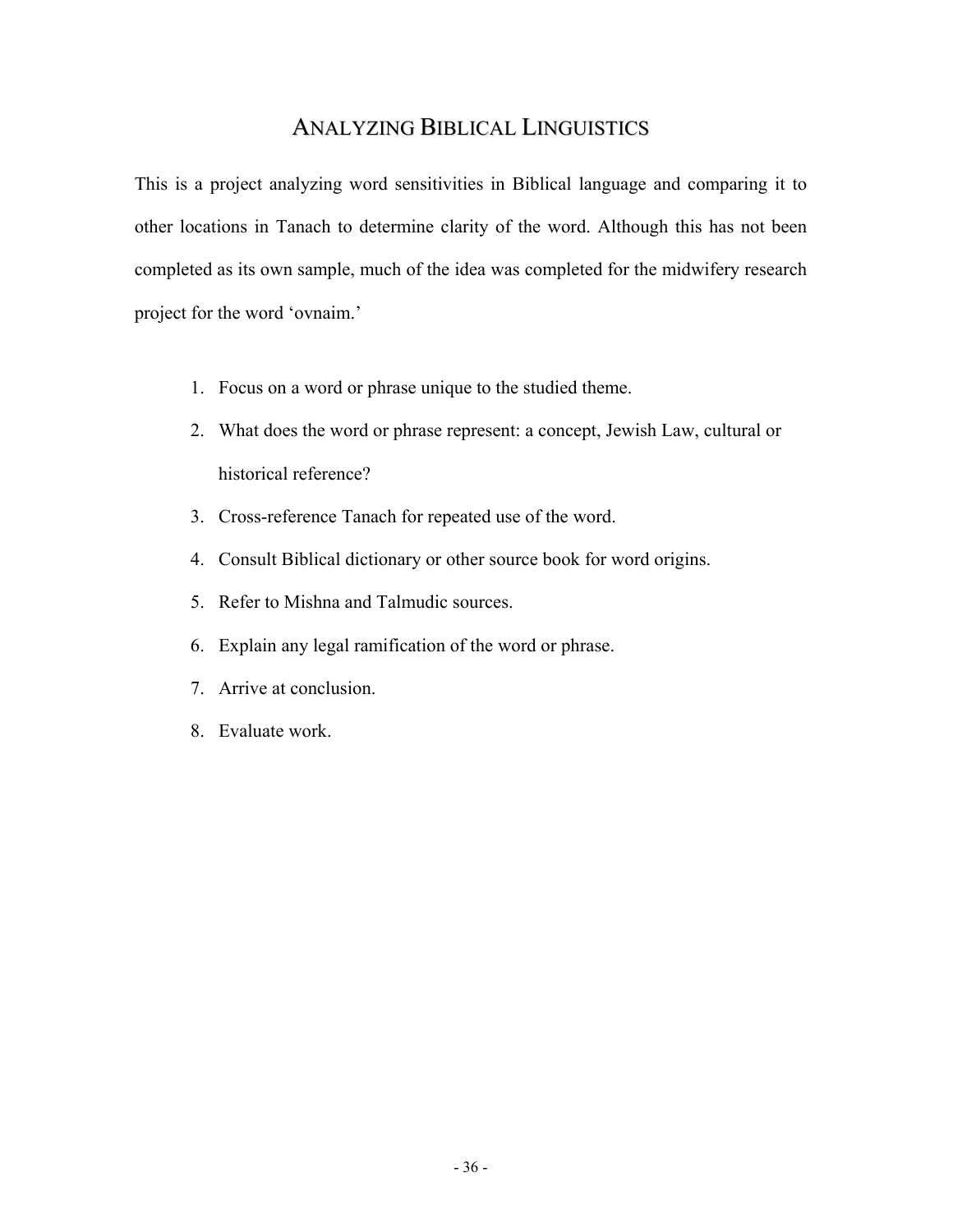### SAMPLE MITZVAH HUNT COMPLETED

*Korban Pesach* is a mitzvah referred to in the Exodus story.

*How was the mitzvah observed then and now?* A mitzvah crucial to the Exodus is the sacrifice of the Paschal lamb. The mitzvah was observed by slaying less than one year old unblemished male lamb, sheep or goat on the  $14<sup>th</sup>$  day of Nissan. The lamb was to be roasted over fire, with no leftovers remaining. A side dish was bitter herbs. Blood was taken from the lamb and spread on the doorposts. Only Jews could participate in the mitzvah. Today, instead of offering a sacrifice, a roasted shankbone is placed on the Seder plate on Passover evening. Traditionally, roasted meats are not eaten on that night. *When was it observed historically?* Historically, the Paschal lamb was a one-time ordeal, incumbent upon the Jewish people only on the night they left Egypt. Later on, some Jews protested. They were unable to observe the offering because they were impure at the time of the Exodus, and they also wanted to participate.

As quoted from Numbers 9:6-14, *"There were men who had been contaminated by a human corpse and could not make the pesach-offering on that day; so they approached Moses and Aaron on that day. Those men said to him, "We are contaminated through a human corpse; why should we be diminished by not offering Hashem's offering in its appointed time among the Children of Israel[48?](#page-36-0)"*

Moshe consulted with God, who granted permission for them to observe the commandment in the desert a month later on *Pesach Sheni*, the 14<sup>th</sup> of *Iyar*.

1

<span id="page-36-0"></span><sup>48</sup> Scherman, Nosson Rabbi, and Zlotowitz, Meir Rabbi, *The Stone Edition Artscroll Series, Bamidbar*, Mesorah Publications, Brooklyn, New York, ©1995, p. 54.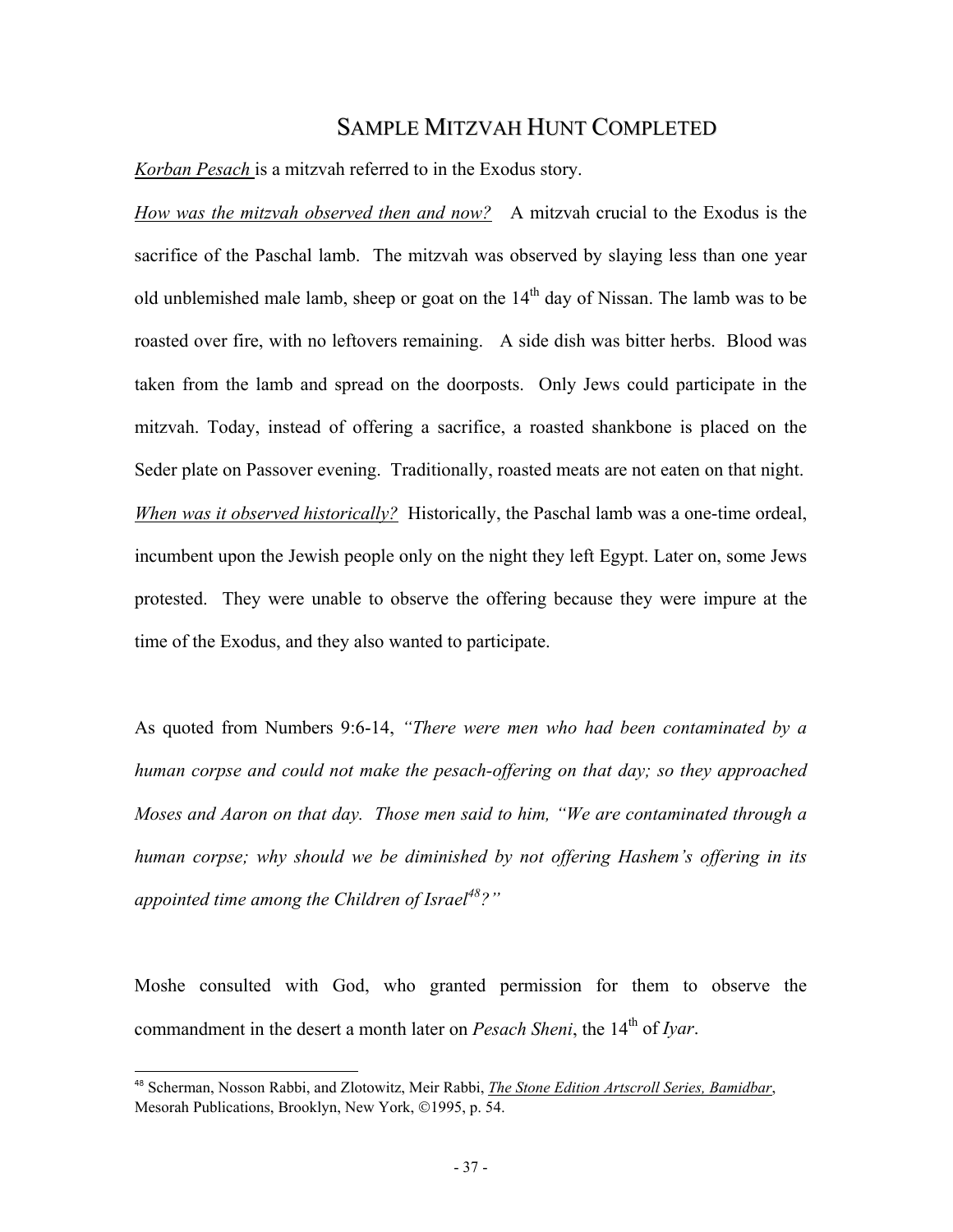*What is the relevance to the story and the reason for the mitzvah*? As Egyptians didn't eat cow meat, God wanted to specifically show them who was boss<sup>49</sup>. He did this by beginning to exercise His laws over the Jewish people. This specifically meant doing things they were not accustomed to seeing or doing in front of Egyptians, in order to break them of the slave mentality. *Rashi* comments on this earlier on in the chapter, when Moshe requests a three day journey from Pharaoh to go sacrifice in the desert (See Exodus 8:22). Moshe requests the distance so as not to offend the Egyptians by sacrificing in front of them.

In addition to intentionally choosing to slaughter an animal that Egyptians wouldn't eat, there is the Zodiacal symbol of the *taleh (lamb)* for the month of *Nissan*. *Ramban* claims that God commanded us to eat a *taleh* specifically because it was the Zodiac sign. Zodiacal powers were a large influence in Egyptian culture. God specifically chose this month, with the Zodiacal symbol and ritual slaughter of an animal forbidden to the Egyptians to increase the distance between the two nations<sup>50</sup>.

l

<span id="page-37-1"></span><span id="page-37-0"></span>יב:ג, איש שה לבית אבותם, רמב"ן, חזקוני ,Chizkuni 12:3 <sup>49</sup> ח:כב תועבת מצרים, ראב"ע הארוך ,version long ,*Ezra Ibn* 8:22 <sup>50</sup>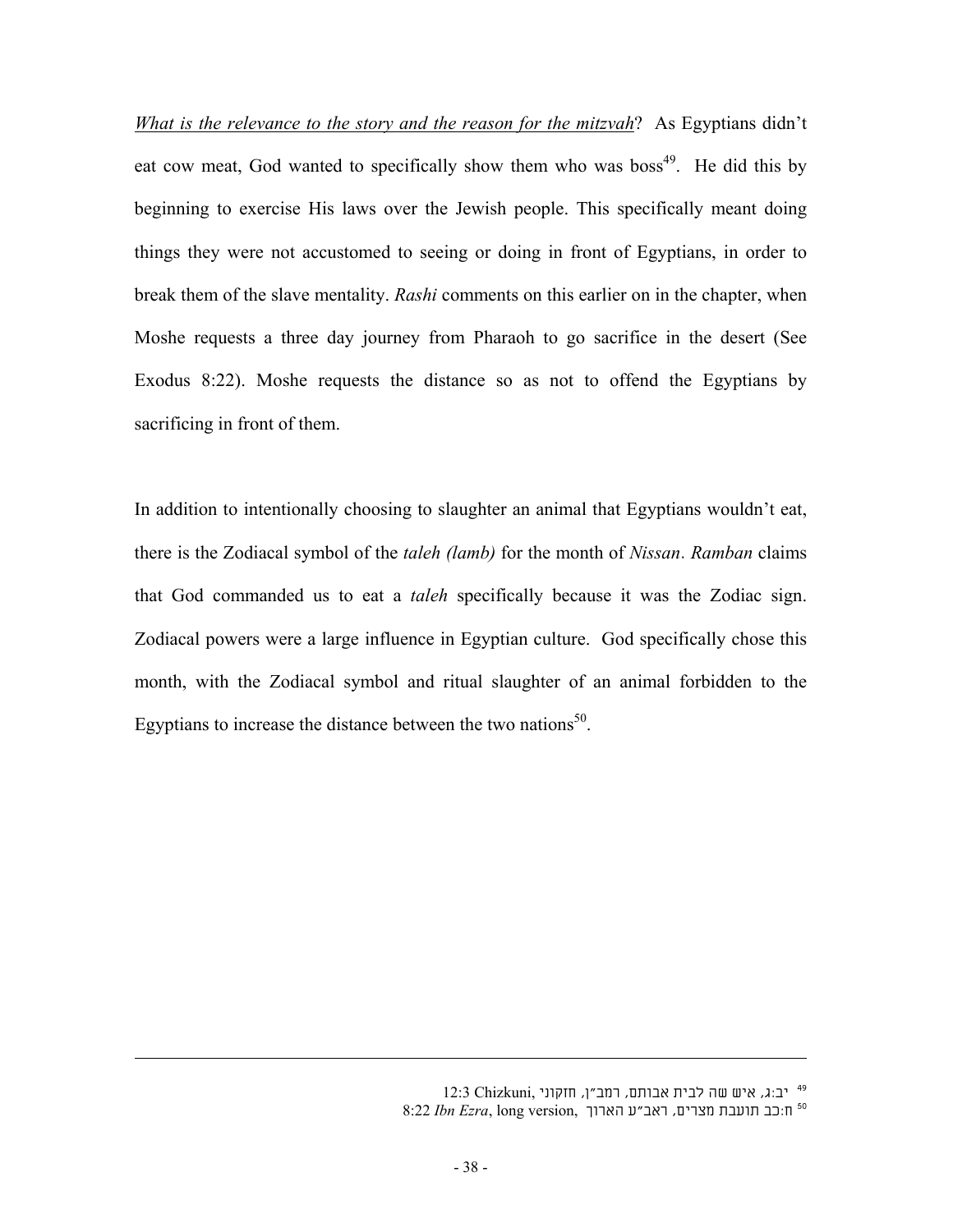## **MITZVAH HUNT SOURCES**

Below are sources that support the theories about the observance of the Paschal lamb. Sources would be provided to students and / or pairs of students would discover the information during class time. Pairs of students work together on exploring mitzvoth, though not all students need research the same mitzvah.

#### 1) יב:ג איש שה לבית אבותם, רמב"ן **–** *Ramban 12:3, Exodus*

טעם המצווה הזאת בעבור כי מזל טלה בחדש ניסן בכוחו גדול, כי הוא מזל הצומח, לכך צווה לשחוט טלה ולאכול אותו להודיע שלא בכוח מזל יצאנו משם אלא בגזרת עליון. ועל דעת רבותינו (ראה רש"י לעיל ח כב) שהיו המצרים עובדים אותו כל שכן שהודיע במצווה הזאת שהשפיל אלוהיהם וכחם בהיותו במעלה העליונה שלו. וכך אמרו (שמו"ר טס ב) "קחו לכם צאן ושחטו אלוהיהם של מצרים."

#### 2) יב:ג ויקחו להם איש שה, חזקוני **-** *Chizkuni 12:3, Exodus*

ע"י שמזל טלה היה יראתם, ובגללו היו עובדים לצאן, אתם תיקחו יראתם בידכם לא תהיה בהם יכולת לעכב אתכם וילקו בחדש שמזלו טלה ולא יועיל להם.

#### 3) ח:כב תועבת מצרים, רש"י **-** *Rashi 8:22, Exodus*

דבר שנאוי הוא למצרים זביחה שאנו שזובחים, שהרי יראתם אנו זובחים.

#### 4) ח:כב תועבת מצרים, ראב"ע הארוך **-** *Ezra Ibn 8:22, Exodus*

משה כתב כן לגנות ע"ז, כי לא אמר לפרעה רק אלוהי מצרים, והוא אמר, כי היה אלוהיהם על צורת טלה, כי היו חושבים על מזל טלה שהוא מושל בארצם, ובעבור זה לא היו אוכלים בשר. ואילו היה כן, למה לא יאכלו בשר שור או בשר גדיים. ולפי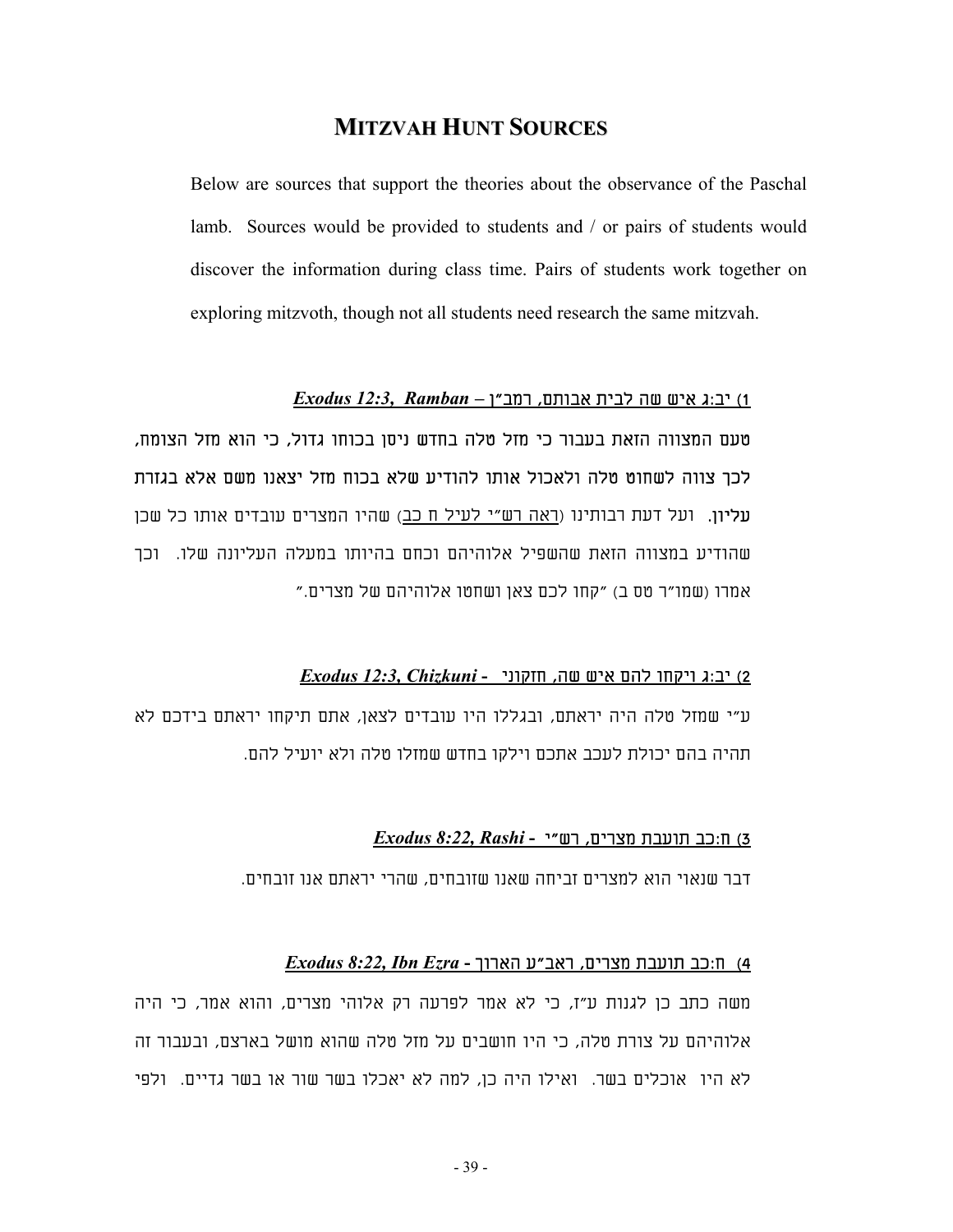דעתי, כי אנשי מצרים בימי משה היו על דעת אנשי לנדיא"ה (הינדיה – הודו) שהם יותר מחצי העולם, וכולם הם בני חם ואינו אוכלים בשר עד היום, גם דם וחלב ודג ובצים, והכלל כל דבר שיצא מן החי, והם מתעבים מי שיאכל אותם. ומלאכה נמאסה בעיניהם לרעות הצאן, וכן כתוב כי תועבת מצרים כל רועה צאן (בר' מו לד). ועד היום לא יניחו אדם שיאכל בשר בארצם, ואם אחד מהם יבא בארץ נכריה, יברח מכל מקום שיאכלו בו בשר, ולא יאכל כל דבר שיגע בו אוכל בשר, וכליו טמאים בעיניהם, וכן כתוב כי לא יוכלון המצרים לאכול את העברים לחם (ברא, מג לב). והנה יוסף כאשר היה בבית פוטיפר המשילו על הכל לבד על הלחם אשר הוא אוכל (בר' לט ו), כי לא יגע בו בעבור שהוא עברי. ואין טעם לשאול אם כן למה היה להם מקנה, כי כן יש לאנשי לנדיא"ה, כי הסוסים והחמורים והגמלים למשא ולרכוב, והבקר לחרוש, והצאן לצמר , ועוד אדבר על זה בפסח מצרים.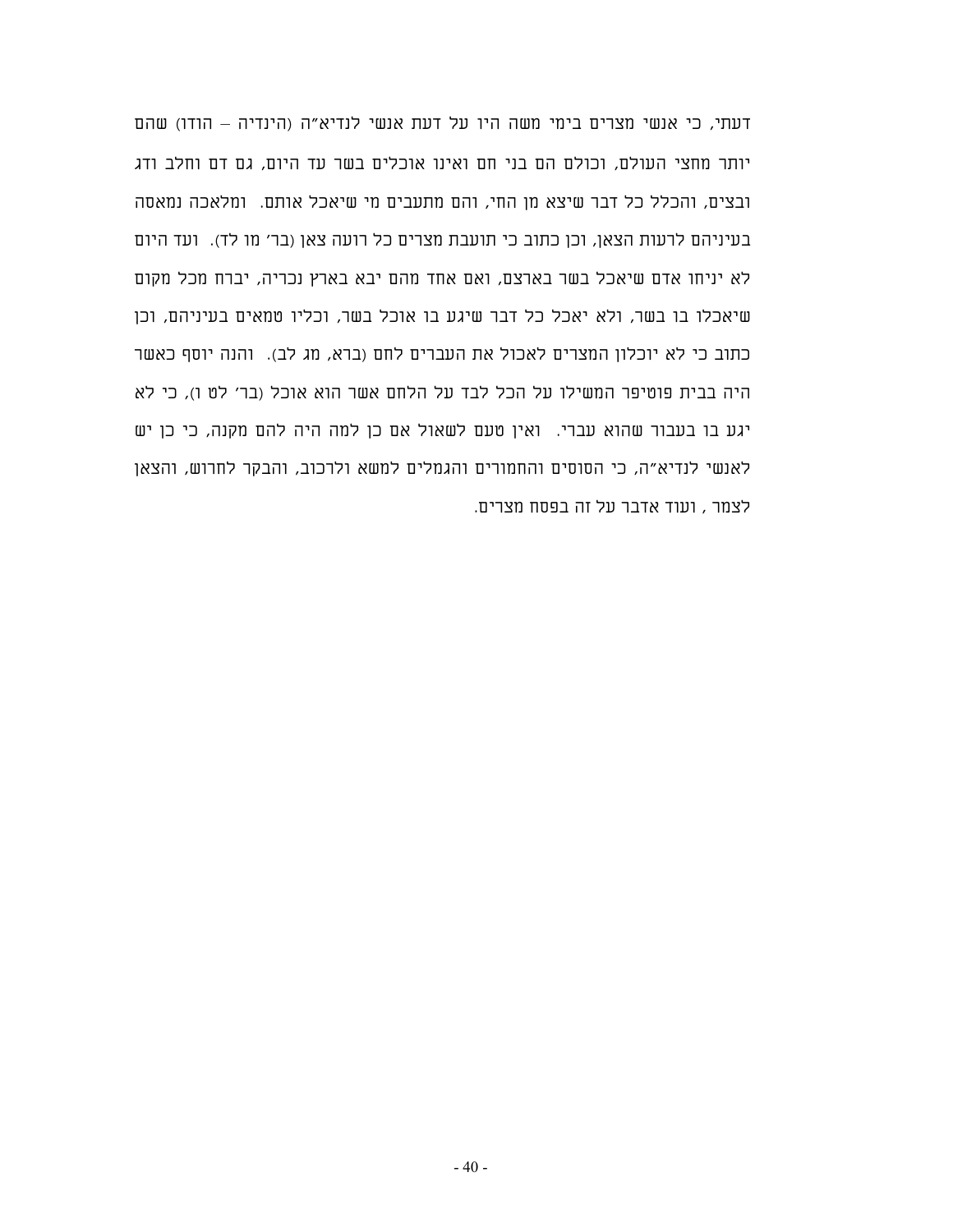### *MI PRESENTATION*:

After completing his research, the student would choose to represent his knowledge from a list of MI presentations. The intelligence is quoted in parentheses at the end of each assignment. These are basic suggestions. The student would receive a much more detailed list of requirements after choosing the assignment.

- 1) Write a play depicting the performance of the Jews fulfilling the commandment and a scenario of the Egyptian reaction (interpersonal).
- 2) Write a song of the historical enactment comparing the mitzvah of the Paschal lamb in Exodus and Numbers (Bamidbar), to modern times (musical).
- 3) Advertise a commercial or brochure advocating the performance of the Paschal lamb (Interpersonal, intrapersonal).
- 4) Build a model of a lamb and the surrounding images of the Jews preparing to leave Egypt or of the Jews observing the mitzvah on in the desert (bodily – kinesthetic).
- 5) Write a journal entry of a Jew preparing to leave Egypt while observing the mitzvah. Compare to entry an Egyptian watching the scene (linguistic).
- 6) Illustrate the Jews performing the mitzvah, with Egyptians hovering in the background (visual-spatial).
- 7) Chart the differences of the observance of the *Korban Pesach* in *Nissan* and *Iyar*. Include Jewish reaction, days, months, and times, requirements of lamb and other relevant information (logical – mathematical).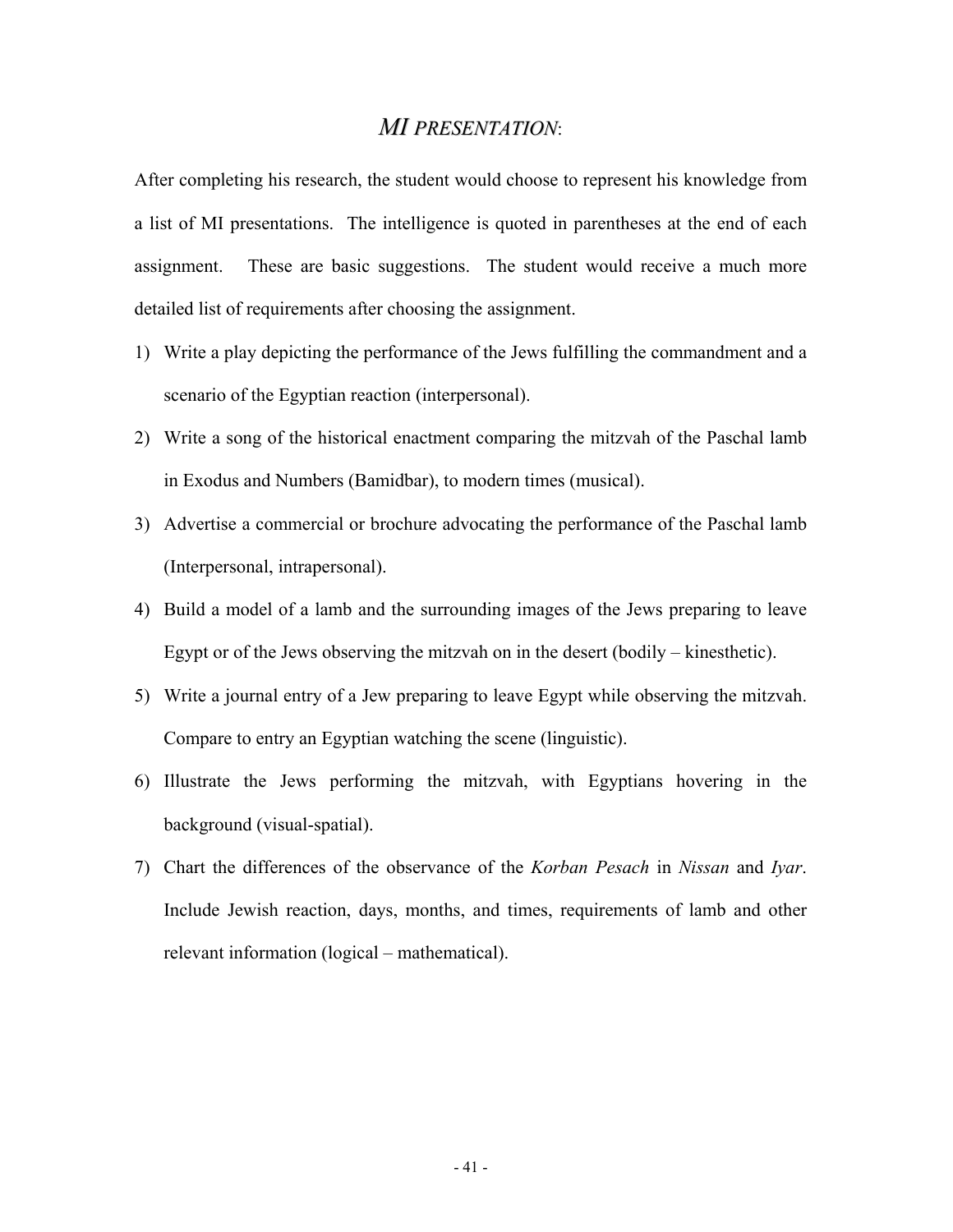*The mitzvoth listed below are further Mitzvah hunt samples for student groups. A basic outline of the mitzvoth and their meanings are listed*. *Sources are not provided for each. Only the above sample has sources for complete lessons.* 

- 1. *Reference to Brit Milah:* When Moshe comes up from *Midyan* (*medrash*) and *Exodus 12:47, Rashi: Only men who have a circumcision may eat from the Korban*  only the is Circumcision .רק בעלי ברית מילה יכולים לאכול מהקורבן פסח *Pesach* built-in physical symbol of the Jewish people. God wanted to begin separating the Jews from their Egyptian neighbors, by having them eat different foods, perform rituals that were foreign to Egyptian culture, and by emphasizing that only those with the physical symbol of the Jews would be included in the mitzvah.
- 2. *Remembrance of Leaving Egypt, Exodus 13:3 We learn that we must remember the Exodus from Egypt every day (Mechilta)* יום בכל מצרים יציאת שמזכירין למד (מכילתא (After such a powerful event in history, when God 's acts were witnessed by all, He didn't want to let us forget it.
- *3. Equality of converts in the community*. Even the foreigners among us, those who chose to join the Jews in Egypt, and those who choose to join us from other faiths and religions must always be welcome. Not only that, but they must maintain an honorable position among us, since we were foreigners of a foreign country. We therefore must recall the discomforts we felt and be sensitive to other people's adjustments to our religion *(this is a good source for character development as well*).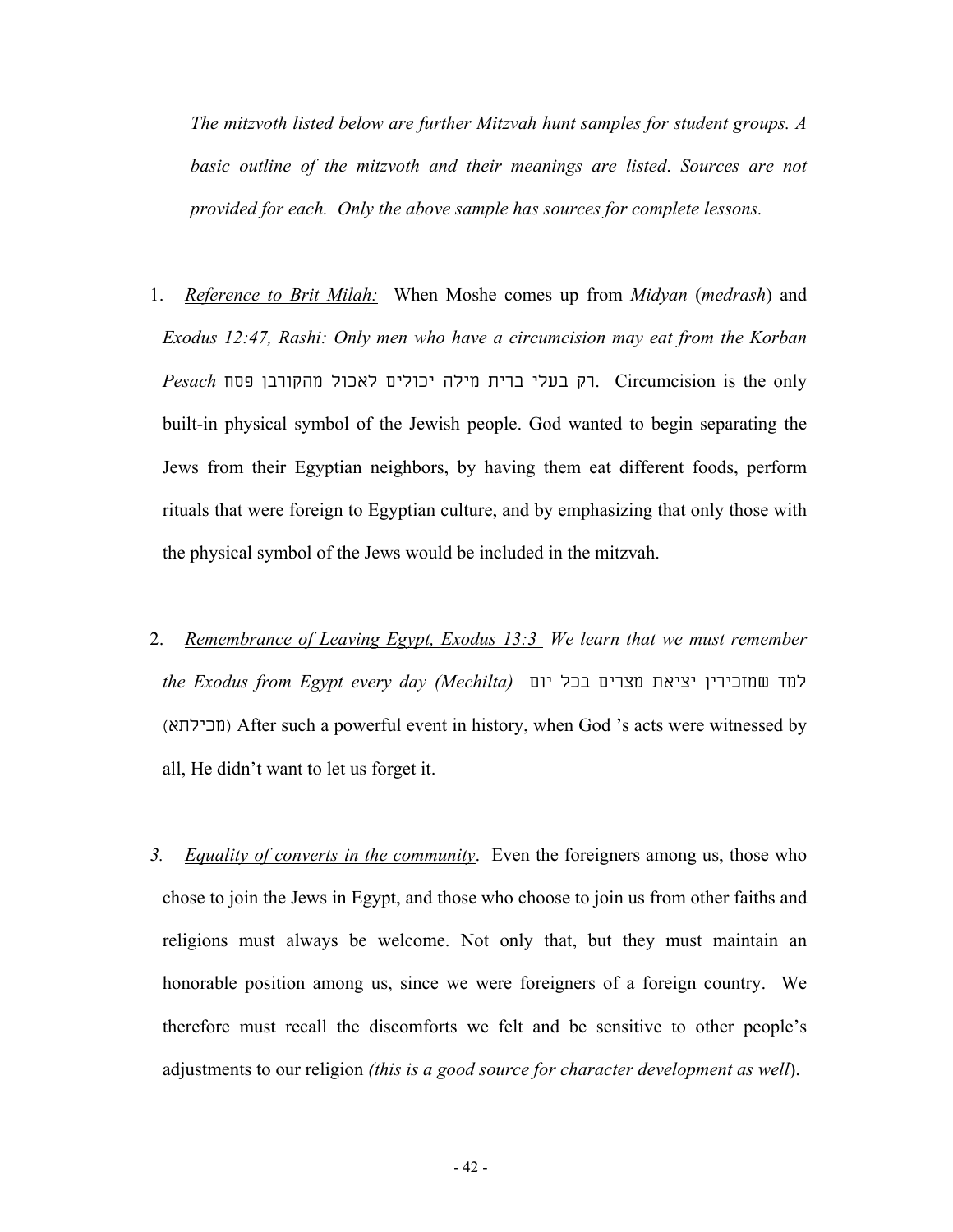- *4. Sanctity and Transfer of the first born, Exodus 13:11* Sanctity of the firstborn and the transfer of the firstborn status: the final powerful plague of slaying of the firstborn is one that is to be commemorated. Empathy to the Egyptians –especially where there are innocent victims (children, sons of slaves, animals) - is an attribute that is crucial to continue our existence as a *righteous, merciful and kind nation*, c*hasdanim, rachmanim and gamlanim*. Even in our moments of triumph, we remember the downtrodden ? ∑◊ ◊∑ 〈 〈∑ ∫ *My creations are drowning in the sea, and you are singing praise?*
- 5. *Keeping the Holiday of Pesach Exodus 13:4-12* –the laws of the holiday must be recorded and commemorated for all time.
- 6. *Putting on Tefillin, Exodus 13:16* The witnessing of the Exodus by all Jews marked the event as the most important in history since creation. We are obligated to remember it daily, on the Sabbath and all holidays, and in the binding of *tefillin*. The binding of *tefillin* on a man represents the unbreakable bond between God and His people. We are bound to Him as He is to us. Since the 'nationhood' of the Jews began in Egypt, it is therefore fitting that the binding of the *tefillin* recalls the story of the Exodus.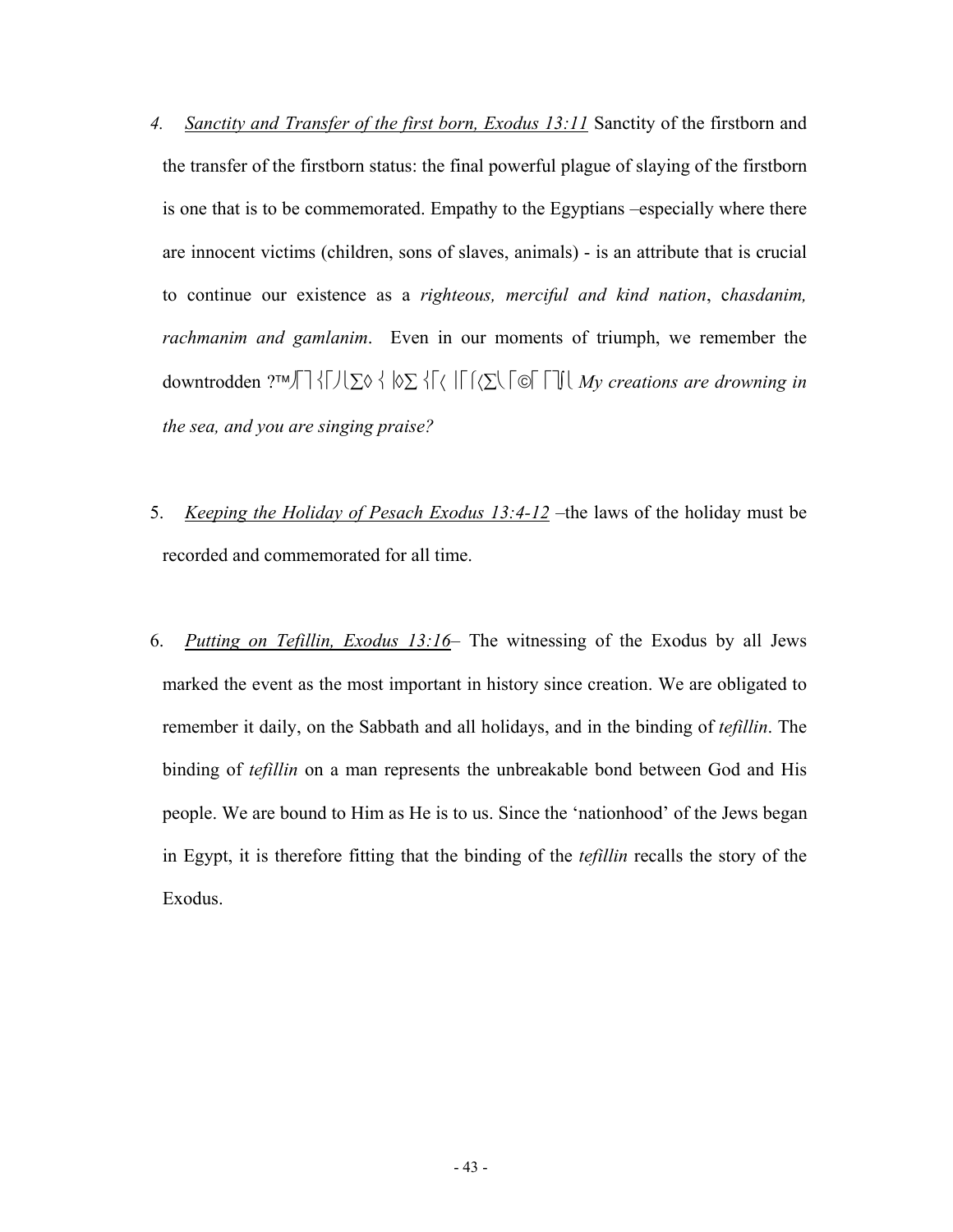## OCCUPATIONS IN RESEARCH PROJECTS

Gardner's emphasis on practical learning leads to exposure to occupations in the modern world. To adapt this to a Judaic Studies curriculum, I thought to base these occupations in the Bible. Students are still learning practical knowledge about professions, but receive exposure to the ancient Biblical world as well as the modern one.

#### *Planning*:

Each student or pair of students must explore an occupation that existed in Ancient Egypt and compare it to modern times. If the occupation no longer exists, the student must explain why not (i.e. necromancers, or in which culture does this still exist and why). The project is meant to occupy a third of a semester. Three such projects a year are to be conducted. The 13 steps listed below would occur during "Research Project" time as part of the school curriculum with teachers and facilitators (and even older students) present during research. The MI projects listed later are to be created at home.

- 1. Define occupation.
- 2. State whether occupation is mentioned clearly in the Bible or if inferred by text. List Biblical source or reference. This text is to be thoroughly reviewed by the student.
- 3. Include relevant and supportive commentaries. Conflicting commentaries can be included, with the student searching for a dovetail, if any, of the conflicting ideas. If a conflict remains, student should present both sides.

- 44 -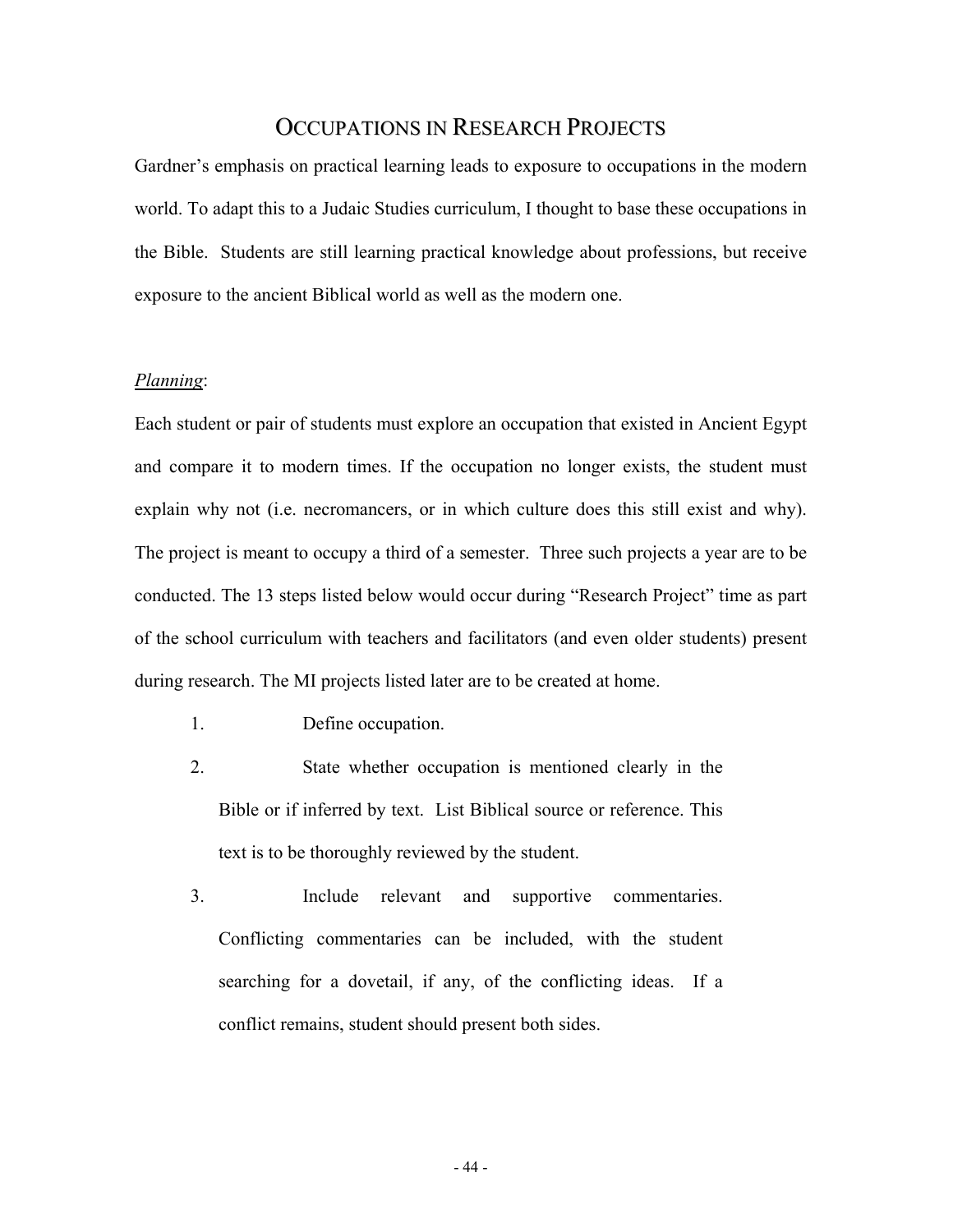- 4. Explore global knowledge of ancient occupation in detail through research (internet, encyclopedias, interviews, magazines, etc.)
- 5. Cross-reference other places in the Bible where occupation is mentioned and compare differences and similarities.
- 6. Explain contribution of occupation to Egyptian culture.
- 7. Explore modern version of occupation.
- 8. Compare differences of ancient vs. modern occupation.
- 9. Contribute to profession in meaningful way.
- 10. Invite professional to address students.
- 11. Go to work with professional.
- 12. Present research and findings to the class through creative MI project (some ideas found on page 46).
- 13. Evaluate one's research, project and presentation through evaluation sheets, teacher and student critiques, and audiovisual aids.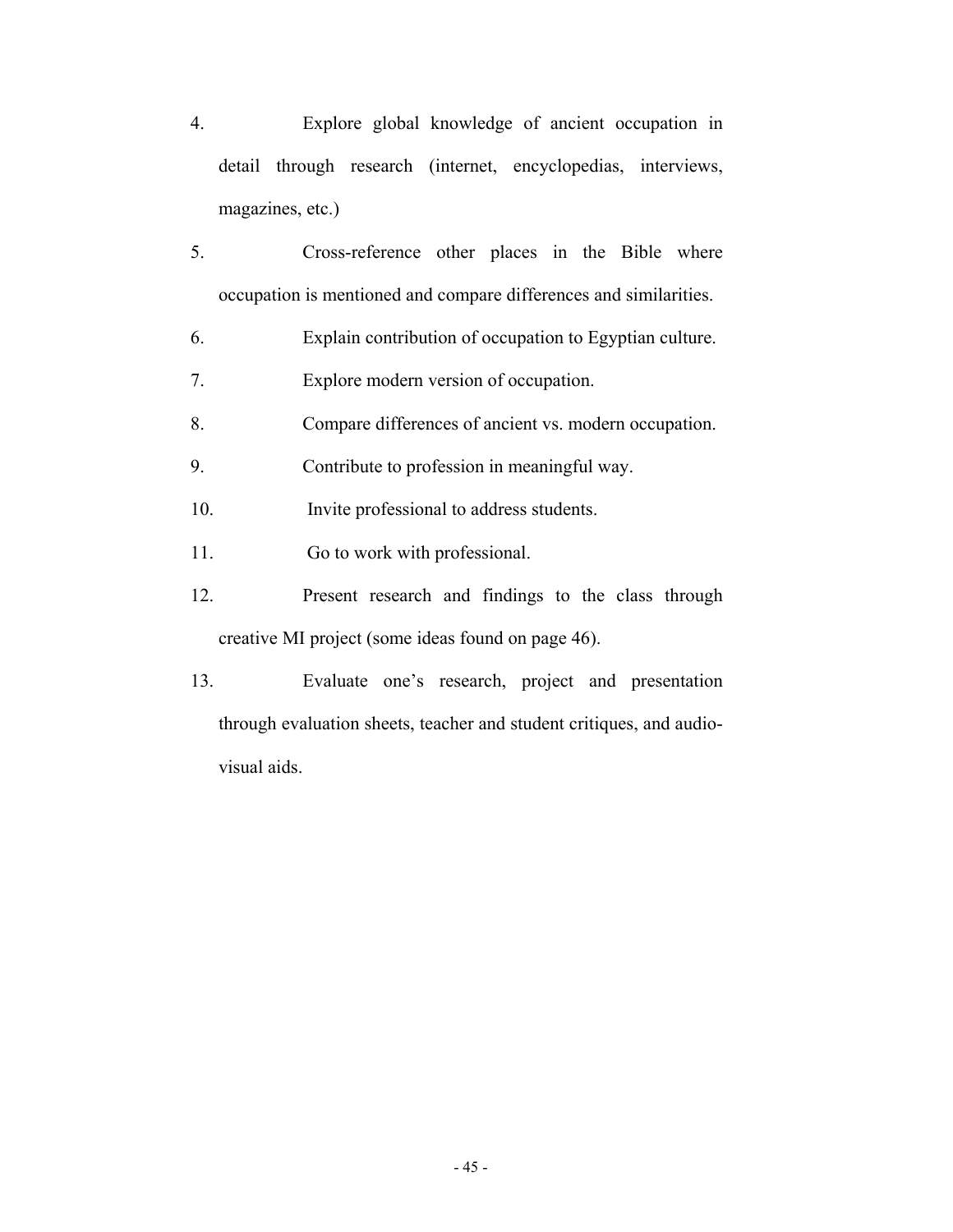A list of professions that existed in Ancient Egypt is listed below. Occupations marked with a ▼ are mentioned explicitly in the text. The rest of the occupations are inferred from the text and cultural times.

| <b>Business/</b>             | <b>Agriculture</b>            | <b>Skilled</b>   | Laborer          |
|------------------------------|-------------------------------|------------------|------------------|
| Leadership                   |                               | laborer          |                  |
| $\blacktriangledown$ Viceroy | $\blacktriangledown$ Shepherd | Scribe           | $\nabla$ Pyramid |
| (CEO, manager)               |                               |                  | builder          |
| $\blacktriangledown$ priest  | Farmer                        | Chariot          | Tomb             |
|                              |                               | builder          | builder          |
|                              |                               | $\nabla$ midwife | ▼ Overseer       |
|                              |                               | Architect        | Grain            |
|                              |                               |                  | storage          |
|                              |                               |                  | builder          |
|                              |                               | weaver           | Architect        |

| <b>Royalty</b>            | <b>Slave</b>                | <b>Military</b> | <b>Unique to</b>      |
|---------------------------|-----------------------------|-----------------|-----------------------|
|                           |                             |                 | <b>Egyptian Times</b> |
| $\blacktriangledown$ King | $\blacktriangledown$ King's | ▼ Foot soldier  | ▼ Necromancer         |
|                           | servants                    |                 |                       |
| ▼ Prince                  | $\nabla$ Royal              | ▼ Chariotmen    | Mummifier             |
|                           | maidens                     |                 |                       |
| ▼ Princess                | Eunuchs                     | ▼ Horseriders   |                       |
| Queen                     |                             | Spear throwers  | Astrologers           |
| Royal                     |                             |                 |                       |
| vizier                    |                             |                 |                       |
| <i>d</i> advisors         |                             |                 |                       |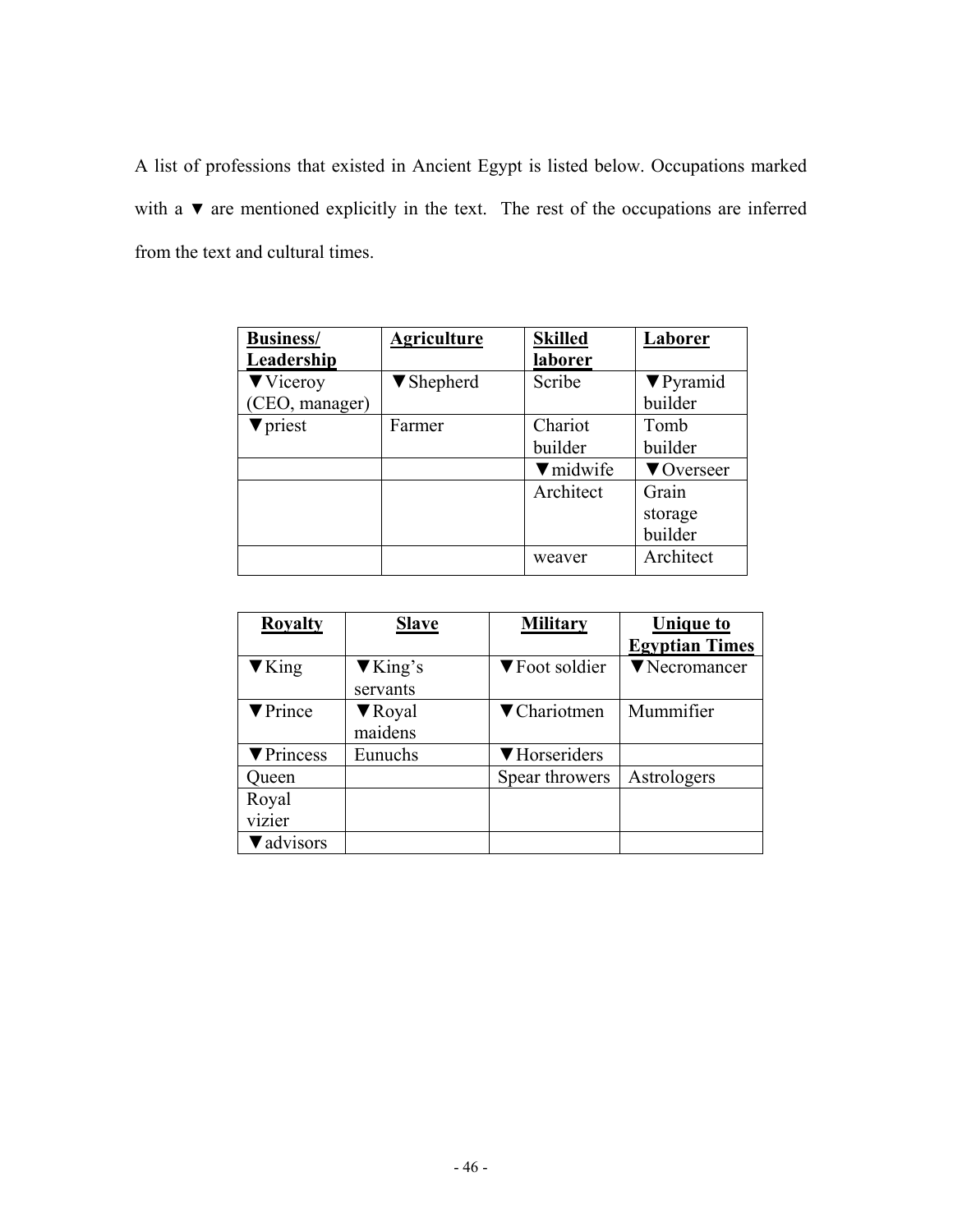### *Execution*:

I fulfilled the task myself as a sample for a student. As birthing has become a subject of increasing interest to me, I chose to learn about midwifery. My research is listed below. The famous story of the Hebrew midwives, *Miyaldot Haivriot*, is the Biblical focus.

## **MIDWIFERY A NECESSARY AND DEVELOPING PROFESSION IN BIBLICAL TIMES[51](#page-46-0) .**

### *Exodus 1:15-22*

*The king of Egypt said to the Hebrew midwives, of whom the name of the first was Shifrah and the name of the second was Puah - : and he said, "When you deliver the Hebrew women, and you see them on the birthstool; if it is a son, you are to kill him, and if it is a daughter, she shall live." But the midwives feared God and they did not do as the king of Egypt spoke to them, and they caused the boys to live.* 

*The King of Egypt summoned the midwives and said to them, "Why have you done this thing, that you have caused the boys to live!"* 

*The midwives said to Pharaoh, "Because the Hebrew women are unlike the Egyptian women, for they are experts; before the midwife comes to them, they have given birth."* 

<span id="page-46-1"></span>*God benefited the midwives – and the people increased and became very strong. And it was because the midwives feared God that He made them houses[52.](#page-46-1)* 

<span id="page-46-0"></span><sup>א</sup>:טו חזקוני, שפרה, פועה ,*Chizkuni* 1:15, <sup>51</sup>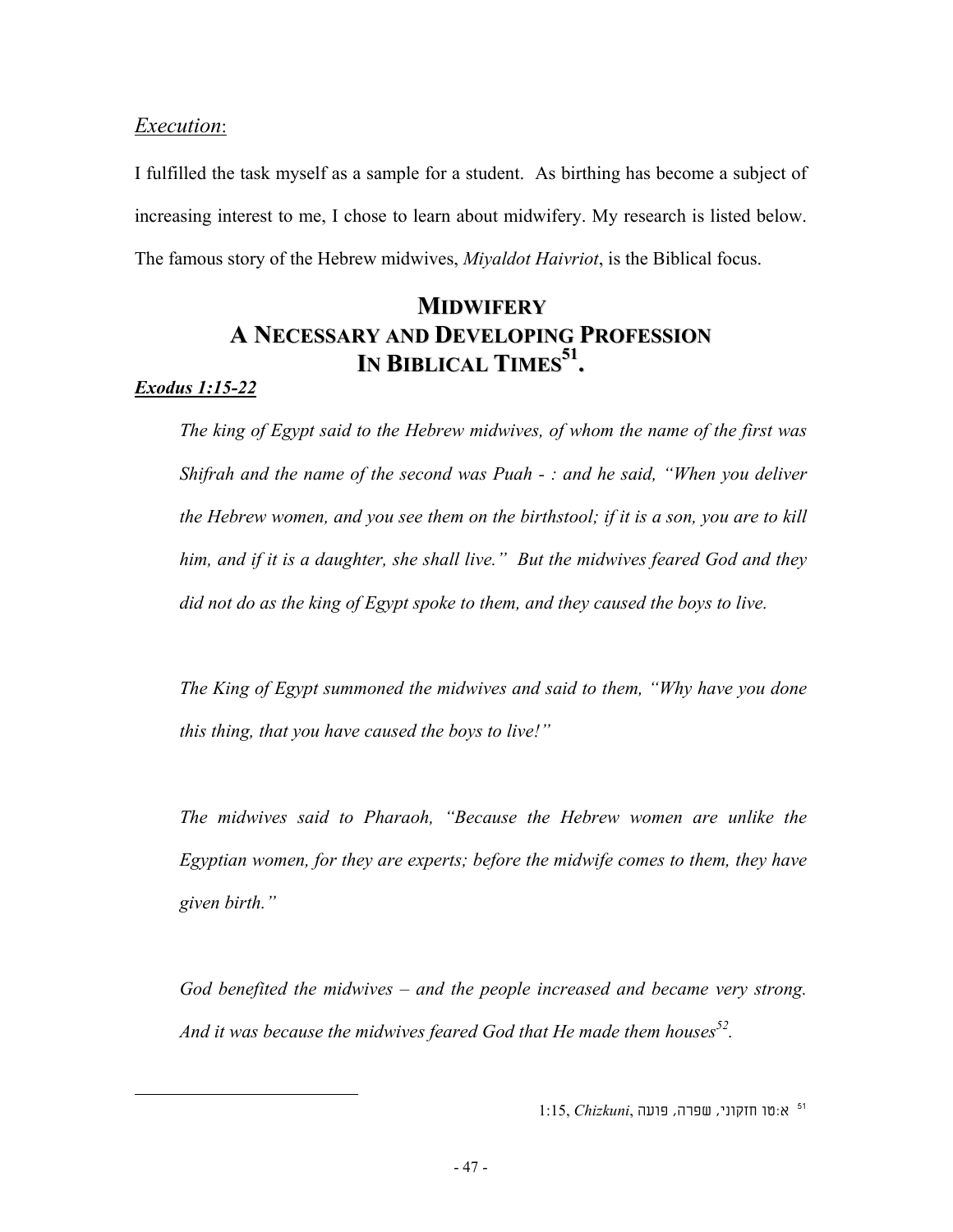## MIDWIFERY SKILLS MENTIONED IN THE BIBLE:

- *1.* 'Ovnaim,' or Birthing Stool Use of tools to make birthing easier.
- *2.* Knowledge of female and infant anatomy (See *Daat Mikra, 1:15, Birthing Stool* )
- *3.* Oral skills in calming women and babies (See *Rashi, 1:15 )*
- 4. Cleaning baby after birth (See *Rashi, 1:15 )*
- 5. Feeding the baby after birth (See *Rashi, 1:15 )*
- 6. Innovative emergency medical care (See *Maharam* 1:15)
- 7. Resuscitation (See *Maharam* 1:15)

l

### **Need for many midwives,** *Chizkuni 1:15* טו:א חזקוני :שפרה

י"מ (ראב"ע: שרות היו על כל המיילדות, כי אין ספק כי יותר מחמש מאות מילדות היו וכו') הרבה מילדות היו במצרים, שהרי שתים אלו לא היו מספיקות מזון לס' ריבוא, אלא לשתים אלו ביו שרות על כולן.

### על האבנים: רש"י א:טו*1:15***,** *Rashi* **,easier birthing make to Tools**

- 1) מושב האישה היולדת, ובמקום אחר קוראו משבר (ישעיה לז:ג). וכמוהו עושה מלאכה על האבנים (ירמיהו יח:ג), מושב כלי אומנות יוצר חרס (ש"ר שם יד: סוטה שם).
- 2) דעת מקרא: עליכם לראות (להסתכל ולהתבונן) את הילד בעודנו מנח על האבנים, הוא הכסא, שמושיבים עליו את היולדת. הוא נקרא 'אבנים' על שם שהיה עשוי שתי אבנים זו לעמת זו, והיו סוברים, שהישיבה על כסא מעין זה מקלה על פתיחת רחמה של היולדת. כסא זה נקרא גם 'משבר' (השווה מ' ערכין א ד).

<sup>52</sup> Scherman, Nosson Rabbi, and Zlotowitz, Meir Rabbi, *The Stone Edition Artscroll Series, Exodus*, Mesorah Publications, Brooklyn, New York, ©1995, p. 5.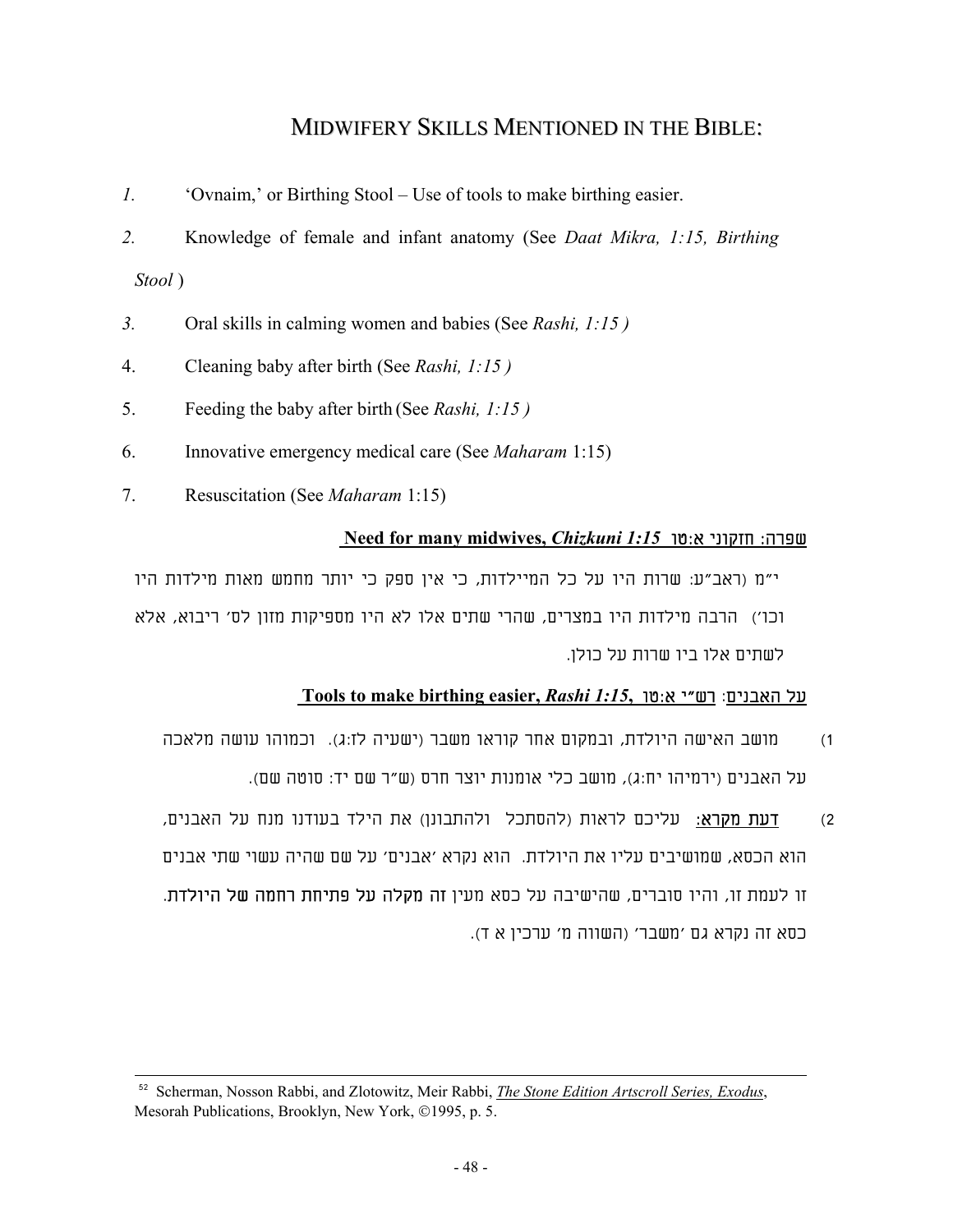Pharaoh's comments confirm the fact that the birthing stool was a popular tool used by midwives. Pharaoh commands the midwives to kill the baby on the birthing stool since the structure of the birthing stool first puts the baby in contact with the midwife.

### על האבנים: דעת מקרא

### *Daat Mikrah, On the Birthing Stool*:**Knowledge of female and infant anatomy**

3) פרוש אחר: 'אבנים' – כנוי לאיברי הלידה ולמקום יציאת הולד.

### שפרה: רש"י א:טו: **Birth After Baby Cleaning** *1:15***:** *,Rashi*

זו יוכבד על שם שמשפרת את הולד (ש"ר שם: סוטה יא:)

# ותחיין את הילדים רש"י א:יז (סוטה) **:Birth After Baby Feeding***)**Sotah (1:17 ,Rashi* מספקות להם מים ומזון

### *Rashi, 1:15* **Oral skills in calming women** :טו:א י"רש :פועה

1) זו מרים (סוטה יא, ב *B11: ,Sotah* (שפועה ומדברת והוגה לולד, כדרך הנשים המפייסות תינוק הבוכה

2) לשון צעקה, כמו כיולדה אפעה (ישעיה מב:יד)

### *Maharam, 1:15* **Emergency Medical Care - Resuscitation** טו:א ם"מהר

...1) כי דרך המיילדות לפעמים כשהוולד נולד מת לוקחין שפופרת של קנה ומשימין אותו שפופרת בבני מעיו ומנפחין בו ומשיבין רוח הילד.

### *Maharam, 1:15 ,* **Innovative emergency medical care,** טו:א ם"מהר

2) ושפרה הייתה מילדת ראשונה שעשתה זה שפרה לשון שפופרת, וזה שגילה לנו המסורה

ברוחו שמים שפרה כמו התם ברוחו שמים שפרה הכא נמי גם רוח הילד בשפופרת.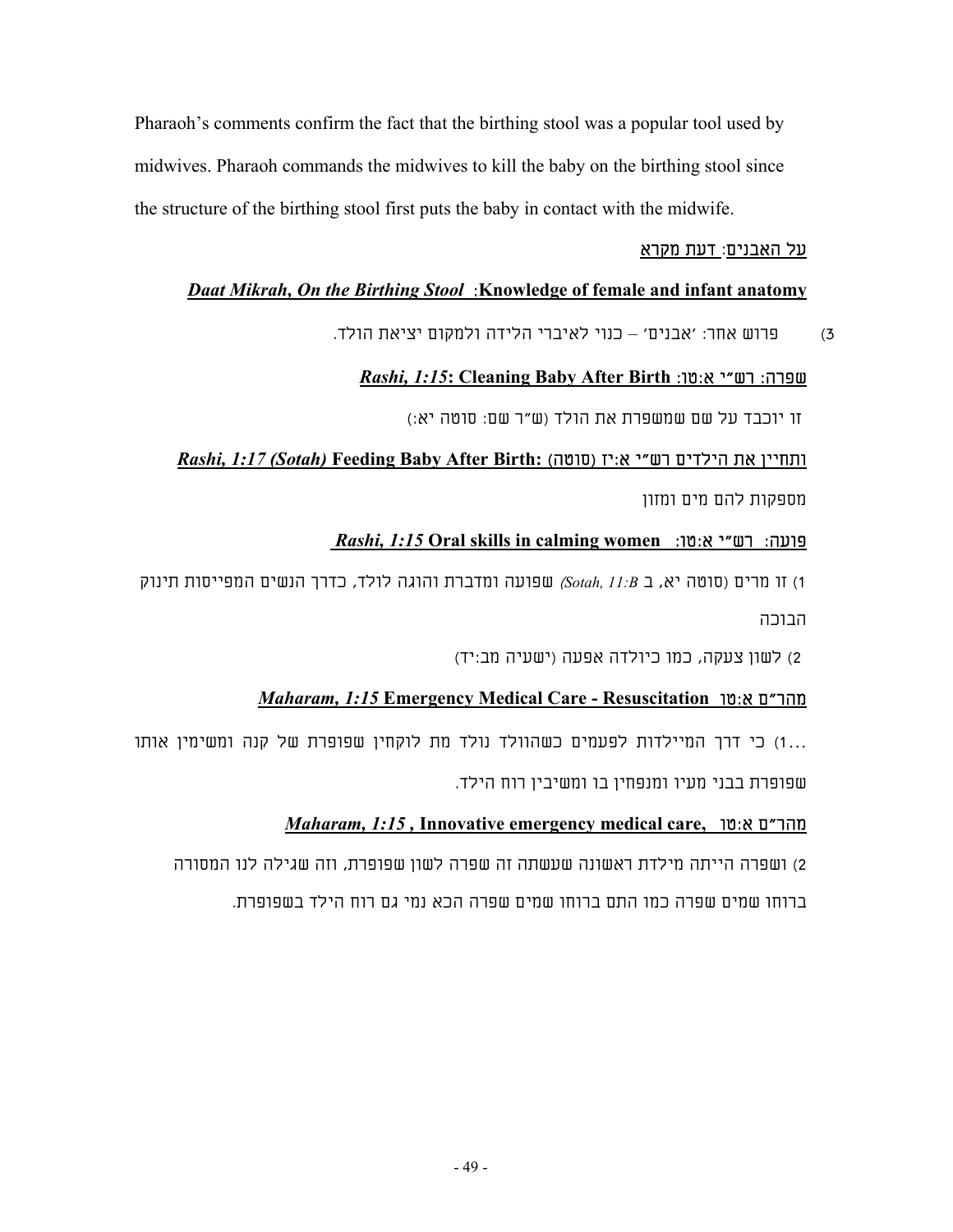## WHERE ELSE IN JEWISH LITERATURE ARE MIDWIVES MENTIONED?

This is to provide the student with global knowledge of Biblical text and culture.

### **THE BIBLE**

Listed as the second oldest profession in the Bible, midwives are mentioned in the book of Genesis, first for the birth of Benjamin, then in recognizing the birth order of the twins of Tamar, Peretz and Zerach.

בראשית לה:יז: ויהי בהשקתה בלדתה ותאמר לה המילדת, אל תיראי כי גם זה לך בן *Genesis 35:17 "And it was when she had difficulty in her labor that the midwife said to her, "Have no fear, for this one, too, is a son for you[53.](#page-49-0)"* 

The midwife tries to calm the mother, encouraging her to hang on for the birth of her son. Using the term 'too,' perhaps indicates that she helped Rachel birth her elder son, Joseph. *Genesis 38:27-38:* 

*"And it came to pass at the time she gave birth that behold! There were twins in her womb. And it happened that as she gave birth, one put out a hand; the midwife took a crimson thread and tied it on his hand saying, 'This one emerged first!' And it was, as he drew back his hand, that behold! His brother emerged. And she said 'With what strength you have asserted yourself!' And he called his name Perez. Afterwards, his brother on whose hand was the crimson thread came out; and he called his name Zerah*<sup>54</sup>."

<span id="page-49-0"></span><sup>53</sup>Sherman, Rabbi Nosson and Zlotowitz, Rabbi Meir, *Genesis*, (1995), p. 189.

<span id="page-49-1"></span><sup>54</sup> Ibid., p. 213.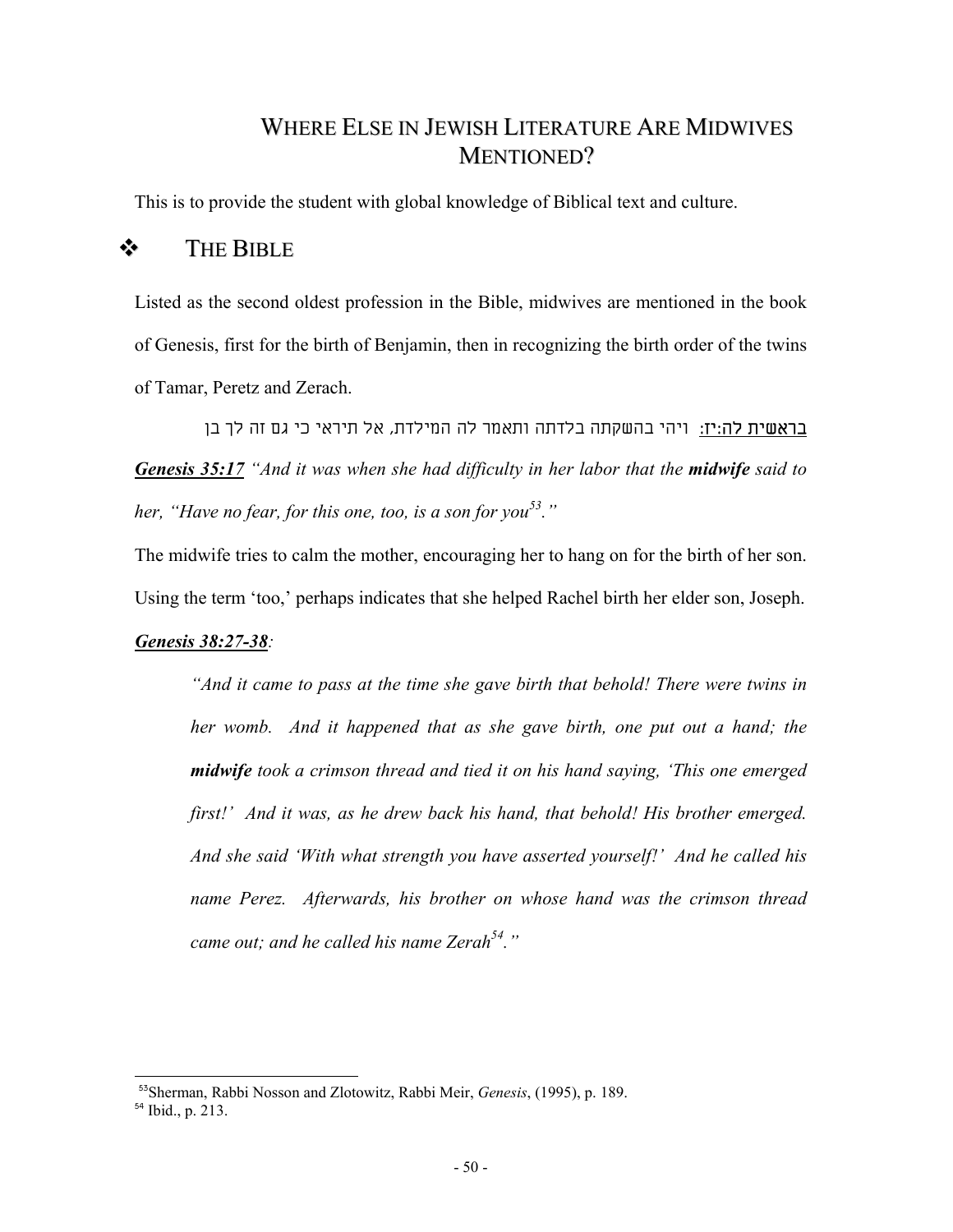Both stories indicate the crucial presence of a midwife during delivery. No mention of a doctor or other caretaker is mentioned. Both midwives show concern and creativity in caring for the mother or the babies. For Rachel, the midwife creatively encourages her not to despair, reminding her of her other child and of her additional lineage of an heir for Jacob. Tamar's midwife displays creativity in determining the birth order of the twins.

## **MISHNAH AND JEWISH LAW**

The term 'midwife' is not used in the Mishna. Rather, midwives are termed "*Chachamah*," or wise woman. Rav Gamliel the Elder even permitted a midwife to travel on Shabbat, no matter how far, to help a woman in labor (*Rosh Hashanah* 2:5; *Shabbat* 18:3). She was also permitted to use oil on Shabbat to lubricate the birthing passage $55$ .

## THE TALMUD AND JEWISH LAW

The Talmud (Tosefta Baba Batra 2:2) recognizes the testimony of a midwife to attest the birth order of twins and must be believed<sup>56</sup>.

In general, midwives were treated with respect and even paid a fee. Midwives alone attended to abortions, as women's health was crucial  $(Baba Kama 59a)^{57}$ . These references give a greater insight into the knowledge and skills midwives had and to the awareness and sensitivities of society to them.

<span id="page-50-2"></span><span id="page-50-0"></span><sup>55</sup>Naaman, Tammy, Siegel-Kellner, Miriam and Silman, Marion, *A History of the Midwife*, Gefen Publishing House, Jerusalem, ©1991, p. 16.

<span id="page-50-1"></span><sup>56</sup> Ibid.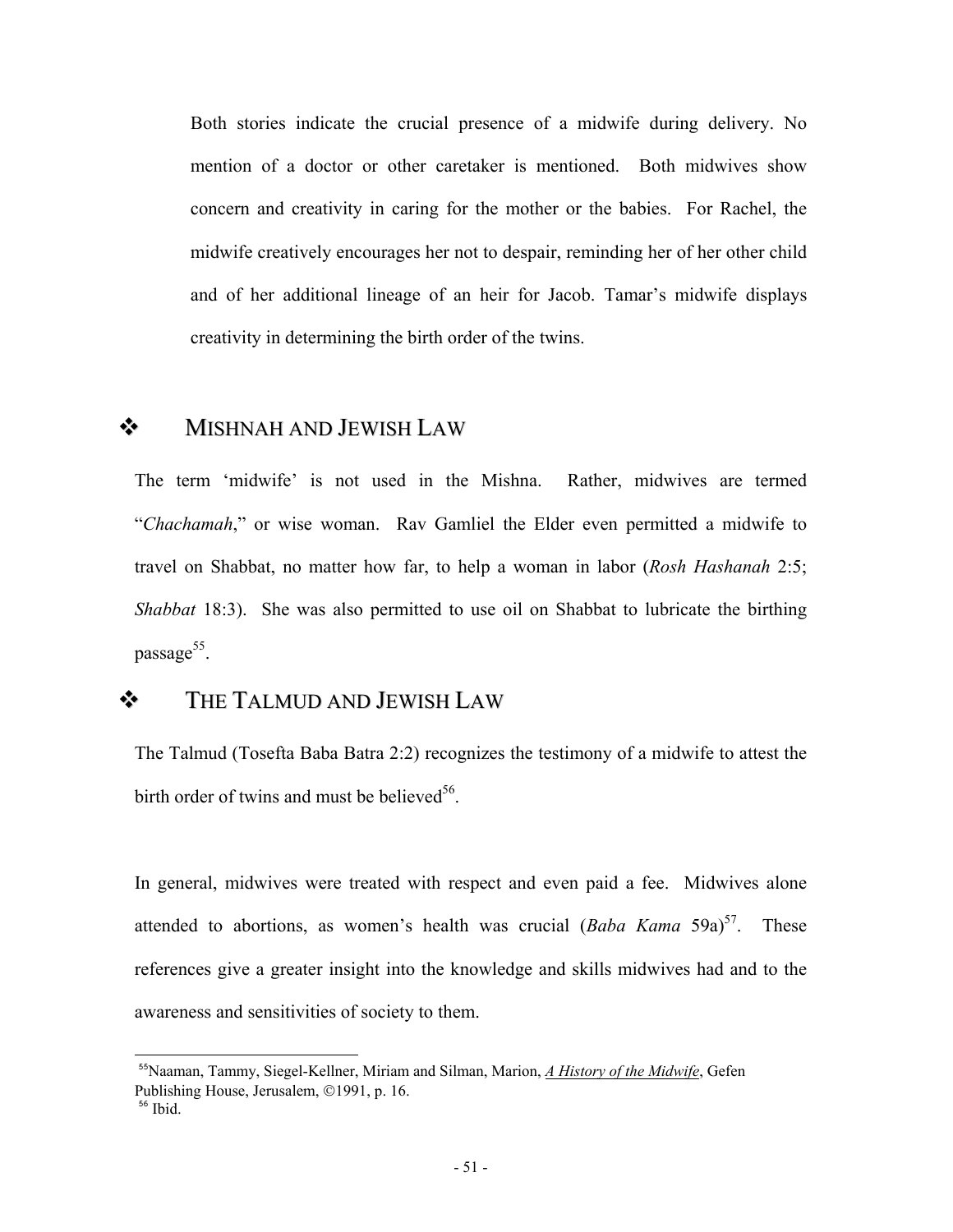## WHERE ELSE IN THE BIBLE ARE BIRTHING STOOLS MENTIONED?

## $\div$  JEREMIAH 17:3

The birthing stool is only mentioned once elsewhere in Tanach. However, the reference in Jeremiah is not a birthing stool, but a potter's wheel.

ירמיהו יז:ג: "וארד בית היוצר והנהו עשה מלאכה על האבנים"

### *Jeremiah 17:3*

"*Then I went down to the potter's house, and behold, he wrought a work on the wheels[58](#page-51-0)*."

In Jeremiah, the reference to a potter's wheel is an analogy to man at the mercy of God's hands. Just as a potter can crush the vessel he is forming with a twist of his hands, so can our lives be instantly snuffed at the will of God. This is significant to the Exodus story since the infant is comparatively at the mercy of the midwives. Pharaoh wanted the midwives to work against their grain – kill, with their hands, instead of physically draw forth life.

The *Encyclopedia Mikrait* provides insight into the root of the word 'ovnaim.' Though early commentators translate it as a 'birthing stool' (*Rashi*, *Radak*), later researchers offer another translation: a table where a midwife or doctor brings the baby to be checked after birth<sup>59</sup>. This translation would increase the difficulty of Pharaoh's commandment to the

l

<sup>57</sup> Ibid.

<span id="page-51-0"></span><sup>&</sup>lt;sup>58</sup> Friedlander, M., *The Bible*, Sinai Publishing, Tel Aviv, Israel © 1996, p. 875.

<span id="page-51-1"></span><sup>59</sup> Sokniran, Elazar*, Encyclopedia Mikrait (Biblical Encyclopedia – Hebrew), Volume I*, Mossad Bialik Publications, Israel,  $\odot$  1965, p. 58.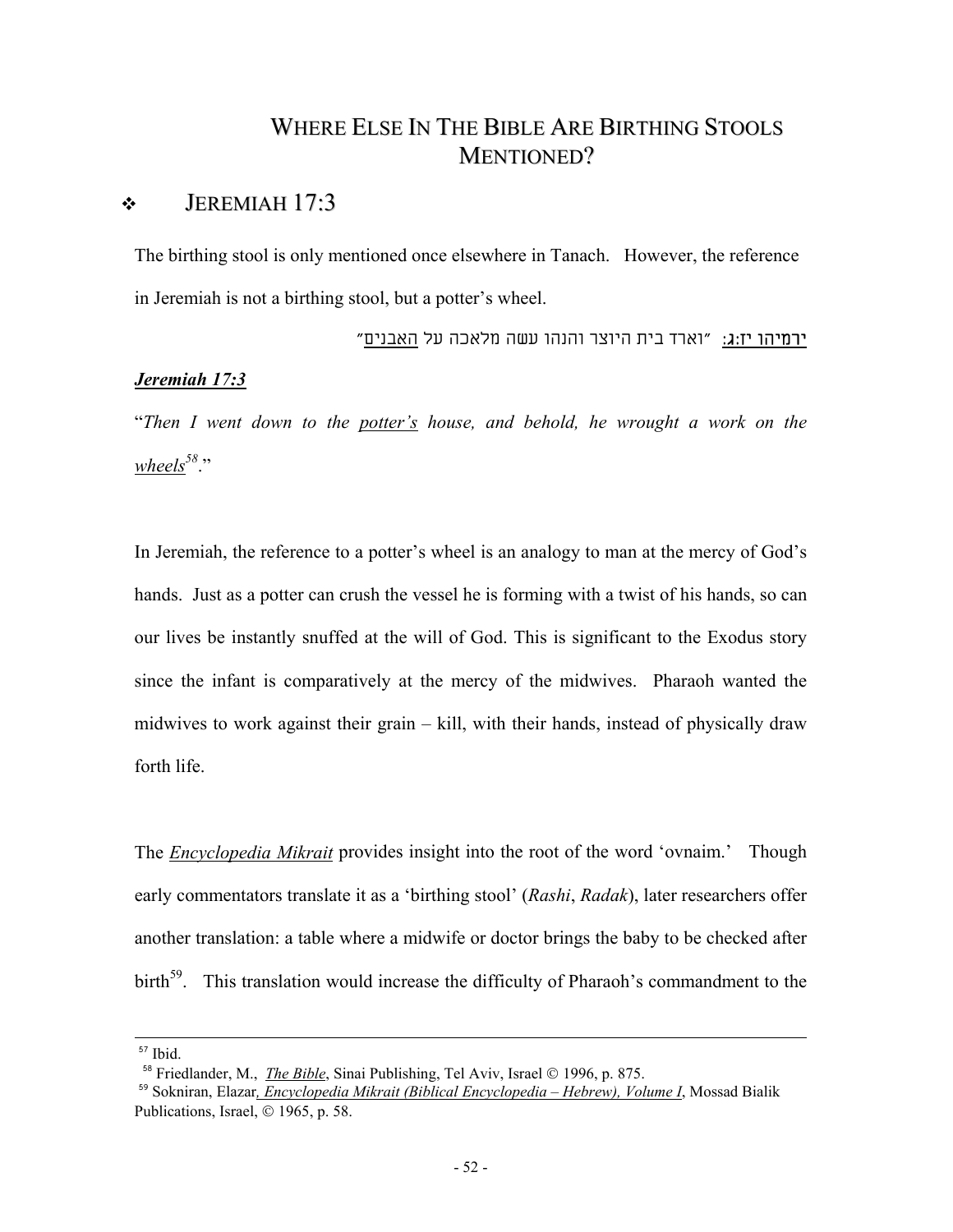midwives to kill the boys 'upon the birthing stool,' as the mother would have already heard the cry of her newborn.

A direct connection between the birthing stool and the potter's wheel lies in Egyptian culture. Apparently, ancient Egyptians believed that the god Hinam formed man. Images of Egyptians dressed as Hinam are found sitting by a potter's wheel, forming clay images of people. Thus, the term 'ovnaim' once referred to a potter's wheel that helped form man-like images evolved into a birthing stool. The development of a 'potter's wheel' into a 'birthing stool' recognizes the Egyptian culture as the originators of the term 'ovnaim $^{60}$ '

The comparison from a potter's wheel to birthing stool remains in the hands of the beholder – the one who is in control of the 'ovnaim' is clearly in control of the fruits of its labor. Because the potter used an upper wheel in which to form the dish and a lower wheel to spin it, the term came to be accepted in the plural form, 'ovnaim<sup>61</sup>.' All these literary analyses reinforce the Egyptian root of the word and concept, harboring greater glimpses into Biblical linguistics and culture.

<span id="page-52-0"></span><sup>60</sup> Ibid., p. 59.

<span id="page-52-1"></span><sup>61</sup> Ibid., p. 58.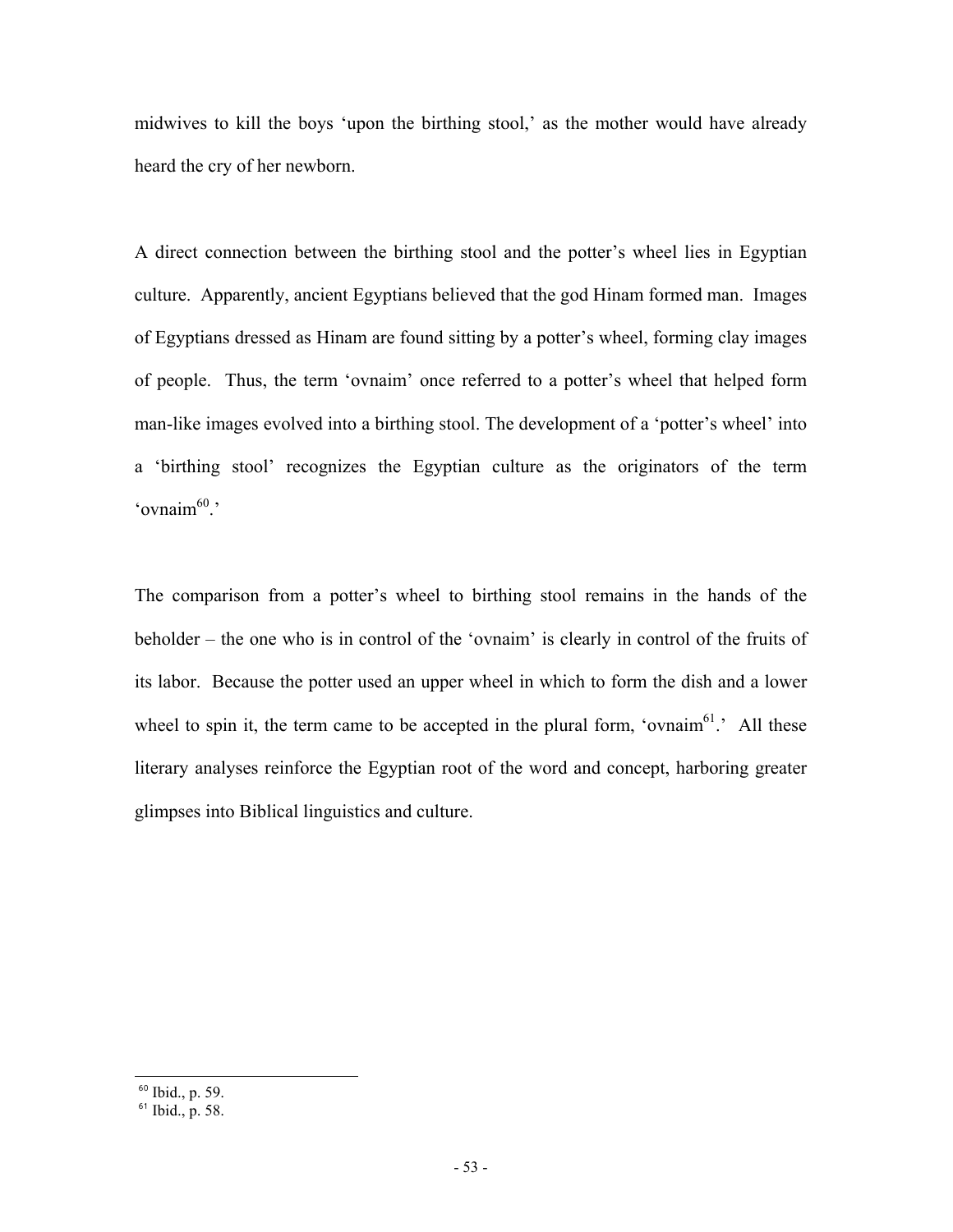## GLOBAL KNOWLEDGE ON ANCIENT MIDWIVES:

*The following paragraphs describes the practices of ancient midwifes. The parallels between them and the Bible are fascinating.* 

Literature on the ancient world provides a glimpse of the tasks and skills of an ancient midwife. Egyptian sources from the code of Hammurabi from Mesopotamia provide the first complete write up of a midwife's role. Papyri dating to 1950 B.C.E. indicate that the midwife had the dominant role in obstetrics<sup>62</sup>. Midwives had extensive knowledge of reproduction and pregnancy. This extensive knowledge earned them respect and status in the ancient world $63$ .

Their knowledge, written up in papyrus scrolls, ranged from recipes for fertility, birth control, to how to diagnose pregnancy and the sex of the child<sup>64</sup>, as well as offering advice for massage during labor<sup>65</sup>. In later studies, Valerie French writes about *Midwives and Maternity Care in the Roman World*<sup>66</sup>. Pliny the Elder and Soranus (98-138 A.D), a physician in ancient Rome detailed the equipment used for normal labor and delivery, in the first textbook written for midwives, the main reference guide for the next 1400 years<sup>67</sup>. Of particular importance in both articles is the mention of the birthing stool, mentioned in 1:16 in the Exodus story.

Soranus claims that the midwife must have certain oils and creams to assist in the labor and delivery. Other items include **a midwife's stool** or **chair** [this was the property of the midwife; she brought it with her to the home where the delivery was to take place], and two beds [a hard one for use during labor and a soft one for rest after delivery]...<sup>68</sup>. The

 $\overline{a}$ 

<span id="page-53-0"></span><sup>62</sup> Naaman, Tammy, Siegel-Kellner, and Silman, (1991), p. 7.

<span id="page-53-1"></span><sup>63</sup> Galil, Gershon, editor, *Olam HaTanach, Exodus*, approved by the Ministry of Education and Culture, (Hebrew) Grapholite Publishers, Tel Aviv, Israel, © 1993, p. 24.

<span id="page-53-2"></span> $64$  Ibid.

<span id="page-53-3"></span><sup>65</sup>Naaman, Tammy, Siegel-Kellner, and Silman, (1991), p. 7.

<span id="page-53-4"></span><sup>66</sup> French, Valerie, "*Rescuing Creusa: New Methodological Approaches to Women in Antiquity*," (Helios, New Series 13 (2), 1986, pp. 69-84), (http://www.indiana.edu/~ancmed/midwife.HTM).

<span id="page-53-5"></span><sup>67</sup>Naaman, Siegel-Kellner and Silman (1991), p. 7.

<span id="page-53-6"></span><sup>68</sup> Ibid.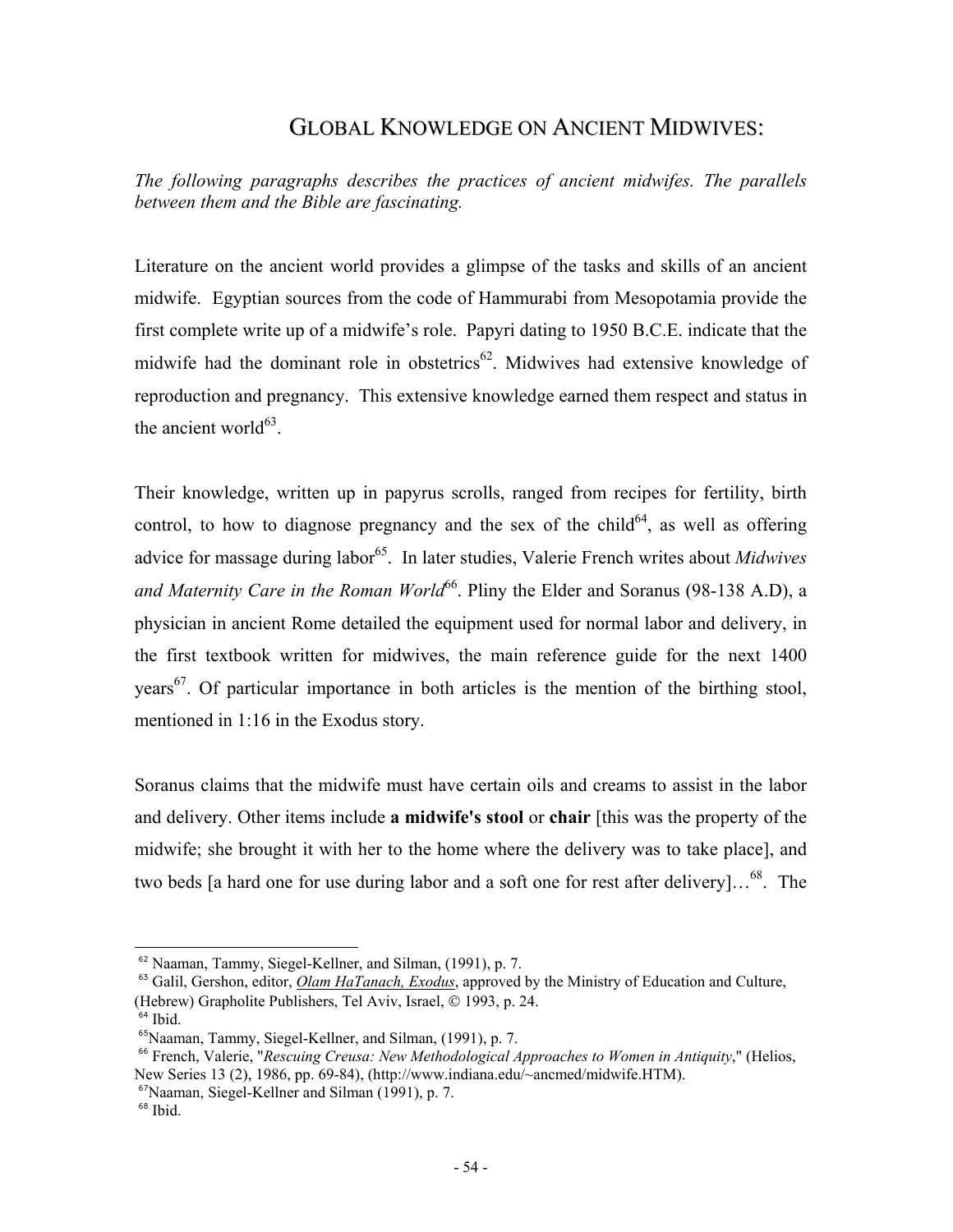## Papyrus Westcar 1650-1550 B.C.E. describes the use of "**simple and sophisticated types of birthing chairs[69."](#page-54-0)**

Soranus provides a good description of the midwife's stool**; this chair was used only during the actual delivery**, not during labor. Apparently both midwives and physicians believed that normal delivery was easier when the mother sat upright. In the seat of the chair was a crescent-shaped hole through which the baby would be delivered<sup>70</sup>. [The](#page-54-1) sides of the chair had armrests, in the shape of the letter "pi," for the mother to grasp during delivery<sup>71</sup>. The [ch](#page-54-2)air was to have a sturdy back against which the patient was to press her hips and buttocks. Soranus's description implies, however, that some midwives' stools did not have backs and that an attendant stood behind the patient to support her, a less desirable arrangement because of the danger that the patient might recline or slip backwards. The midwife herself, covered by an apron, sat in front of the mother and throughout the delivery assured her that all was going well<sup>72</sup>.

**One of the midwife's duties was to instruct the mother on proper breathing and on how to push downwards during a contraction**. The assistants who stood by the sides of the chair were to assist in delivery by gently pushing downwards on the patient's abdomen. Soranus's discussion, supplemented by passages from later medical writers, is similar to the instructions now given to women choosing natural childbirth<sup>73</sup>. Ancient Egyptian writings also indicate the presence of assistants (at least four) by the laboring mother. A male doctor was not even usually present at births unless there were severe complications<sup>74</sup>. The four midwives' main role was to ease labor pain by distracting the mother with their voices.

<span id="page-54-0"></span><sup>69</sup> Naaman, Siegel-Kellner and Silman (1991), p. 7.

<span id="page-54-1"></span><sup>&</sup>lt;sup>70</sup> This clarifies Pharaoh's command, ותראינה על האבנים א:This clarifies Pharaoh's command, ותראינה על האבנים first to see the baby at birthing.

<span id="page-54-2"></span><sup>&</sup>lt;sup>71</sup> Compare to description provided by Daat Mikra

<span id="page-54-3"></span> $72$  French (1986), p. 2.

<span id="page-54-4"></span><sup>73</sup> Ibid.

<span id="page-54-5"></span><sup>74</sup> Galil, *Exodus*, (1993), p. 24.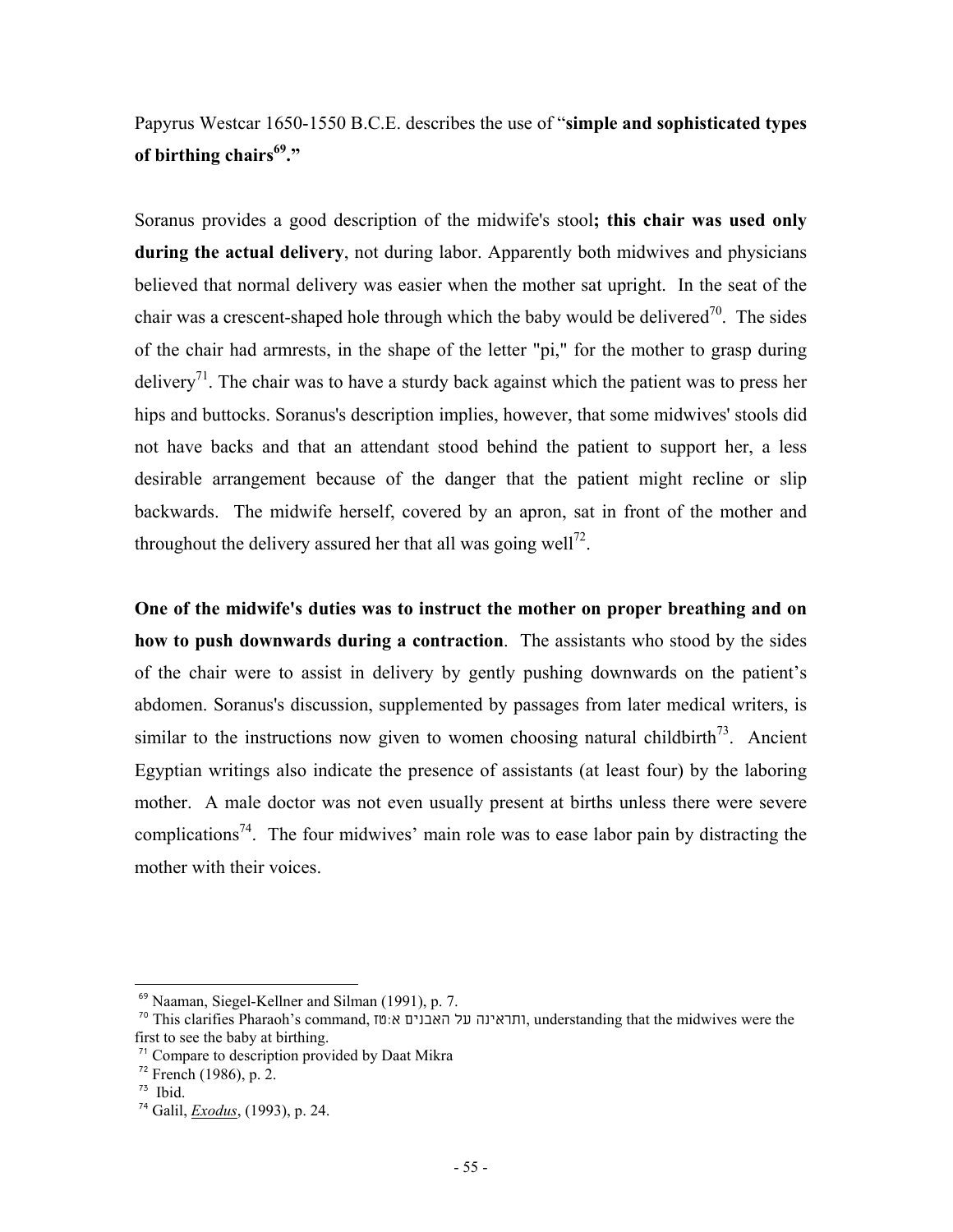In a normal headfirst delivery, the midwife might stretch the cervical opening slightly to help the fetus's head and shoulders through, after which she gently pulled out the rest of the infant's body. The midwife was also to take care that the umbilical cord was not distended and to remove gently the placenta immediately after the birth of the baby. Soranus instructs the midwife to wrap her hands in pieces of cloth or thin papyrus<sup>75</sup> so that the slippery newborn does not slide out of her grasp<sup>76</sup>. Soranus seems to think that if the midwife's hands are so wrapped, she will not inadvertently squeeze the baby too hard in her efforts to maintain a firm  $hold^{77}$ .

In a lengthy section, Soranus treats the conditions under which the fetus itself causes a difficult delivery and gives detailed instructions for handling various kinds of cases, including those in which the fetus is dead. Unfortunately, it is impossible to tell even roughly what proportion of births were subject to these complications. But the very length of Soranus's discussion implies that midwives could expect to encounter a significant number of complicated births. And although the obstetrical procedures described seem basically sound**, many otherwise healthy fetuses probably died during a difficult delivery**[78.](#page-55-3)

We learn from the ancient Biblical text of Ezekiel (16:4) that post-natal care included the cutting of the umbilical cord, washing the baby in healing salts, and diapering him<sup>79</sup>.

1

<span id="page-55-0"></span><sup>&</sup>lt;sup>75</sup>an Egyptian invention

<span id="page-55-1"></span> $76$  French, (1986).

<span id="page-55-2"></span><sup>&</sup>lt;sup>77</sup> This statement gives us clearer insight to Pharaoh's command to the midwives to kill the newborn "upon" the birthing stool."

<span id="page-55-3"></span><sup>78</sup> Ibid. This makes Pharaoh's command easier to understand.

<span id="page-55-4"></span><sup>79</sup> Galil, *Exodus*, (1993), p. 24.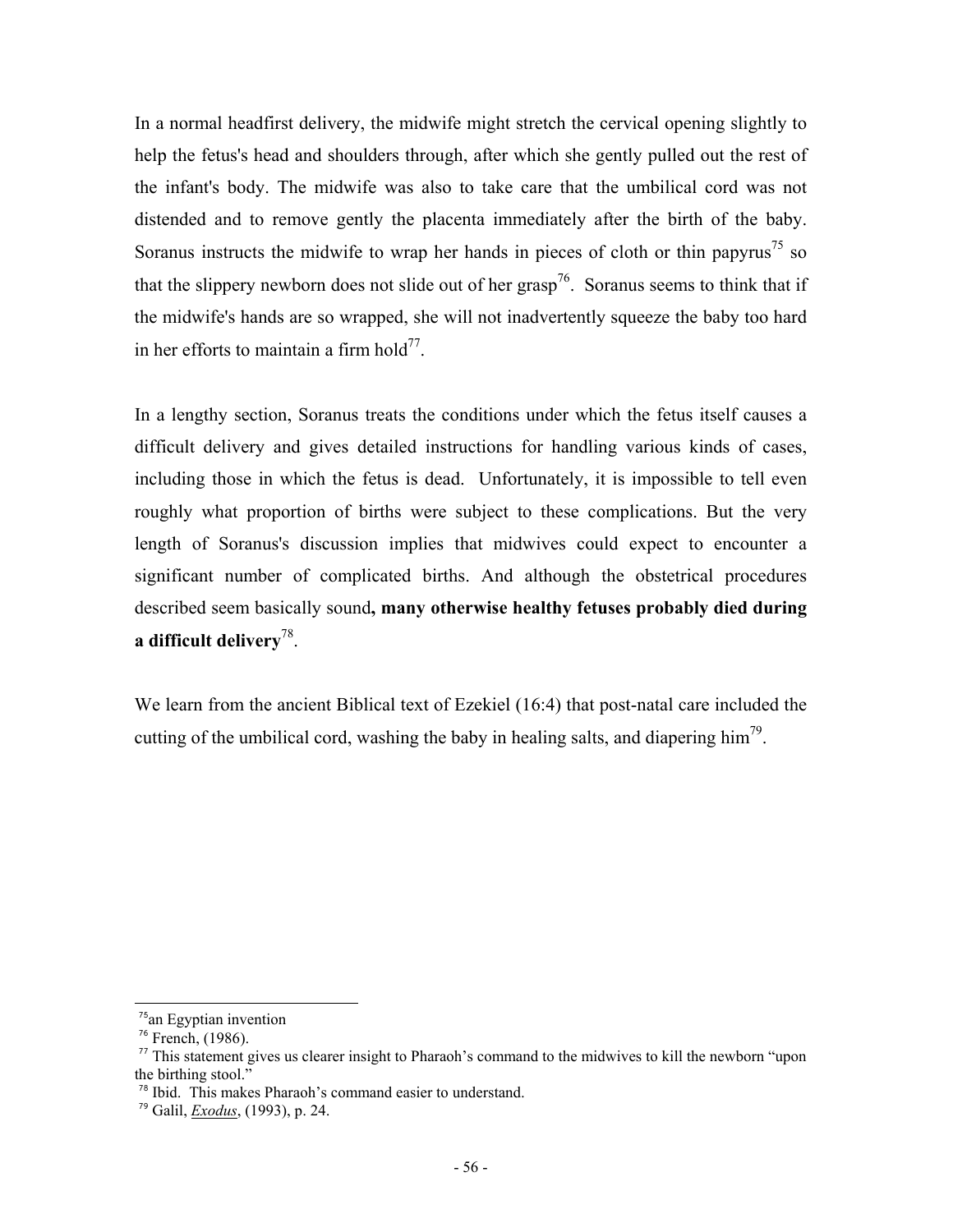## MODERN MIDWIFERY SKILLS

I researched through the internet, which students would have access to during research lessons. The student would be responsible for researching issues such as:

- *Modern midwifery skills[80](#page-56-0)*. Obviously, modern care is much more sophisticated and advanced. Advice from a midwife can range from nutritional guidelines for gestational diabetes to choosing the sex of one's baby pre-pregnancy $81$ .
- *Varying use of midwives:* Use of midwives varies from country to country. In the US and Canada, nurses are present for the majority of labor, calling in the OB when the woman is in the end. In primitive countries such as Tunisia, only birthing stools and midwives are used.
- *What is needed to become a midwif[e82?](#page-56-2)* Education, 'residency', and certification would all be properly researched.
- *What are similarities between ancient and modern midwifery?* An example is

listed below, where the student would display appropriate information.

## **Similarities between ancient and modern midwifery:**

Birthing stools were once in widespread use and have been reintroduced by women who argue that giving birth in a sitting position is both more natural and more comfortable, using gravity to assist in birthing  $83$ .

<span id="page-56-0"></span><sup>80</sup>http://www.members.home.net/cnmpat/unitedstates.htm

<span id="page-56-1"></span><sup>81</sup>http://www.members.home.net/cnmpat/handouts.htm

<span id="page-56-2"></span> $82$ http://www.members.home.net/cnmpat/unitedstates.htm#1. MIDWIFERY IN THE UNITED STATES:

<span id="page-56-3"></span> $83$ http://www.wsu.edu:8000/~brians/science\_fiction/handmaid.html#20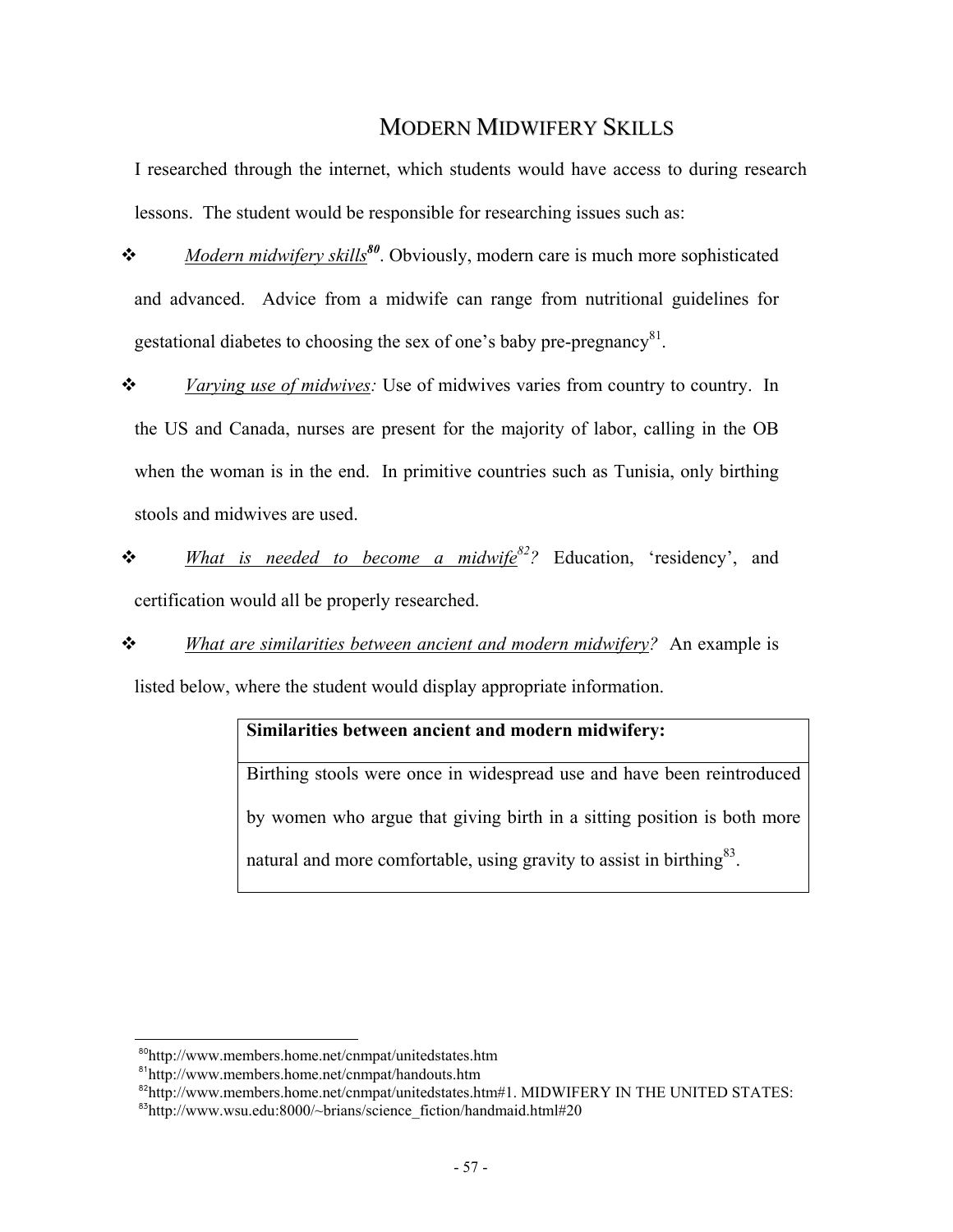## PERSONAL CONTRIBUTION TO THE MIDWIFERY **PROFESSION**

Gardner's belief that knowledge be practical as well as helpful to society encourages MI schools to produce helpful citizens (character development). The six schools listed in Campbell's book all direct students to contribute to their communities. In Jewish circles, community leadership has always been stressed, but schools do not usually incorporate their daily curriculum with contributions to society. Therefore, like the Breakout project from Skyview (mentioned on page 7), students would be required to suggest an innovation for the studied profession.

I chose to create a birthing pillow for the birthing stool. Just in case the midwife doesn't arrive in time, or the baby slips out of her hands, a thick yet sturdy soft plastic pillow is attached to the sides of the stool. The pillow is lined with holes to allow birthing fluids to flow onto the floor (this is, of course, assuming that the mother is delivering while on a birthing stool, a practice still done in many civilized as well as primitive countries). In addition, a modern showerhead is attached to wash the baby as soon as it passes by them (like those automatic sinks). This will not only clean the baby of birthing fluids, but also ease its entry from a water-filled world into a dry one. Please see clay model of *"birthing stool pillow."*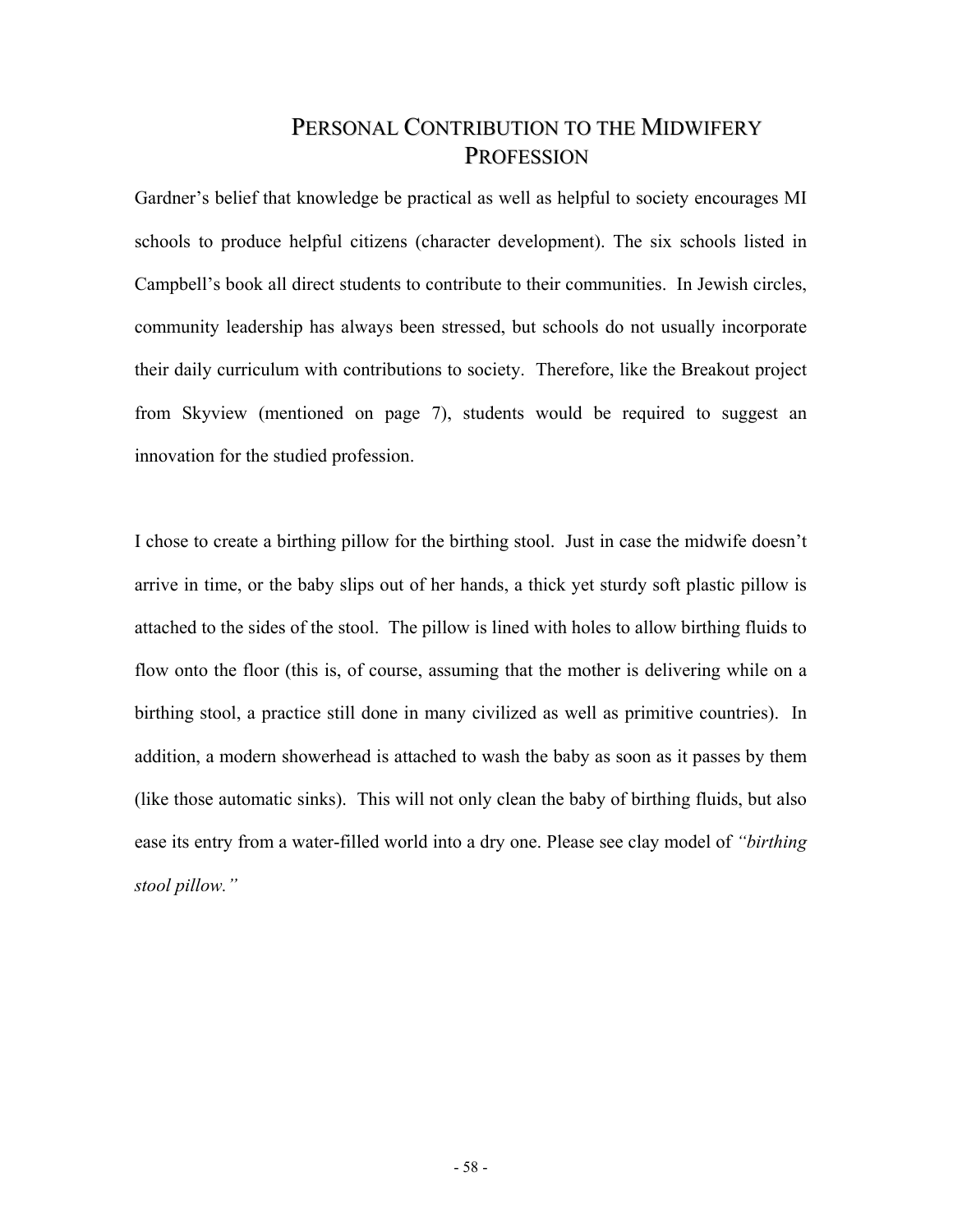### **EVALUATION OF PROJECT RESEARCH:**

*These are skills and insights gained from completing the sample student project. All of these evaluations are rarely found in one's everyday Tanach lesson or even a test. The range of knowledge, skill and self-esteem are encouraging elements in creating a MI Jewish curriculum such as this.* 

\* Clearer and stronger understanding of Biblical and ancient culture.

\* Enhanced Jewish textual knowledge from other sources where midwifery and birthing stools are mentioned.

 Language and analytical skills gained from researching commentaries and other sources.

❖ Global knowledge of midwifery and birthing stools.

\* Effectiveness and development of midwifery and birthing stools in civilized and primitive societies.

❖ Appreciation of ancient texts and professions.

 $\triangle$  Insight into modern profession.

Assessment of skills needed become a midwife.

\* Assessment of personal decision to enter midwife profession.

• Understanding of role of midwife now and then.

❖ Contribution to modern profession.

 Satisfactions of accomplishing one's research (essential for student self-esteem and growth).

 $\mathbf{\hat{P}}$  Pride in contributing design to modern profession.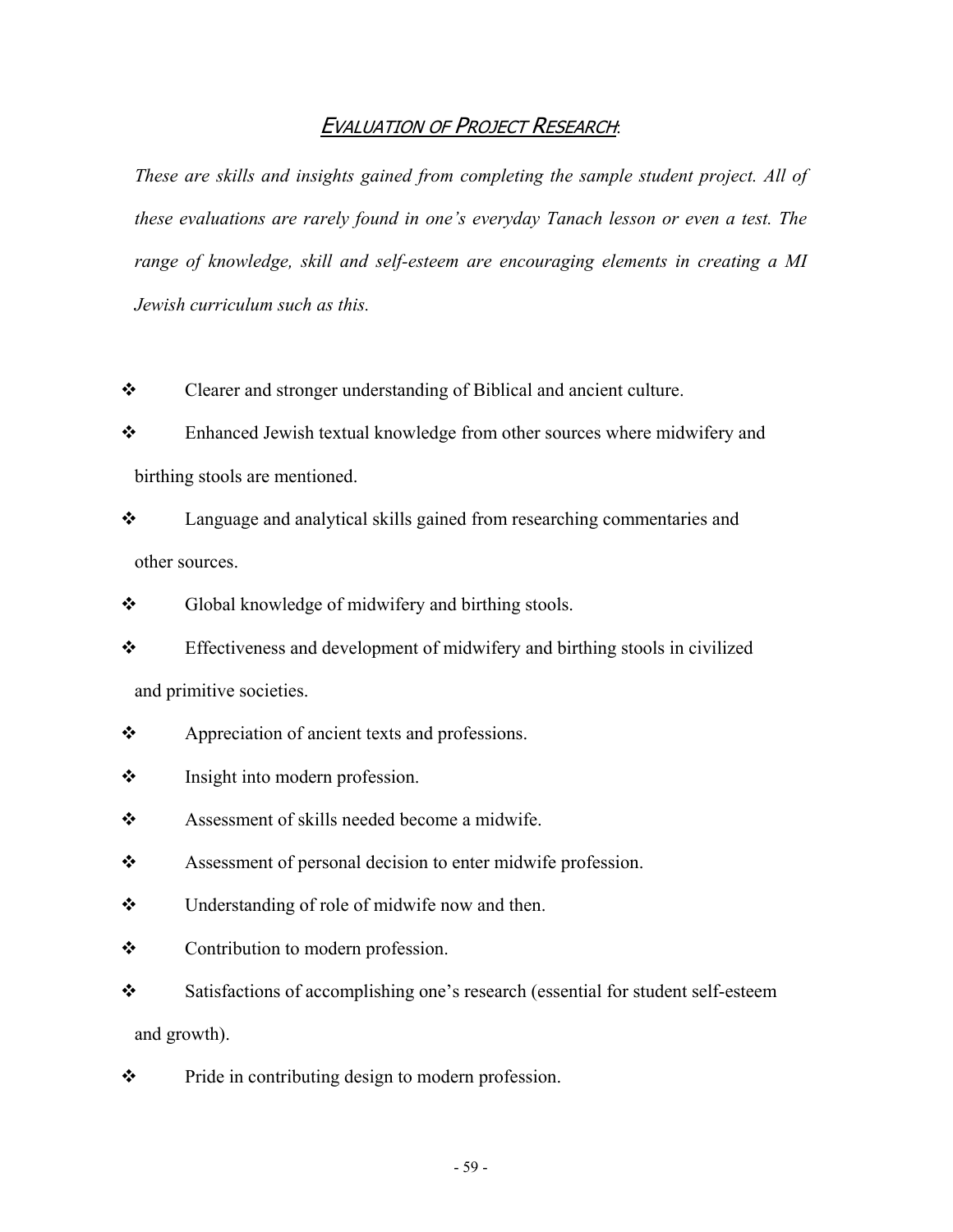## **MI PROJECTS ON ANCIENT EGYPT** RELATED TO OCCUPATION RESEARCH:

- **a. Construct a modern or ancient birthing stool, 'ovnaim' as mentioned in Exodus and Jeremiah. Compare differences and similarities to modern birthing stool.**
- b. Build a model of a pyramid. Explain the reasons for building pyramids, how they were constructed $84$ , and who built them. Explain Biblical references to their construction and show differing opinions how the laborers could or could not have been Hebrew slaves.
- c. Prepare a 'papyrus scroll' or message boards of hieroglyphics, describing important events of the Jews in Egypt. Explain the importance and usage of hieroglyphics. Include Biblical quotes when available. Compare to skills of a Jewish scribe.
- d. Prepare an environmental overview of Ancient vs. Modern Egypt. Was the Nile polluted? With what? Describe the physical state of the Nile today, and how to clean it and protect it from further pollution. Discuss the effects the plagues had on the environment in Egypt.
- e. Illustrate the story of a child of a (pick one): Jewish slave, pharaoh, or Egyptian citizen. Write about one day in your life. Include pictures and Biblical quotes.
- f. Visualize (through video, 3-D model or other) one of the plagues, and how they devastated the Egyptians and their society i.e. they worshipped

<span id="page-59-0"></span><sup>&</sup>lt;sup>84</sup> Bannister, Barbara Farley, and Candice, Janice B., *Ready-To-Use Thematic Activities for Grades 4-8*, The Center for Applied Research in Education, West Nyack, NY, 1994, p. 15.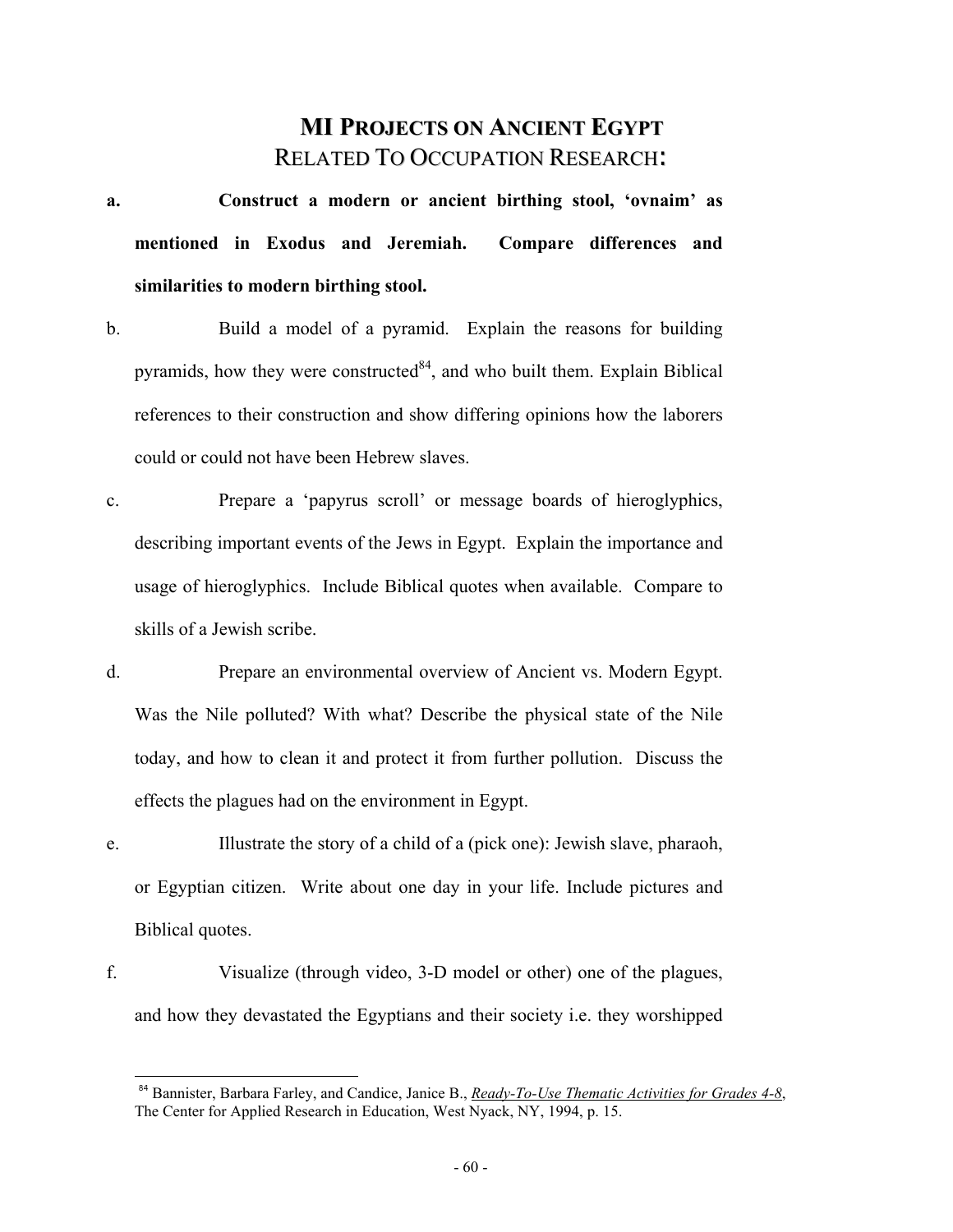the Nile, therefore God turned it to blood, proving His power over their god. Discuss other natural plagues in history and how these compared.

g. Write a play about the Hebrews witnessing Egyptians suffering from the plagues. Include commentaries that condemn and praise the various reactions of the Hebrew slaves.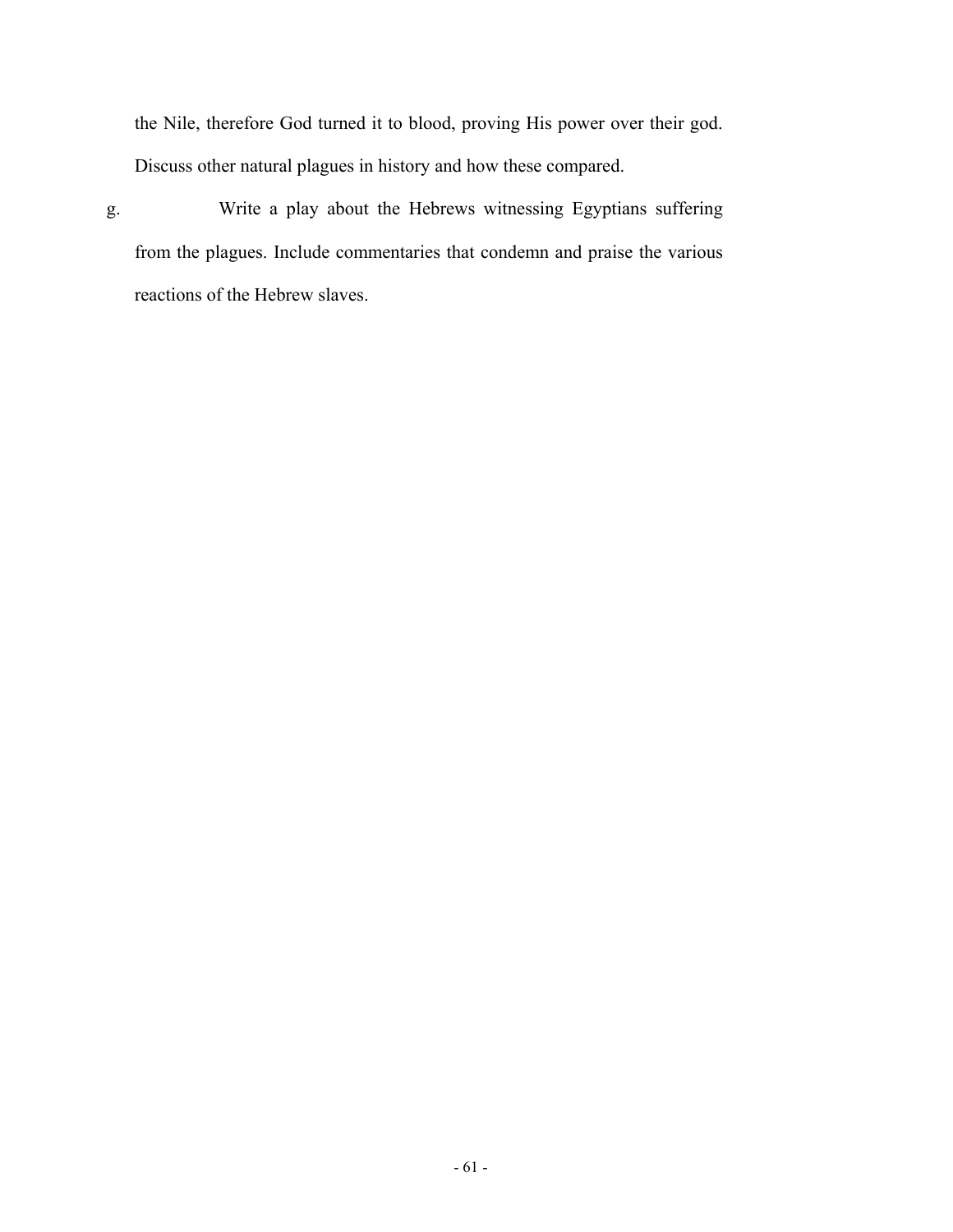## **INTEGRATED MIDRASH AND TALMUD** ON ANCIENT EGYPTIAN CULTURE

The references below would be included in a MI curriculum as part of the integrated Talmud lesson.

 עריות *- Immorality*: This excerpt is appropriate because it mentions what the Jewish people longed for in Egypt. The fact that they missed immorality indicates the immoral culture in which the Jews were surrounded in Egyptian society.

### **◄** סוטה עה. *a75 Sotah*

"זכרנו את הדגה שנאכל במצרים חנם (במדבר יא)." רב ושמואל, חד אמר 'דגים' חד אמר 'עריות.' מאן דאמר דגים? דכתיב 'נאכל.' ומאן דאמר עריות? דכתיב 'חנם.' ומאן דאמר עריות? הא כתיב נאכל (יבמות יא: וש"נ).

The commentaries below reinforce the concept of immorality present in Egyptian society. Although there is a conflict of opinion, the fact that this argument exists is testimony to the Egyptians' low levels of morality.

#### **◄** יב:ל רש"י: כי אין בית אשר אין שם מת:*12:30***,** *Rashi*

יש שם בכור, מת. אין שם בכור, גדול הבית קרוי בכור שנאמר: אף אני בכור אתנהו (תהילים פט כח). דבר אחר (מכילתא פסחא פי"ג) מצריות מזנות תחת בעליהן ויולדות מרווקים פנויים והיו להם בכורות הרבה, פעמים הם חמישה לאישה אחת, כל אחד בכור לאביו.

### **◄** יב:ל: רמב"ן כי אין בית אשר אין שם מת:*12:30 ,Ramban*

לשון רש"י. ועל דרך הפשט הבכורות שמתו במצרים בכורי פטר רחם היו, ועל כן קדש תחתיהם כל בכור פטר רחם בבני ישראל באדם ובבהמה (להלן יג:ב), והיה בכור פרעה היושב על כיסאו פטר רחם לאמו, וכן מנהג המלכים להיות הגבירה המולכת בתולה כעניין שנאמר באחשוירוש (אסתר ב:ג). אבל דעת רבותינו נתרץ (ע"פ כ"י א, ובס"ש: על דעת רבותינו הקב"ה נתרצה. ומקורו במדרש תהילים (קה, י): ויך כל בכור, בכור לאיש, בכור לאישה, ובכור לבהמה וכו', וכל בית שאין שם בכור הורג לאפוטרופוס שלו וע"ע בשמות רבה יח:ג). שהכה במצרים כל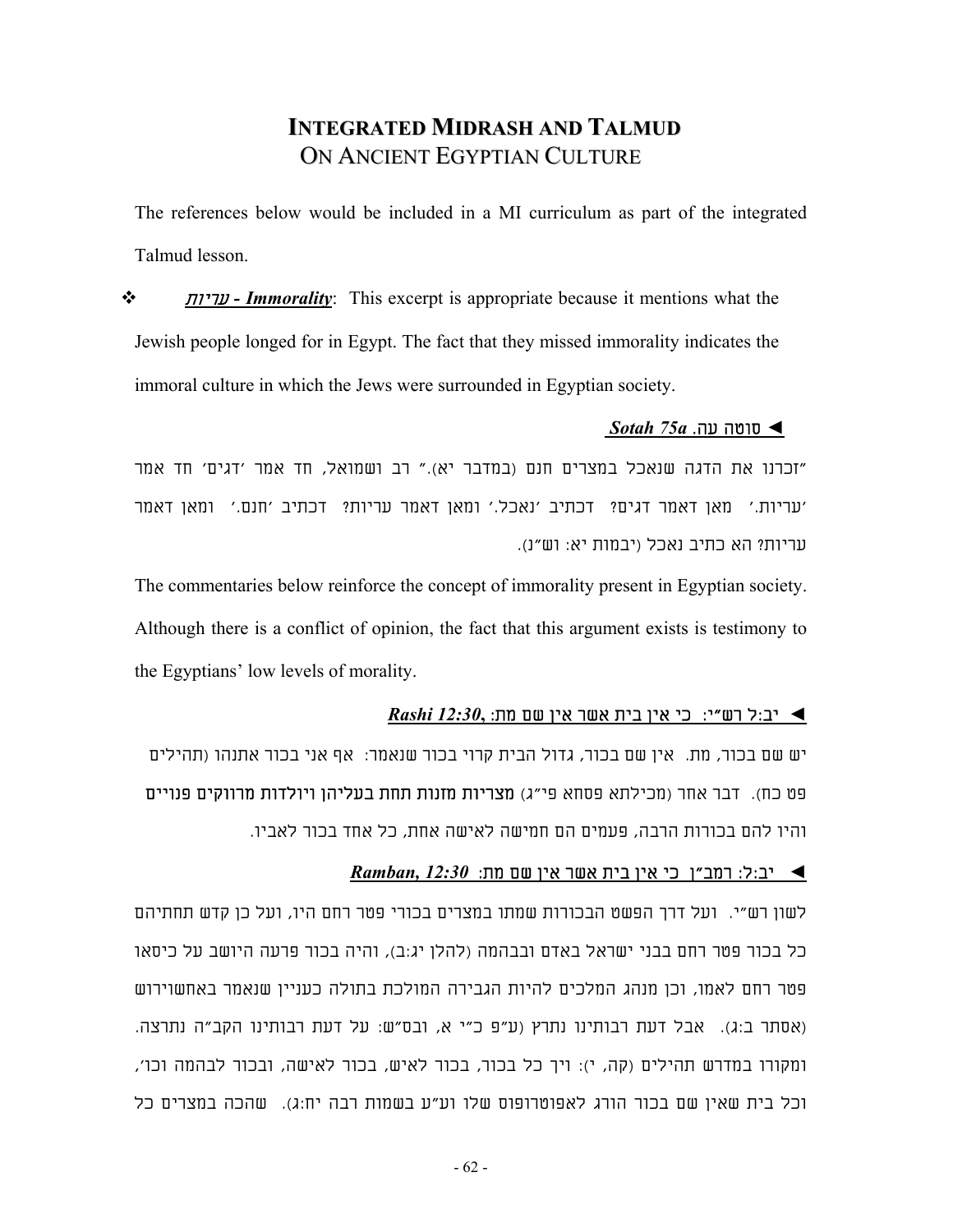בכוריהם, כלומר בכור האב ראשית אונו, ובכור האם פטר רחם וגם גדול הבית ולא רצה לקדש תחתיהם בישראל רק בכור האם שהוא יודע ומפורסם יותר, ובבהמה לא יודע כלל רק בכור האם, ובחר בכולם המין ההוא (הבכור לאם), וכדמות ראיה לזה (שהכה במצרים כל בכוריהם גם בכור לאב) ויך כל בכור במצרים ראשית אונים באהלי כם (תהילים עח:נא) עי על הזכר יאמר כן.

### **◄** ויק"ר כג:<sup>ז</sup>*23:7 Rabba Vayikra*

[85](#page-62-0) כשהיו ישראל במצרים היו מצרים בעלי זנות .

Although the Egyptians were deeply steeped in immorality, another Midrash notes that the Jewish people were not influenced by their culture. When presenting their findings, students will need to include Jewish behavior in relation to Egyptian cultural influences.

### *Tractate Kiddushin 49b* :מט קידושין**◄**

עשרה קבים כשפים ירדו לעולם, תשעה נטלה מצרים.

### **◄** ויק"ר לב:ה*32:5 Rabba Vayikra*

בשביל ד' דברים נגאלו ישראל ממצרים – שלא שינו את שמם, ואת לשונם ולא אמרו לשון הרע [86](#page-62-1) ולא נמצא ביניהן אחד מהן פרוץ בערוה .

#### **◄** במדב"ר ג:<sup>ד</sup>*3:4 Rabba Bamidbar*

 $.^{\rm 87}$  $.^{\rm 87}$  $.^{\rm 87}$ על שהרחיקו עצמן מן הזנות הוציאן ממצרים

 כישוף *- Magic*: Another cultural reference of ancient Egypt was its belief and skill in creating magic. Commentaries that refer to the Egyptian trend are referred to below.

### **◄** אבות דר"נ כח:*28 Natan Drabbi Avot*

<sup>&</sup>lt;sup>85</sup> גרוס, הרב משה דוד, <u>אוצר האגדה התלמודית והמדרשית,</u> כרך שני כ-פ, הוצאת מוסד הרב קוק, ירושלים, עמ'<br>תשכה. Ibid. 86

<span id="page-62-2"></span><span id="page-62-1"></span><span id="page-62-0"></span>Ibid. 87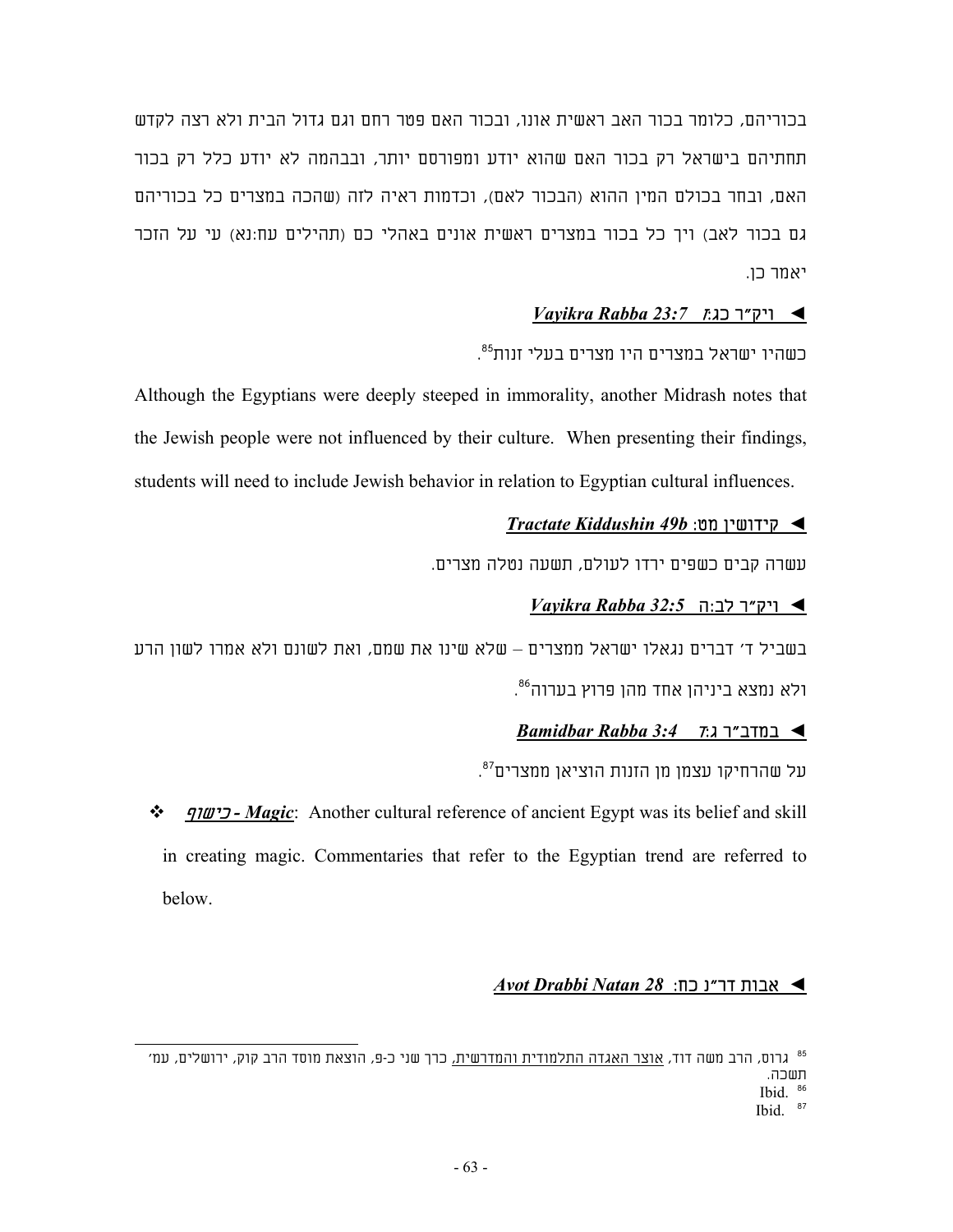[88](#page-63-0) אין לך כשפים ככשפים של מצרים .

### **◄** תדבא"ר ז:

אין לך אומה בעולם שהייתה שטופה בדברים מכוערים וחש ודין בכשפים ובזימה ובכל מעשים . [89](#page-63-1) רעים אלא המצרים בלבד. לפיכך בא להם למצרים תקלה על ידם של ישראל

### **◄** תו"כ אחרי יח*18*: *Cohanim Torat*

מה מעשיהם של מצריים שטופים בעכו"ם ובגילוי עריות ובשפיכות דמים ובמשכב זרע [90](#page-63-2) ובהרבעת בהמה, אף מעשיהם של כנענים .

### **◄** תו"כ אחרי יח*18*: *Cohanim Torat*

[91](#page-63-3) מגיד הכתוב שמעשיהם של מצרים מקולקלין מכל העממין .

<span id="page-63-3"></span><span id="page-63-2"></span><span id="page-63-1"></span><span id="page-63-0"></span>Ibid. 88 א .....<br>1bid. עמ׳ תשכד.<br>1bid. <sup>90</sup> Ibid.  $91$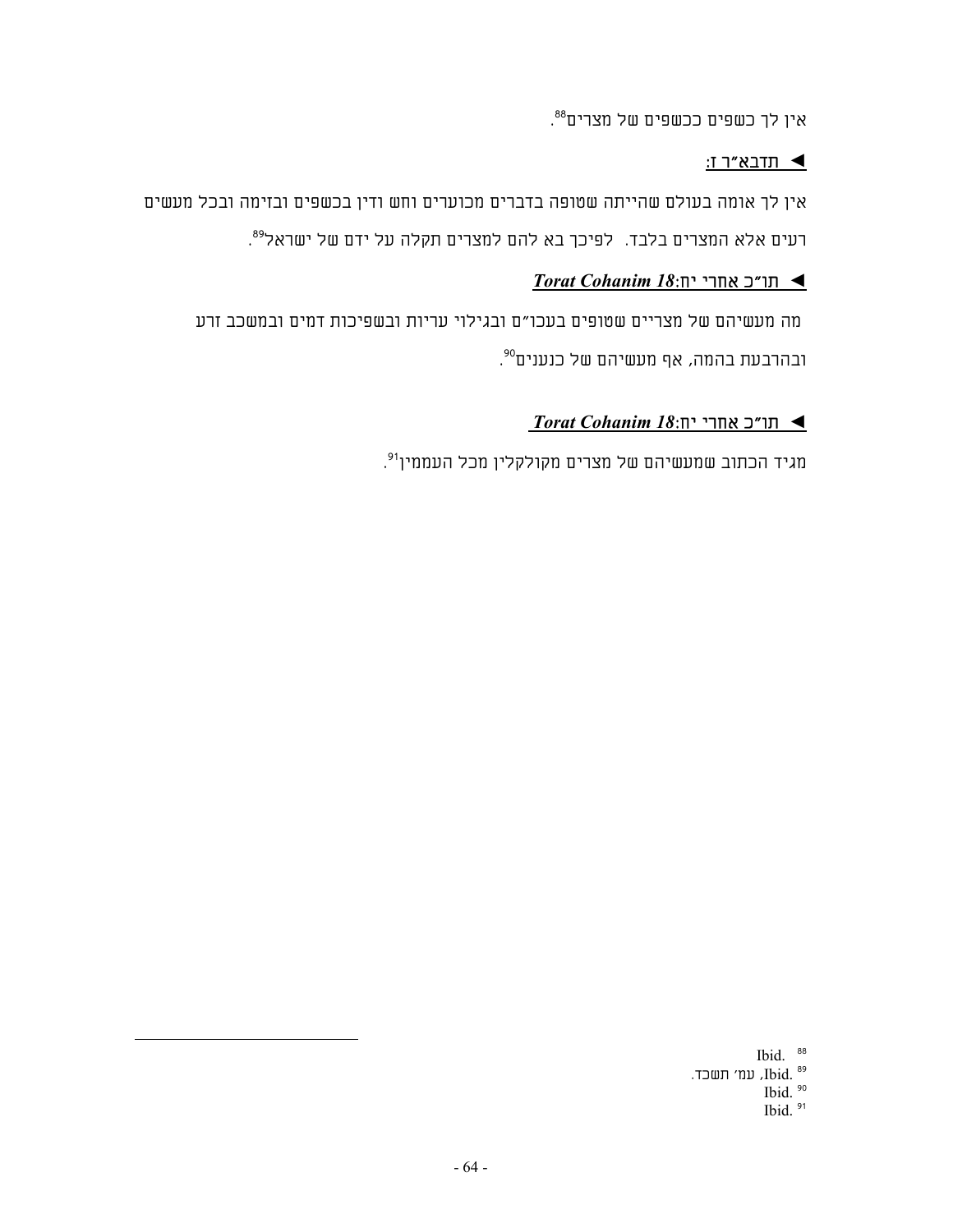### **DISADVANTAGES OF USING A MI CURRICULUM:**

*Although implementing a MI curriculum is worthwhile, it is not without apparent obstacles. Some of the main disadvantages are:* 

 *Lack of set curriculum*. Creating a MI school curriculum is really starting from scratch. Incorporating Gardner's elements into a school curriculum means turning one's back on traditional educational models. Experimentation requires a few years of trial and error before a new curriculum is set in place. Now that six school models in the US have set precedents, adaptation is easier. However, each school designs its curriculum with its own goals and focuses in mind, so each curriculum is unique. A few schools mentioned that the first few years, a lot of fluff was taught. Schools have the advantage of being aware of this and doing what they can to prevent it. Social skills are often a main focus in the beginning, and continue to be so after the school has established a more concrete curriculum.

 *Workload for teachers*. Thinking of and designing this curriculum required a tremendous amount of time and effort. MI Schools in the US combated this problem by uniting forces. Teachers claimed that the workload softened when they were able to work in teams and have frequent meetings and evaluations. Plus, after the initial few years, much of the work was done. Ideas were then improved, not necessarily designed from the beginning. All teaching requires constant preparation. Teaching with a MI curriculum requires adjusting to a different sort of preparation. As themes change in a MI school, new ideas and curriculum must constantly be created and implemented, so the workload then increases again. Teachers stated that being part of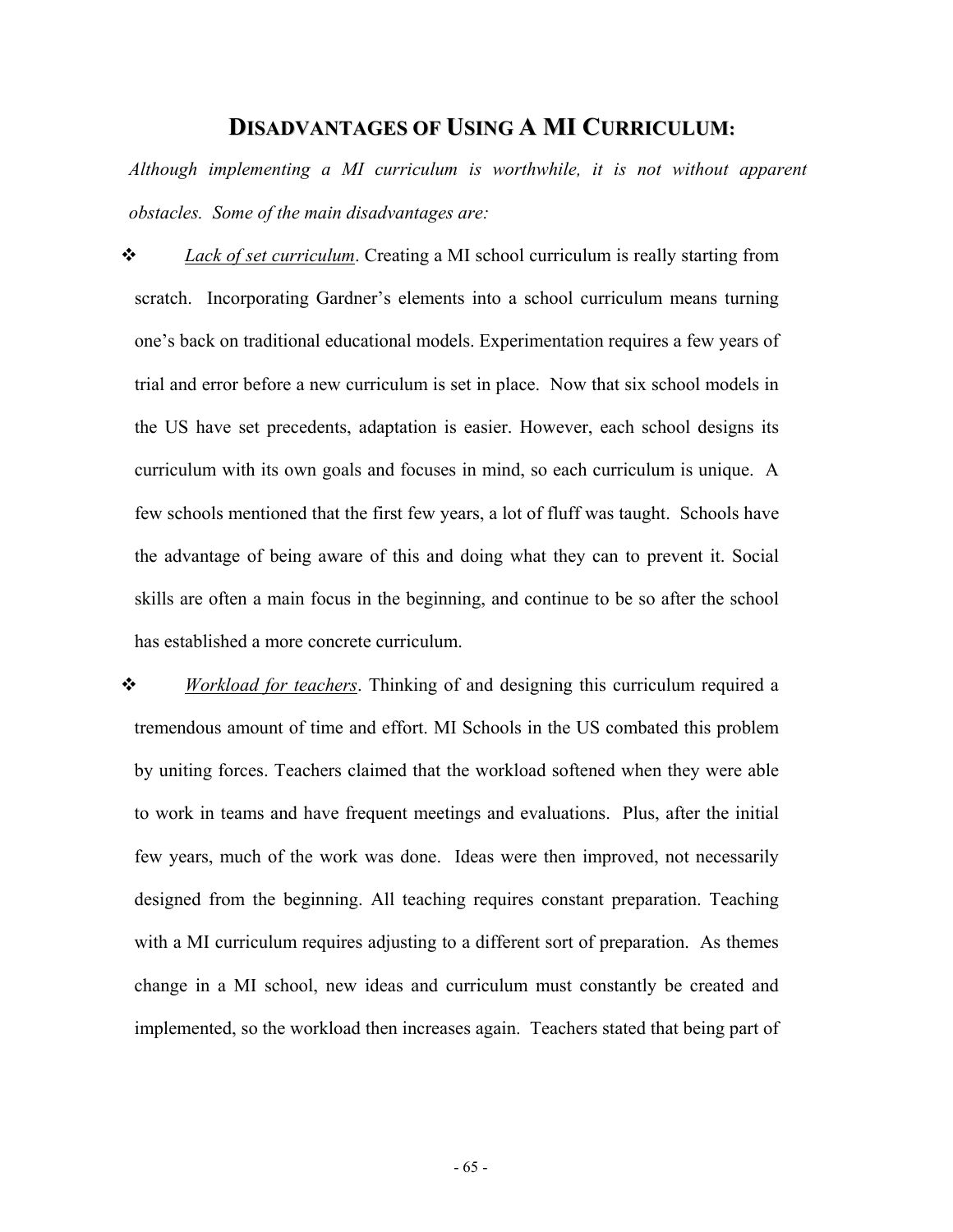such a worthwhile system, and seeing the students thrive, was a motivating factor in sticking to MI implementation.

 *Resistance of non-convinced staff*. Because of the newness, time, and dedication required to implement a whole new curriculum and approach to education, many teachers will not be in favor of the 'switch.' These teachers will have seniority, a longstanding reputation with the school, and possible tenure. Asking these teachers to change the way they've taught for many years will not always be possible or easy. The schools which have already implemented MI theory claimed that after a few years of resistance, even old timers adjusted as they saw that the new curriculum was in the children's best interests. This might or might not happen in other schools.

 *Less material will be covered*. This is a well-known in MI schools, as chosen themes are thoroughly completed each year. This may cause problems in schools and among parents and teachers who are accustomed to students completing more than one book of Bible or Prophets and pages and pages of Talmud per semester or year. Pressures of *mivchan artzi* (national Bible tests and competitions) *Bagrut* (national college entrance exams), as well as comparisons to other schools and what they're 'covering' will all be presented as negatives to a MI curriculum. MI schools currently running do not pay heed to coverage. The increased self-esteem of students, high national and state testing scores, and general success of the operating MI schools attest to their preference.

 *Jewish MI curriculum has yet to be implemented*. As this Jewish MI curriculum has yet to be implemented, one cannot be sure which ideas will be most successful. Oftentimes, I have spent hours developing ideas that went over poorly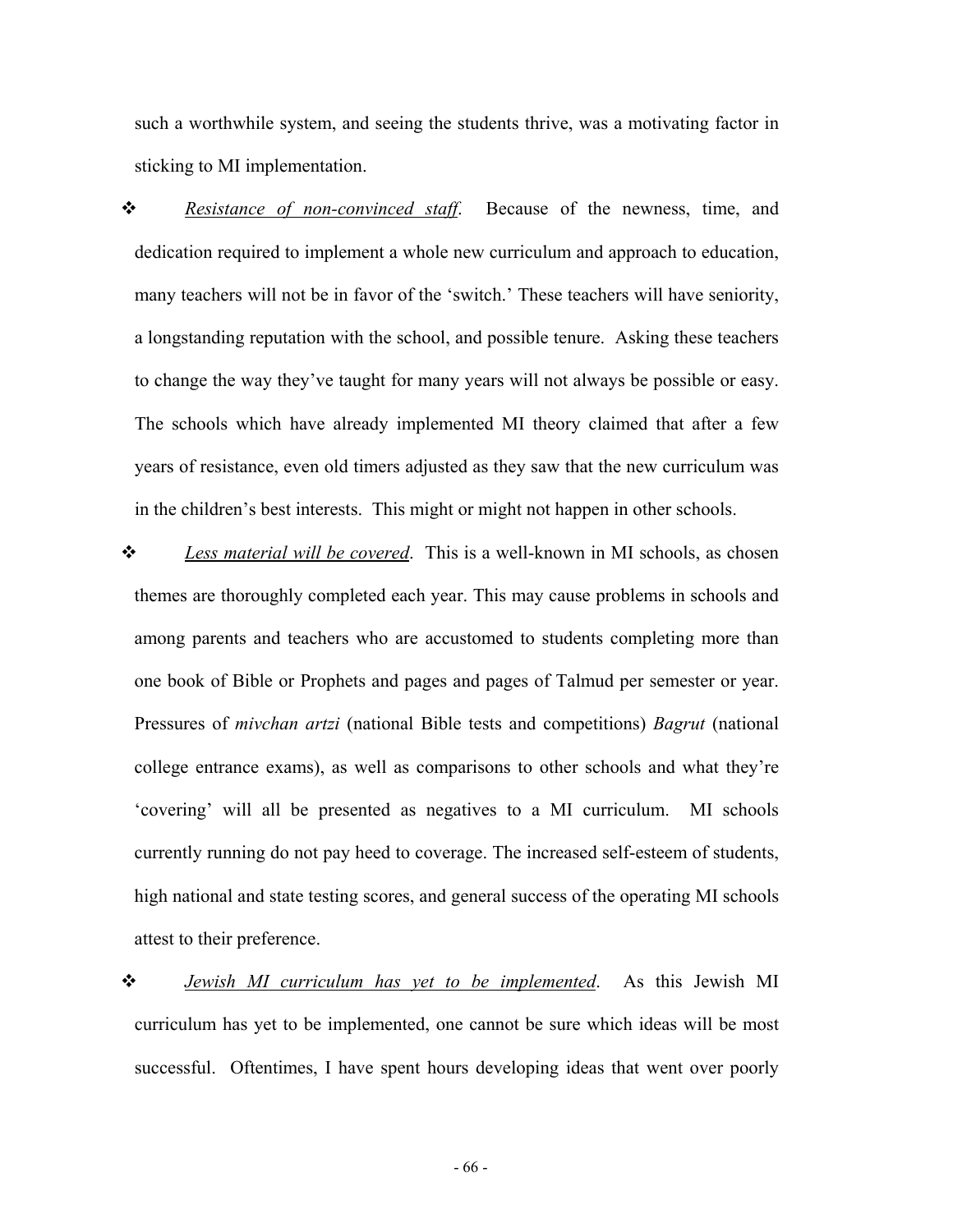with my students and spontaneous games or lessons were a big success. I am more concerned with "kinks" in the system than with the program as a whole. Trial and error proves to be the best assessment of the method.

## **SUMMARY OF EDUCATIONAL SOLUTIONS PROVIDED BY A MI CURRICULUM**

*The following is a short summary of Jewish educational benefits to adapting a MI curriculum. For a detailed exposition of the problems that a MI curriculum attempts to solve, see pages 1-30.* 

The problems facing Jewish educators today are similar to the ones in secular education. Incorporating a MI curriculum into a Jewish day school opts to rid schools of many of these issues. Many of the situations below feed into one another, but a defined list of problems is as follows:

 *Boredom – Frustration with traditional learning styles:* When children's learning skills are not catered to, they're bored. Seventy percent of schooling consists of copying notes from the board on unrelated, irrelevant topics. When students are bored, discipline problems increase. Bodily kinesthetic students literally jump out of their seats, musical ones tap pencils on desks, and visual spatial ones are doodling away, which is mercifully quiet.

King Solomon also recognized the different learning styles children have when he stated in *Mishlei*, "*Chanoch lanaar al pi darko" – educate every youth according to his need*. If that means bodily–kinesthetic instead of linguistic, then Judaic studies teachers should take heed. MI teachers learn to channel children's energies into enhancing a lesson, and Judaic subjects should be no different.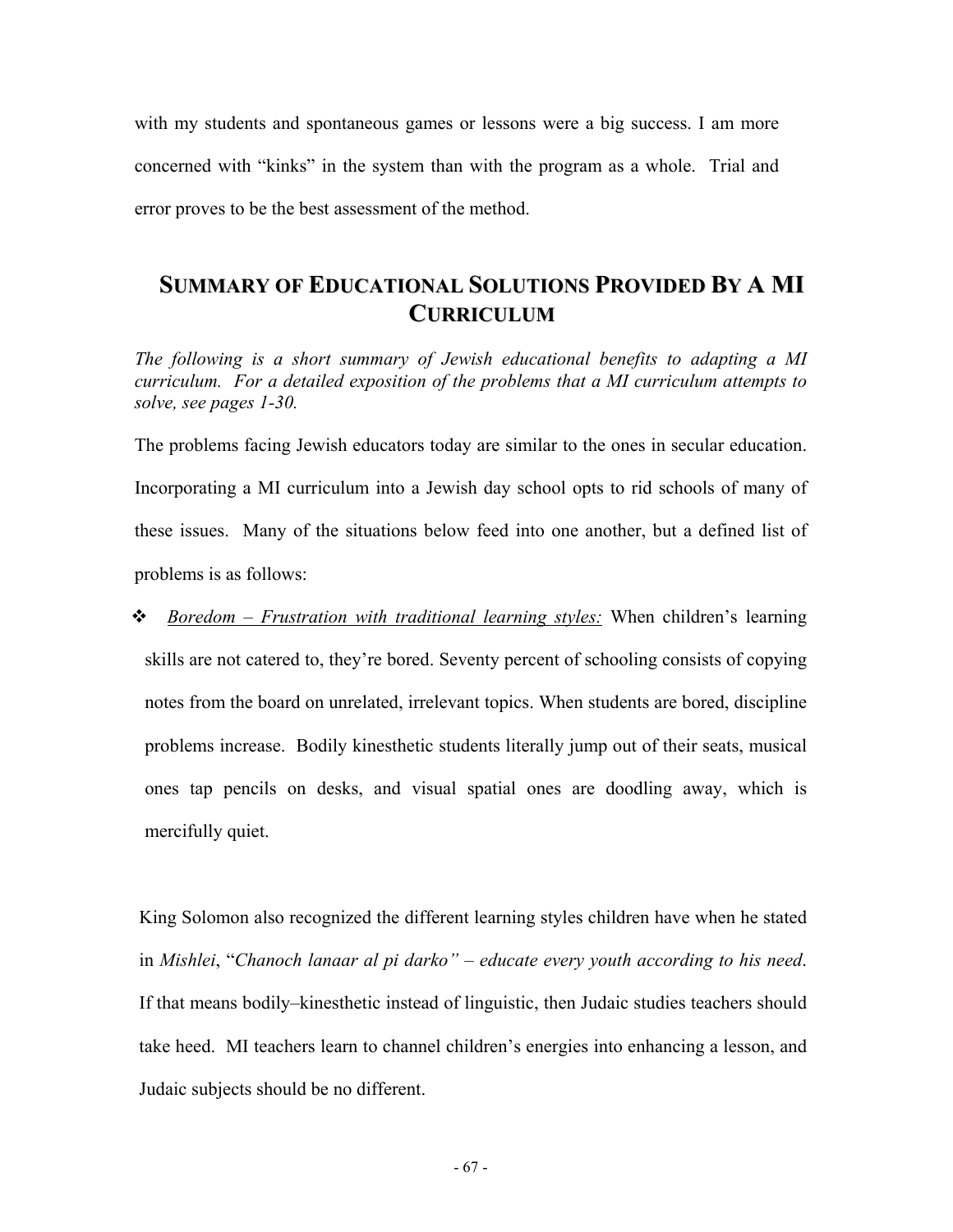- *Material is repeated:* How many times does a child review the laws of Chanukah or the book of Genesis before graduating day school? Most teachers are not familiar with the previous year's curriculum or the knowledge of the students. Each assumes responsibility for inculcating the student with information, regardless if he has learned it in previous years. Spiral curriculums are sometimes implemented in schools to avoid this problem, but it is not always successful.
- *Sense that school is useless and unrelated to life:* The most popular reason children come to school every day is to see their friends. Subject matter does not interest them because it does not relate to their lives. Knowledge is gained for grades, averages or high school and college recommendations. This is clearly not the purpose of education. The curriculum suggested in this paper creates a relevant learning environment, where children are equal and valued members of a community, and are encouraged to express their equality in ways that best display their intelligences.
- *Quickly forgotten knowledge:* When children are studying for a grade on a test, the chances that the knowledge will remain with him are low. Gardner's claims that modern education no longer requires stuffing children with information holds true for Judaic studies as well. How much of our elementary, high school, or (those who have) Jewish university education do we retain? A MI curriculum introduces knowledge in ways that are constantly tested and applied and in relevant surroundings. The rest of the above quote from *Mishlei*, "*gam ki yazkin*, *lo yasur mimenu" and when the child grows older, he will not sway from it,* remains true to us. Judaic studies teachers must focus on applying knowledge, so that as children do get older, they will a) remember what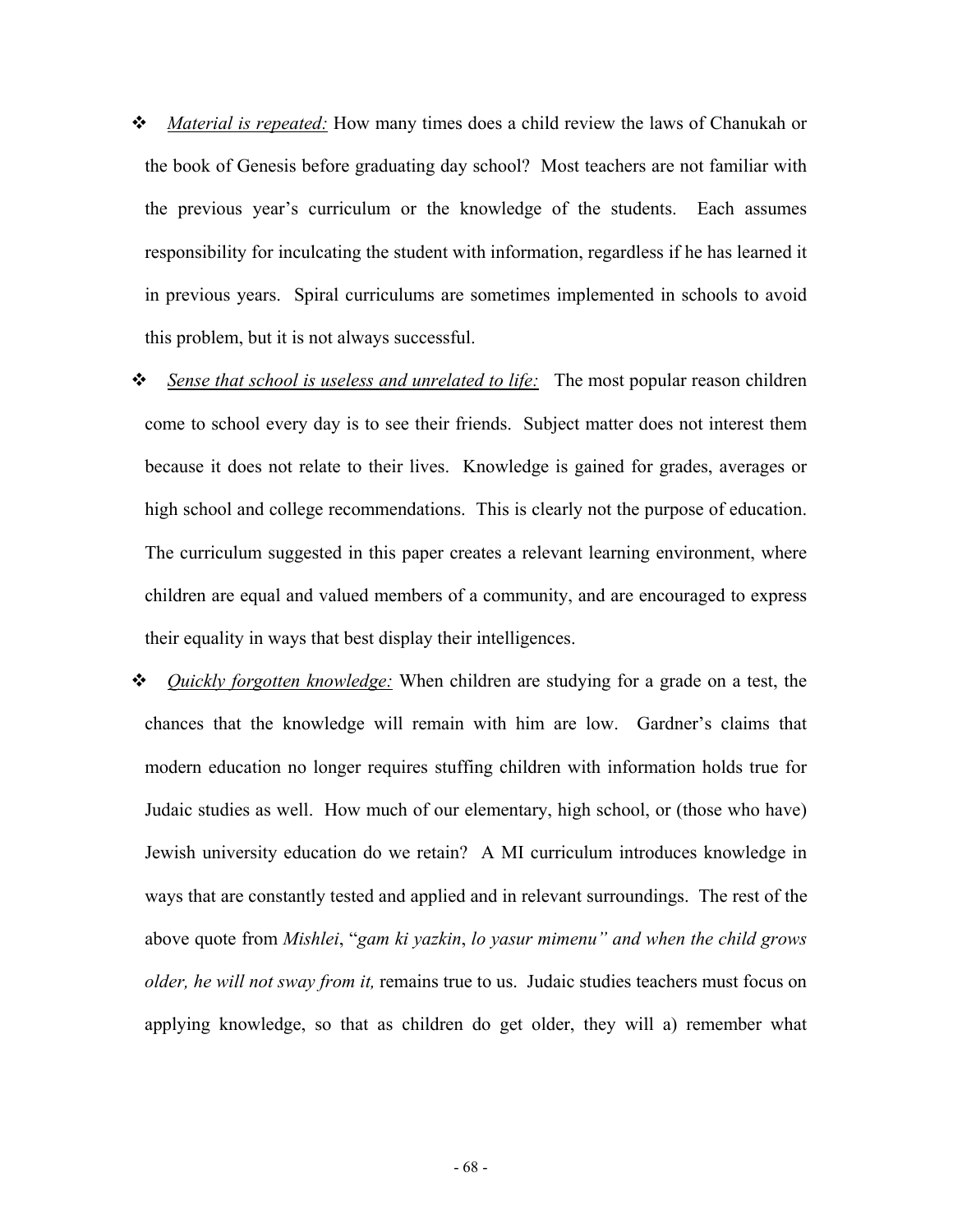they've been taught b) retain knowledge that is expected of him which is necessary for an Jewish observant life.

 *Importance of character development in Jewish education:* When children argue with teachers that they don't want to pick up a pencil from the floor because 'it's not mine' or clean up a mess that they didn't create, there is a clear lack of community and environmental concern. Children need to be taught how to care, and how to best express that responsibility. As our sages quote, "*derech eretz kadma latorah*" – being a mentsch precedes Torah learning. The suggestions for character development in this project promote community concern, which filters into school and peer interest. These ideals should be taught at home, many argue, but often aren't. Stressing their importance by teaching them in school as well will only benefit students, families, and society.

### *Violence: Lack of "Bein Adam Lachavero – Commandment of love between man and*

*his friend"*: Although five of the Ten Commandments revolve around this basic mitzvah, little is done to promote these relationships in a school setting. The rising incidents of physical violence in US and Israeli schools are frightening. Violence stems from a lack of interpersonal skills, as well as from absorption from violent media coverage and entertainment. Unfortunately, many children witness this behavior at home and mimic their parents in school.

MI schools heavily target the interpersonal skills needed to communicate with both friends and 'enemies.' Strong emphasis is placed on communication, problem solving, relevant moral student dilemmas, and other real life issues kids face in the school day.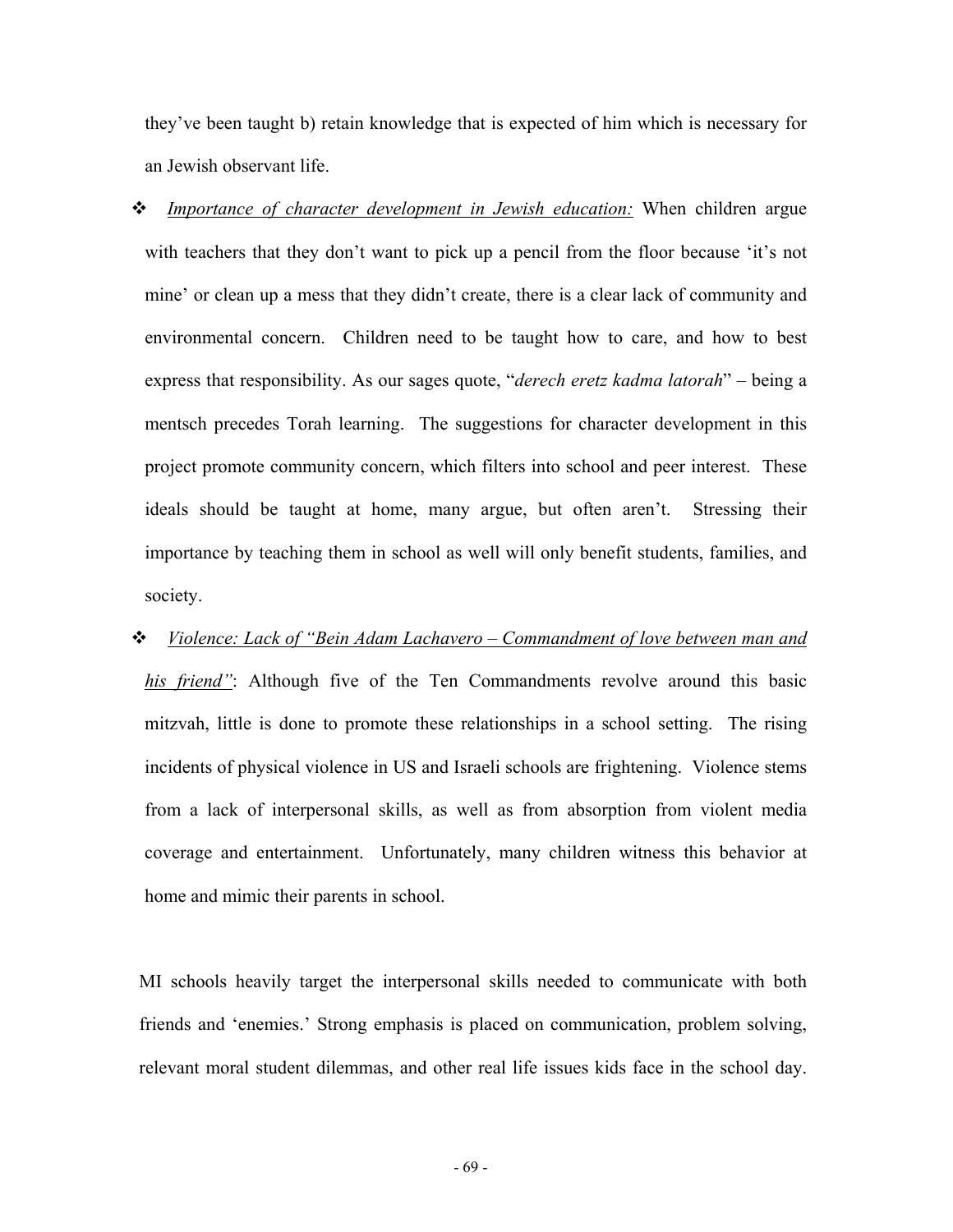Working with guided facilitators require children to participate in groups to create a community project. Group work imitates real life situations, where adults interact with people considered friend and less. Frontal lectures, with rows of students facing teachers lead to many problems where students are quick to blame one another for the constant disruptions. Students often don't know that there are other forms of solving problems. When breaking up fights in  $3<sup>rd</sup>$  and  $4<sup>th</sup>$  grade classes, I've asked the students, "When I get mad at you, do I hit you?" They look at me puzzled, like 'what a silly thing to say!' Sometimes the connection hits that perhaps they shouldn't be solving their problems that way either. The Talmud brings us many cases of opponents who vehemently disagree but don't beat each other in the process. Children should be imbued with these forms of interpersonal skills, and not physical violence.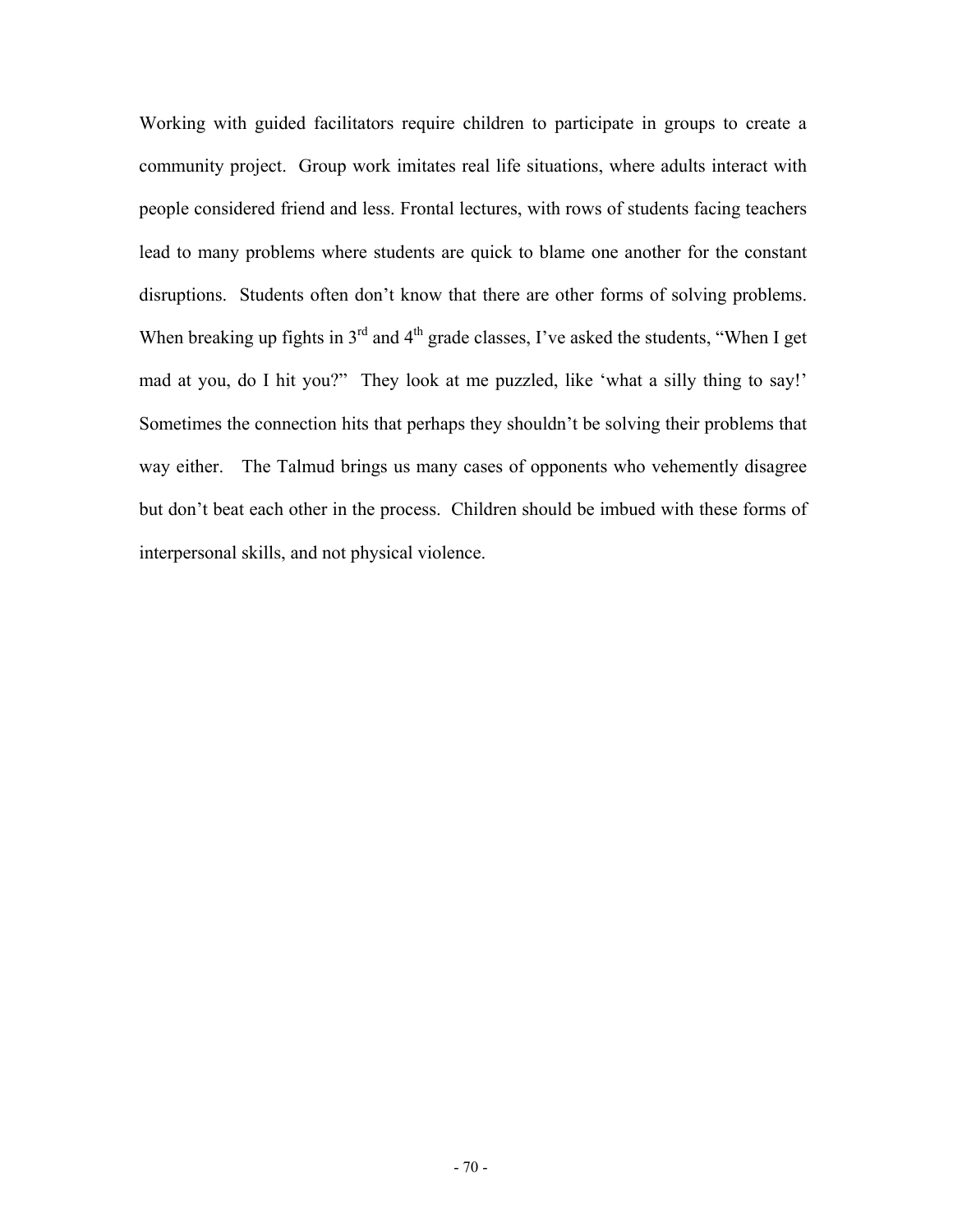## **INTERVIEW WITH PRINCIPAL OF A MI JEWISH DAY SCHOOL** HILLEL DAY SCHOOL, BOCA RATON, FL JANUARY 11, 2000

*Through my research of MI, I discovered that the Hillel Day School in Boca Raton, FL considers itself a MI school. Intrigued, I contacted the principal, Rabbi Tzvi Kilstein, and arranged a phone interview. Rabbi Kilstein mentioned many of the positive and negative aspects I describe in using a MI curriculum. Overall, he opts for MI. This is a summary of our conversation.* 

### *1. How does your curriculum work? Do you have an interdisciplinary curriculum? If so, how many subjects are covered?*

At first, the introduction of MI curriculum was overwhelming to the teachers. MI theory and lesson plans had to be introduced. Certainly an interdisciplinary curriculum is the goal. Building to that point must be done in stages. First a weekly MI lesson plan is introduced in the classroom. Then it became bi-weekly. Soon, every day had some sort of MI activity. Eventually, we hope to have an interdisciplinary curriculum, although maybe not this year. Plus, parents want regular coverage of the Bible.

# 2. *How much preparation is it for the teachers? Is it more difficult than preparing for regular classes*?

The preparation is more difficult and takes longer because it is new. Plus, MI lessons often involve more preparation for teachers since different aspects of learning are targeted. However, the teachers receive a lot of support in their preparation and implementation. The junior high school teachers, grades 6-8, plus grade 4, are involved. One group of general studies and one group of Judaic studies teachers were trained. They met weekly, discussing how to include MI in their lessons, and how to teach an interdisciplinary curriculum. They found the group sessions helpful in preparing for their classes. They also found it a good opportunity to discuss ideas that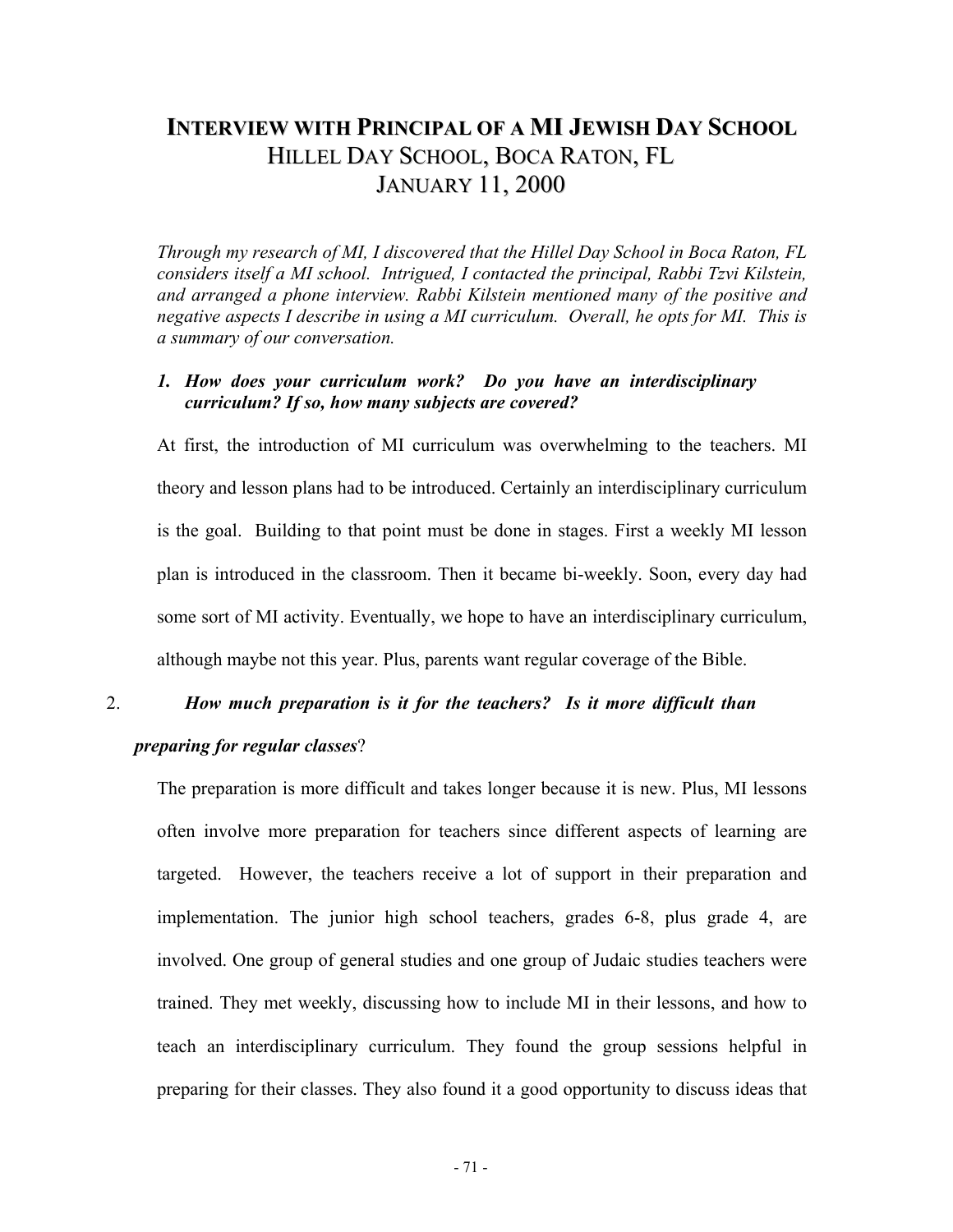work, as well as difficulties. For example, one teacher expressed his concern that he "didn't feel he could teach properly in a non-frontal setting<sup>92</sup>." Please note that the points of the sessions are not always to offer solutions, but to let voices be heard, and often that is satisfying enough for the teacher.

As this is the first year of implementation of the curriculum in the school, the staff knows that they will make mistakes and learn along the way. They are comfortable with this, and feel that that the preparation is therefore "going okay." Generally, teachers are responding positively to the new curriculum. They find that both they and the students are enjoying classes more, learning more from each other, and look forward to continuing lessons.

# *3. How much 'teacher training' did the teachers go through? What was involved in their teacher training, i.e. – who spoke, what about, etc?*

Training began in the summer of 1999. Expert speakers on MI curriculum lectured and displayed MI classes and theories. I brought in many secular studies curricula, lesson plans, and ideas for teachers to see. Adaptation to Judaic studies curriculum was encouraged. Teachers had opportunity to ask questions, work in groups, and brainstorm on adaptation.

1

#### *4. How are kids responding to new system? How do you know if they like it?*

The kids are much more excited about their classes. There is a general attitudinal change in the school among the students. Some crucial changes are the rise of selfesteem, an increased level of participation, and a decrease in discipline problems.

<span id="page-71-0"></span><sup>&</sup>lt;sup>92</sup> This is a common fear of teachers newly introduced to MI teaching.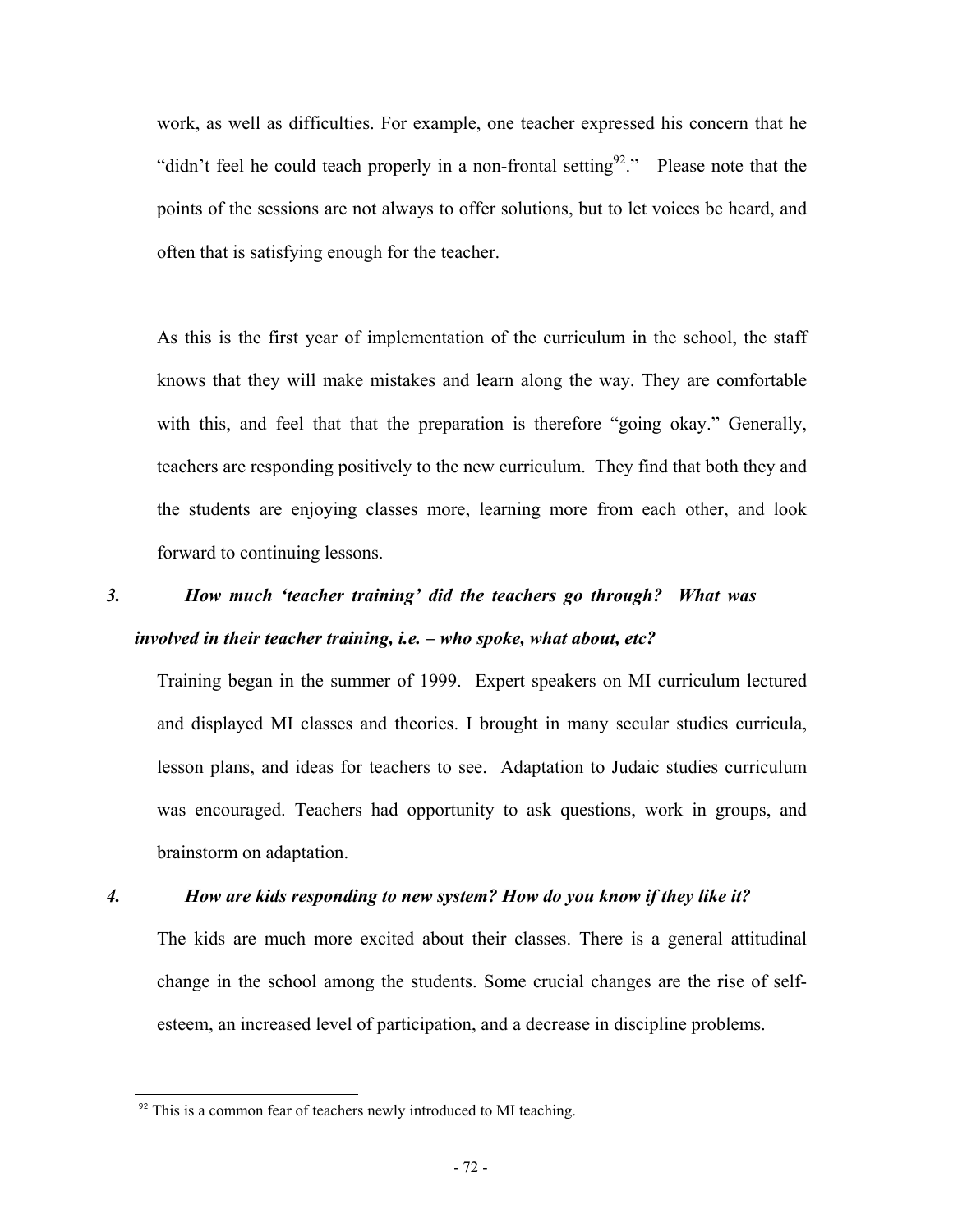# *5. How does assessment work? Are written exams still the most popular form of assessment?*

Assessment is still unfortunately very conventional. The pressure of state wide and nation wide exams restrict teachers into assessing their students similarly. MI studies have shown that MI learners succeed better on standardized tests, so we hope to veer away from conventional exams in the future and allow the students to be assessed through different skills.

### *6. What is the most unique aspect of the school's MI adaptation?*

The greatest difference about our new curriculum is the change in the students. Students' self-esteem has shot up. They have stated that they never knew that *Student X* had this talent, and they are recognizing that not all students learn in the same way. There is more respect among the kids for each other, and generally more enthusiasm about learning. This change has been very satisfying to watch among the students.

### *7. Have you viewed many of the classes?*

Yes, of course. That is the goal, to observe as many classes to chart changes and required adjustments. We decided to implement MI first in grades four, six, seven and eight, so that we would *not bite off more than we could chew - Tafasta meruba lo tafasta.* Next year, we hope to include all of grades three, four and five.

#### *8. What motivated you to start a MI school?*

There was a gifted program in Hillel and I noticed that many creative activities were being offered in the gifted program that were not available in the regular school. Many students could have benefited from the creative teaching processes in the gifted program, but acceptance was limited. This limited acceptance was a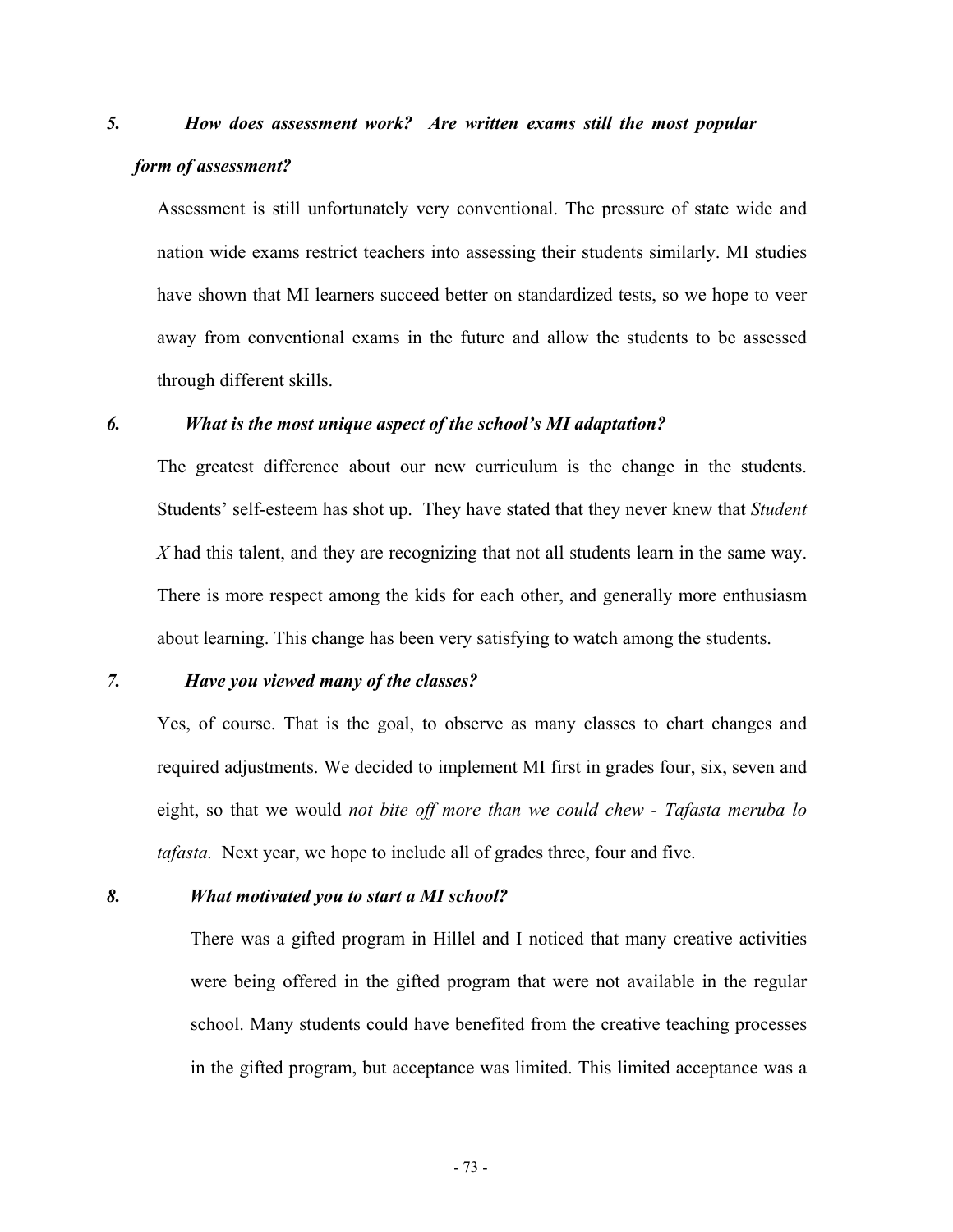source of jealousy and unhealthy competition among students. High IQ scores only determined acceptance. If a child missed the cutoff by even a point, he was rejected, when many teachers knew that the child was well worthy of being accepted. I attempted to put a stop to the gifted program by implementing MI in the school curriculum. I hope this will convert the competition to healthier channels, as well as provide all students with equal opportunity to display their intelligences. The gifted program is now in its last year, and next year, all students will be integrated in the MI curriculum.

# *9. What is your educational background? For how long have you been principal?*

I have been principal of the Hillel Day School for three years. I have a Ph.D. in Education, Administration and Supervision, as well as Rabbinical Ordination. I come from the NY area, and was principal of a Jewish Day School in Memphis, TN and in a day school in Queens before joining Hillel.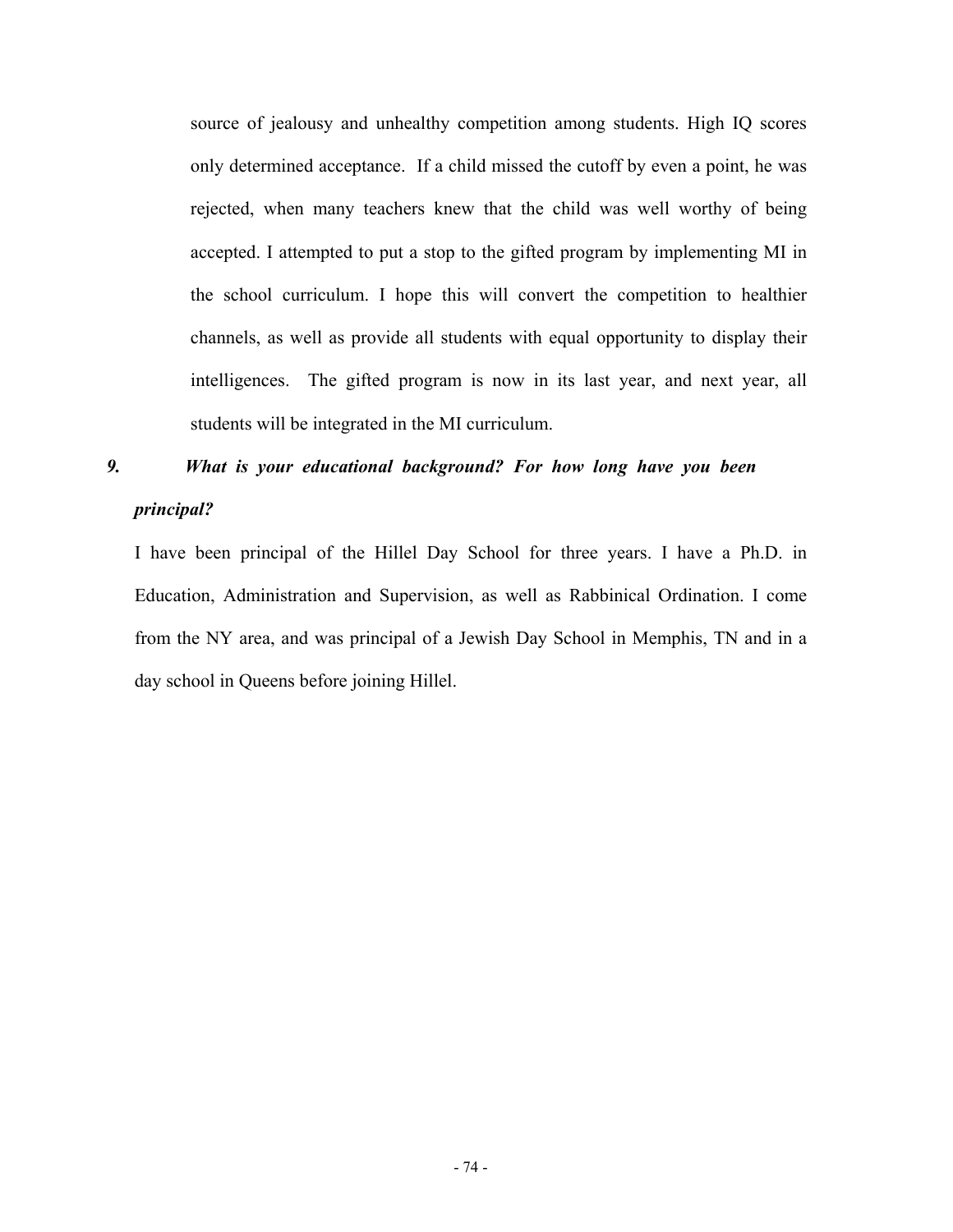### **CONCLUSIONS**

In conclusion, I feel the benefits of Gardner's Multiple Intelligence schools far outweigh the hindrances. His theories boil down to two main ideas, integrating practical knowledge into a school setting and helping a person become a *mentsch*. His programs promote positive behavior and relevant learning experiences. Although teachers bear the brunt of lots of preparation, to me, the benefits for student and teacher in creating an environment such as this are far more encouraging.

Judaism stresses value education in much of its literature, yet I have found that many schools are caught up with 'coverage' and that character development is overlooked. At the end of 15 years in a Jewish day school, more and more parents and teachers should be asking, "what does my child know, remember, and appreciate, of his Jewish education?" Too often, responses are not high, certainly not high enough. What do we want our children to know, remember and appreciate from his schooling? The goal of adapting a MI curriculum in a Jewish school aims to increase retained knowledge, provide challenging and relevant learning experiences to students, and empower them to become active members of the community now and in the future.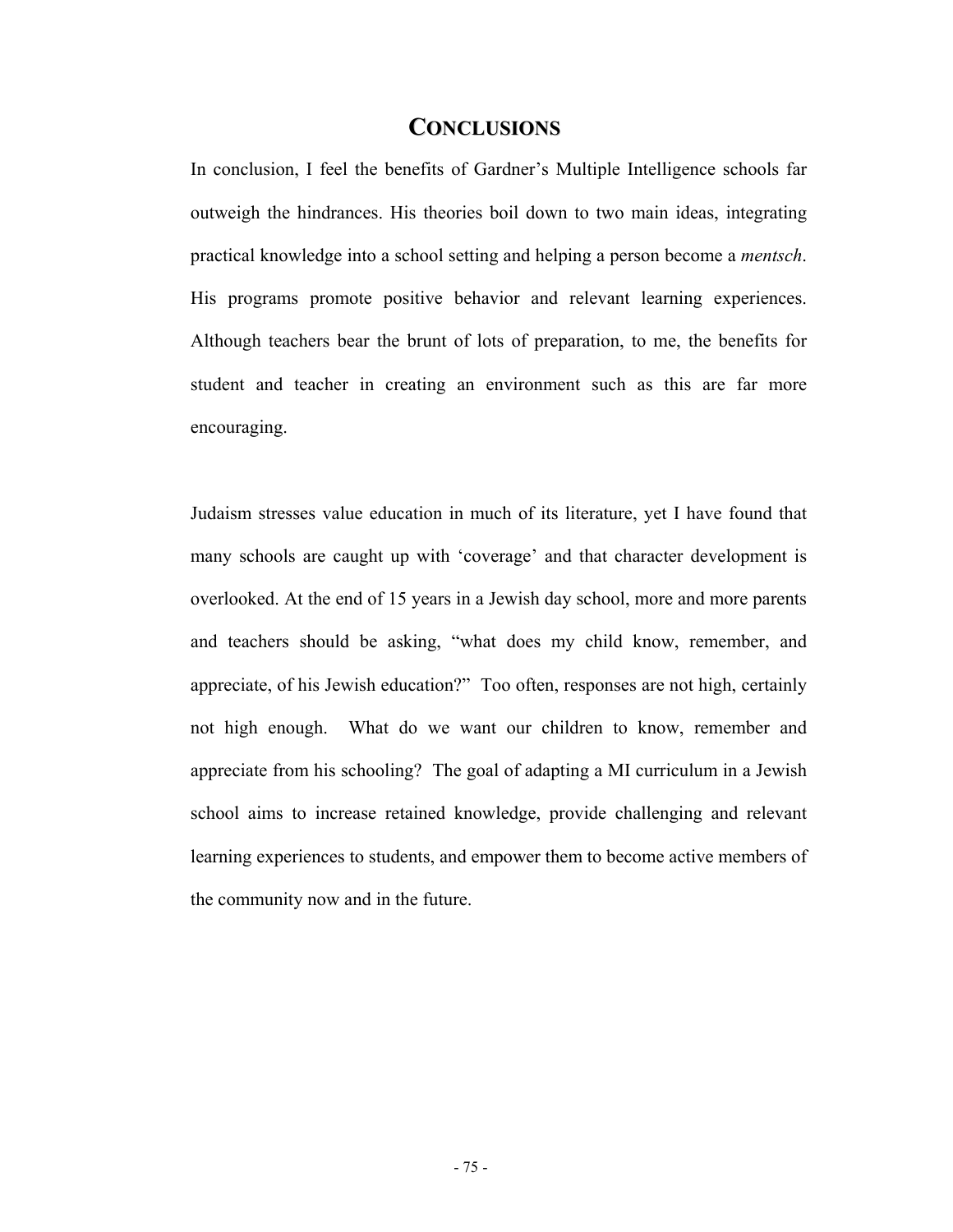### *BIBLIOGRAPHY*

Abbott, John, *Children Need Communities --- Communities Need Children, Educational Leadership*, Volume 52, Number 8, May 1995, p. 1. [\(http://www.ascd.org/pubs/el/abbott.html.](http://www.ascd.org/pubs/el/abbott.html.))

Ben-Zvi, Semadar, *Biblical Interactive Learning Centers, A Study of MI Theory in the Tanach classroom*, ATID Fellow, 1998-99, http://www.atidfellows.org.il.

Campbell, Linda and Campbell, Bruce, *Multiple Intelligences and Student Achievement, Success Stories from Six Schools,* Association for Supervision and Curriculum Development, Alexandria, VA, ©1999.

Campbell, Linda, *Variations on a Theme*, *Educational Leadership*, Vol. 55, No. 1, Sept, 1997. [\(http://www.ascd.org/pubs/el/sept97/cambell.html\).](http://www.ascd.org/pubs/el/sept97/cambell.html).)

Faculty, New City School, *Celebrating Multiple Intelligences: Teaching for Success*, Graphic Design, St. Louis, MI, © 1994.

French, Valerie, "*Rescuing Creusa: New Methodological Approaches to Women in Antiquity*," (Helios, New Series 13 (2), 1986.

Friedlander, M., *The Bible*, Sinai Publishing, Tel Aviv, Israel © 1996.

Galil, Gershon, editor, *Olam HaTanach, (Hebrew) Exodus*, approved by the Ministry of Education and Culture, Grapholite Publishers, Tel Aviv, Israel, © 1993.

Gardner, Howard, *The Disciplined Mind, What All Students Should Understand*, Simon and Schuster, New York, NY, ©1999.

Gardner, Howard, *The Unschooled Mind, How Children Think and How Schools Should Teach*, Harper Collins Publishers, Inc., New York, NY, ©1991.

Kohn, Eli, Lookstein Center, Lookjed Digest II:16, February 23, 2000

Lickona, Thomas, *Educating for Character, How Our Schools Can Teach Respect and Responsibility, Bantam Books, NY, NY, ©1991.* 

Meisels, Samuel*, Using Work Sampling in Authentic Assessments, Educational Leadership*, *ASCD*, December, 1996, Vol. 54, No. 4, <http://www.ascd.org/pubs/el/dec96/meisels.html>.

Naaman, Tammy, Siegel-Kellner, Miriam and Silman, Marion, *A History of the Midwife*, Gefen Publishing House, Jerusalem, Israel, ©1991.